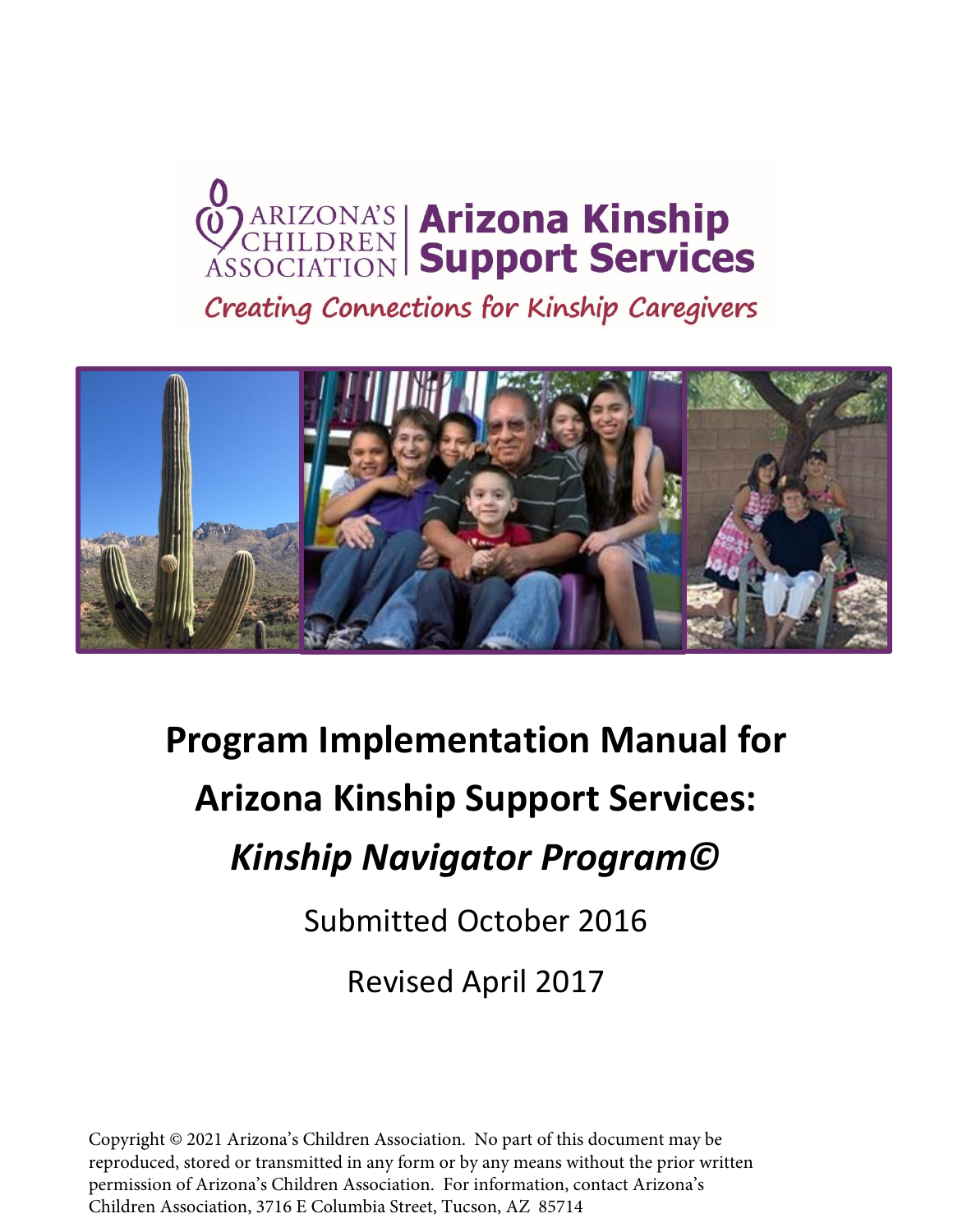## **Program Implementation Manual for Arizona Kinship Support Services: Kinship Navigator Program April 2017**

#### **This manual was developed in partnership by:**

Arizona's Children Association Arizona Kinship Support Services 220 E. Speedway Blvd. Tucson, AZ 85705 Ph: (520) 323-4476 Fax: (520) 323-9830 [www.arizonaschildren.org](http://www.arizonaschildren.org/) 

LeCroy & Milligan Associates, Inc. 2002 N. Forbes Blvd. Suite 108 Tucson, AZ 85745 Ph: (520) 326-5154 Fax: (520) 326-5155 [www.lecroymilligan.com](http://www.lecroymilligan.com/)



LeCroy & Milligan ASSOCIATES, INC.

#### **Acknowledgments**

This project is grateful for time and effort put forth by the Project Leadership Team, which includes representatives from Arizona's Children Association, Pima County Juvenile Court Center, Arizona Department of Child Safety, and LeCroy & Milligan Associates. The Program Director is Julie Treinen, MA, LPC, LiSAC. Staff who make program services possible include Kinship Navigators, and Program Support Staff. The evaluation team from LeCroy & Milligan Associates includes Michele Schmidt, MPA, Sonia Cota-Robles, Ph.D., JD, Michel Lahti, PhD, and Data Management Specialist Frankie Valenzuela.

This project is funded by a federal grant from the Department of Health and Human Services, Administration for Children and Families, Children's Bureau, Grant #HHS-2015- ACF-ACYF-CF-1008 (2015-2018). The contents of this publication do not necessarily reflect the views or policies of the funders. This information is in the public domain. Readers are encouraged to copy and share it, but please credit Arizona's Children Association.

**Suggested citation:** Arizona's Children Association (2017). *Program Implementation Manual for Arizona Kinship Support Services: Kinship Navigator Program.* Tucson, AZ: Author.

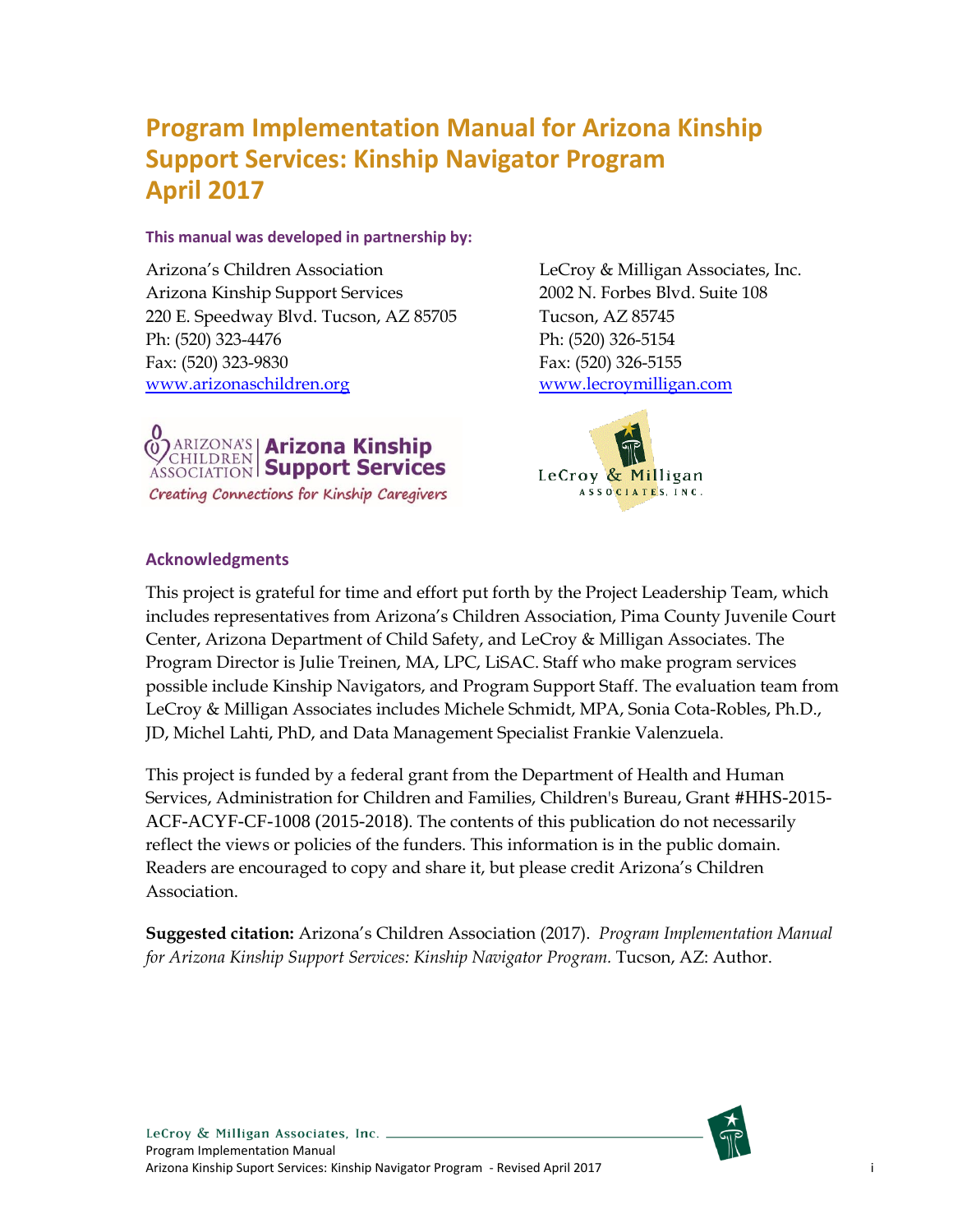#### **About Arizona's Children Association and Arizona Kinship Support Services**

For 100 years, Arizona's Children Association (AzCA) has stayed true to "Protecting Children, Empowering Youth, and Strengthening Families," serving more than 42,000 children, individuals and families in all 15 counties in the state each year. Our professionally trained, caring and dedicated staff provides a broad spectrum of services that help create and sustain a healthy family environment. Our services include adoption  $\&$ foster care, counseling & family support, kinship services, parenting education, transitional youth services and trauma/crisis response. Ninety cents of every dollar is spent directly on programs and services and we have been recognized by The Business Journal as one of Arizona's top-ranking charitable organizations. We maintain a number of accreditations, state licenses and organization memberships that allow the agency to remain on the leading edge of child welfare and behavioral health issues in Arizona and the country. AzCA is licensed by the Arizona Departments of Behavioral Health and Economic Security and nationally accredited by the Council on Accreditation (COA) and Better Business Bureau. **To learn more, visit our website at [www.arizonaschildren.org.](http://www.arizonaschildren.org/)**

Arizona Kinship Support Services' (AKSS) Kinship Navigator Program is a program of AzCA, providing assistance to families who are raising their relative's children (grandparents, great-grandparents, aunts, uncles, cousins, siblings and nonrelatives/fictive kin). Many of these children come into the care of their relatives due to many different reasons including abuse, neglect, abandonment, drugs, incarceration, death, chronic illness, etc. The Kinship Navigator Program is designed to provide these core services to help kinship caregivers navigate the various systems that they will encounter when raising their relative's children and effectively utilize available community resources. **For more information on Arizona Kinship Support Services, please visit [http://arizonakinship.org.](http://arizonakinship.org/)**

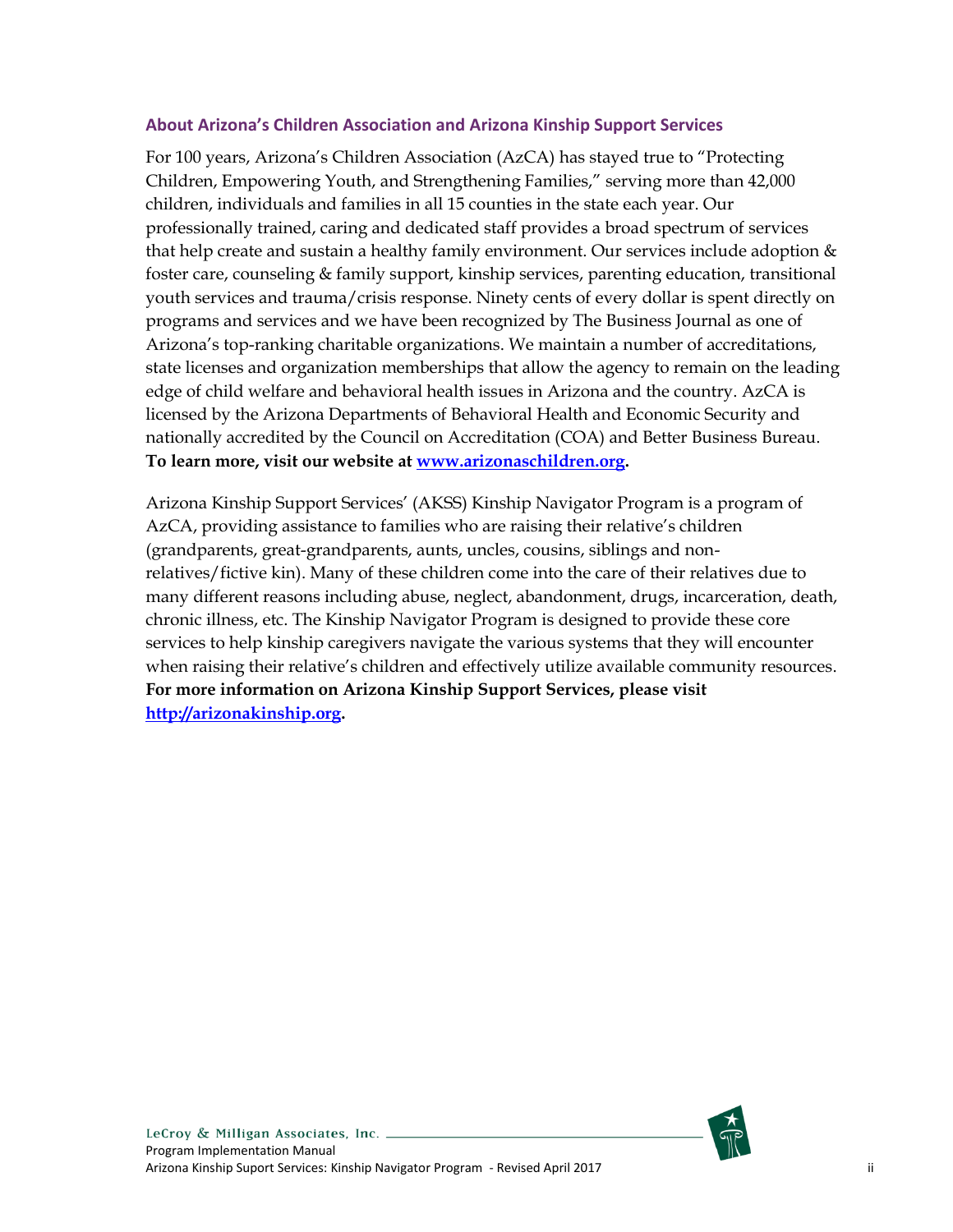## **Table of Contents**

| Overview of Arizona Kinship Support Services Kinship Navigator Program Model 4 |  |
|--------------------------------------------------------------------------------|--|
|                                                                                |  |
|                                                                                |  |
|                                                                                |  |
|                                                                                |  |
|                                                                                |  |
|                                                                                |  |
|                                                                                |  |
|                                                                                |  |
|                                                                                |  |
|                                                                                |  |
|                                                                                |  |
|                                                                                |  |
|                                                                                |  |
|                                                                                |  |
|                                                                                |  |
|                                                                                |  |
|                                                                                |  |
| Program Implementation Manual                                                  |  |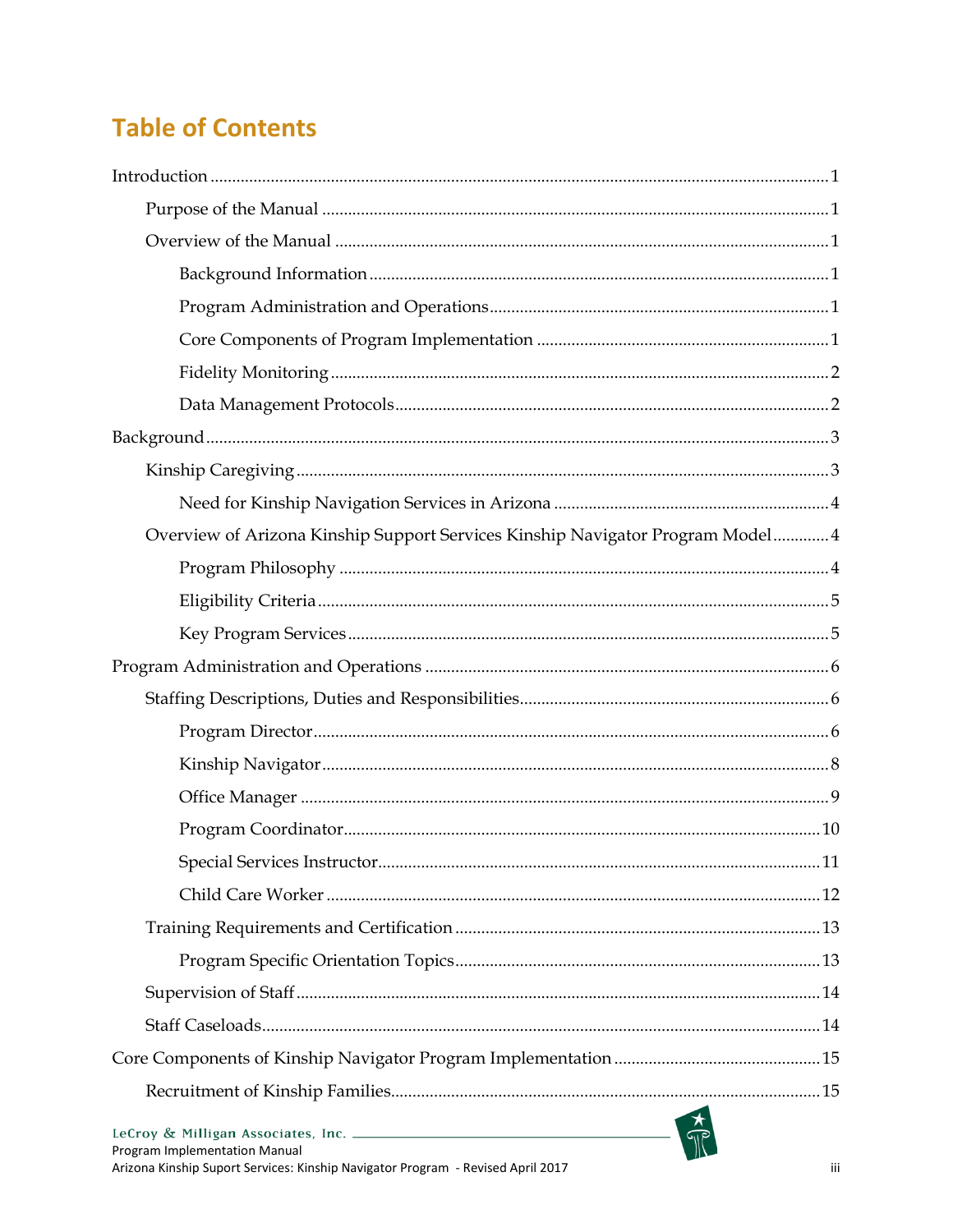| Screening, Intake, and Information, Referral, and Connection Services 16 |  |
|--------------------------------------------------------------------------|--|
|                                                                          |  |
|                                                                          |  |
|                                                                          |  |
|                                                                          |  |
|                                                                          |  |
|                                                                          |  |
|                                                                          |  |
|                                                                          |  |
|                                                                          |  |
|                                                                          |  |
|                                                                          |  |
|                                                                          |  |
|                                                                          |  |
|                                                                          |  |
|                                                                          |  |
|                                                                          |  |
|                                                                          |  |
|                                                                          |  |
|                                                                          |  |
|                                                                          |  |
|                                                                          |  |
|                                                                          |  |
|                                                                          |  |
|                                                                          |  |
|                                                                          |  |
|                                                                          |  |
|                                                                          |  |

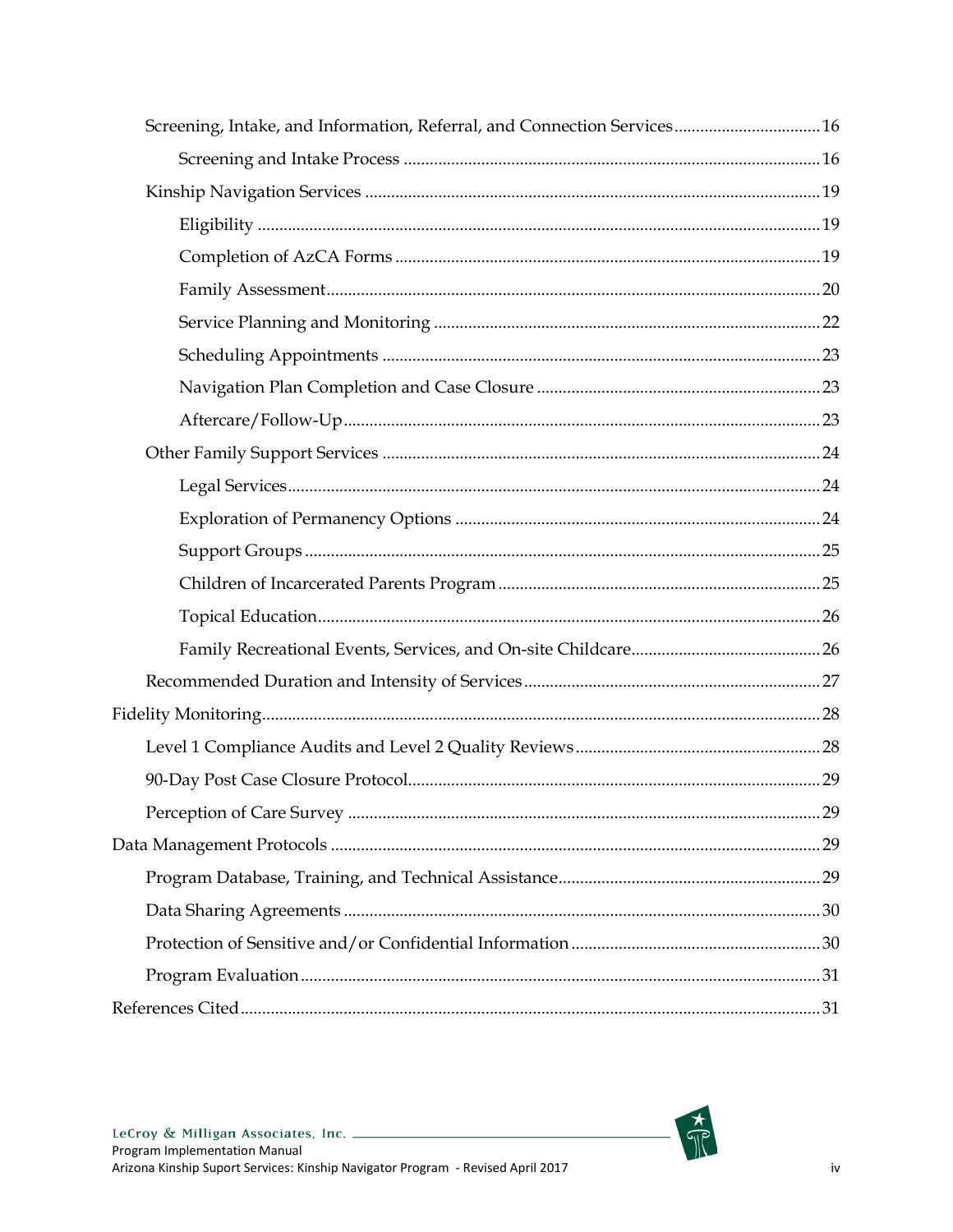| Appendix C. Formative and Summative Evaluation Questions and Data Collection Methods of |  |
|-----------------------------------------------------------------------------------------|--|
|                                                                                         |  |
|                                                                                         |  |

## **List of Exhibits**

| Exhibit 1. Organizational Chart of Key Staff Positions for the AKSS Kinship Navigator Program |
|-----------------------------------------------------------------------------------------------|
| Exhibit 2. Training Areas Related to Scope of Staff Position and Documentation of Work 14     |
| Exhibit 3. Indicators that a Kinship Family may benefit from the Kinship Navigator Program19  |
|                                                                                               |
|                                                                                               |
| Exhibit C-1. Formative Evaluation Questions, Data Collection, and Outputs Measured for the    |
| Exhibit C-2 Summative Evaluation Questions, Data Collection, and Outcome Measures for the     |
|                                                                                               |
| Exhibit E. Outcome Evaluation Measures, Data Collection, and Analysis for the Kinship         |



 $rac{1}{\sqrt{2}}$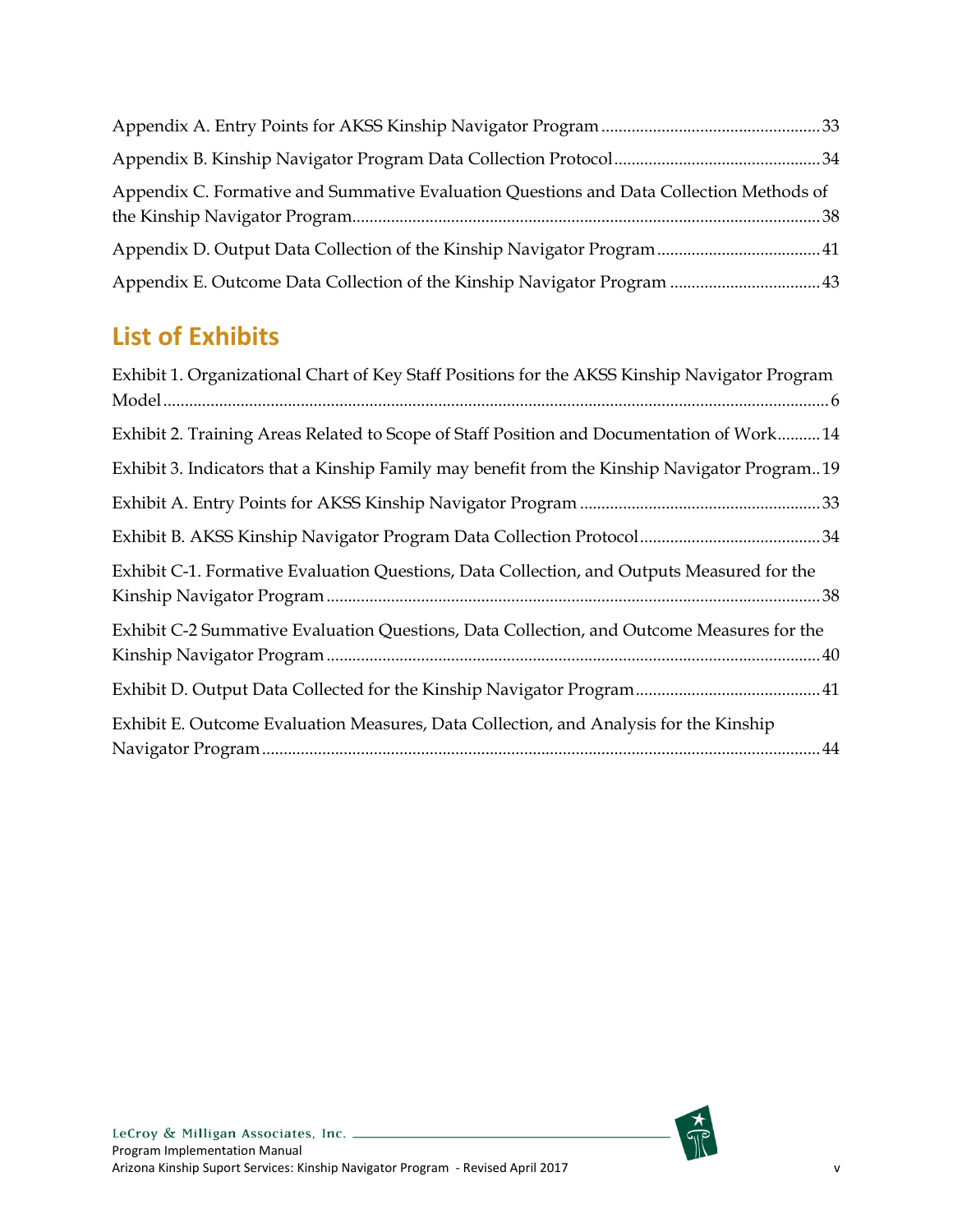# <span id="page-6-0"></span>Introduction

## <span id="page-6-1"></span>**Purpose of the Manual**

Arizona's Children Association (AzCA) and its evaluation partner, LeCroy & Milligan Associates, Inc., have produced this Program Implementation Manual for AzCA's Arizona Kinship Support Services (AKSS) Kinship Navigator Program. The purpose of this Program Implementation Manual is to provide service providers with guidance on how to replicate and implement the AKSS Kinship Navigator Program model, so that programs may provide services, such as Information, Referral, and Connections (IRC), Kinship Navigation, and/or other services, that effectively support kinship families. This manual was developed with funding support from the Department of Health and Human Services, Administration for Children and Families, Children's Bureau federal grant number HHS-2015-ACF-ACYF-CF-1008 (2015-2018).

## <span id="page-6-2"></span>**Overview of the Manual**

## <span id="page-6-3"></span>**Background Information**

This manual begins by providing background information on kinship caregiving, including definitions used by the program for formal and informal kinship care, as well as the need for kinship care in Arizona. This section also provides an overview of AKSS's program philosophy, eligibility criteria, and key Kinship Navigator Program services that are reviewed in this manual: IRC services, Kinship Navigation Services, and other support services.

## <span id="page-6-4"></span>**Program Administration and Operations**

The second section of this manual reviews the AKSS Kinship Navigator Program administration and operations, including a review of the key staff positions that support and operate the AKSS Kinship Navigator Program model. Each staff position description reviews the key duties and responsibilities of the position, as well as the minimum qualifications and any other pertinent requirements. This section also reviews the training and certification requirements for staff to carry out their positions; staff supervision standards for AzCA; caseload standards; and the cost of program implementation.

## <span id="page-6-5"></span>**Core Components of Program Implementation**

The third section of this manual is broken into six areas, reviewing the core components of implementing the AKSS Kinship Navigator Program model. Areas reviewed include: recruitment of kinship families; screening, intake, and IRC services; Kinship Navigation Services; other family support services; and the recommended duration and intensity of services.

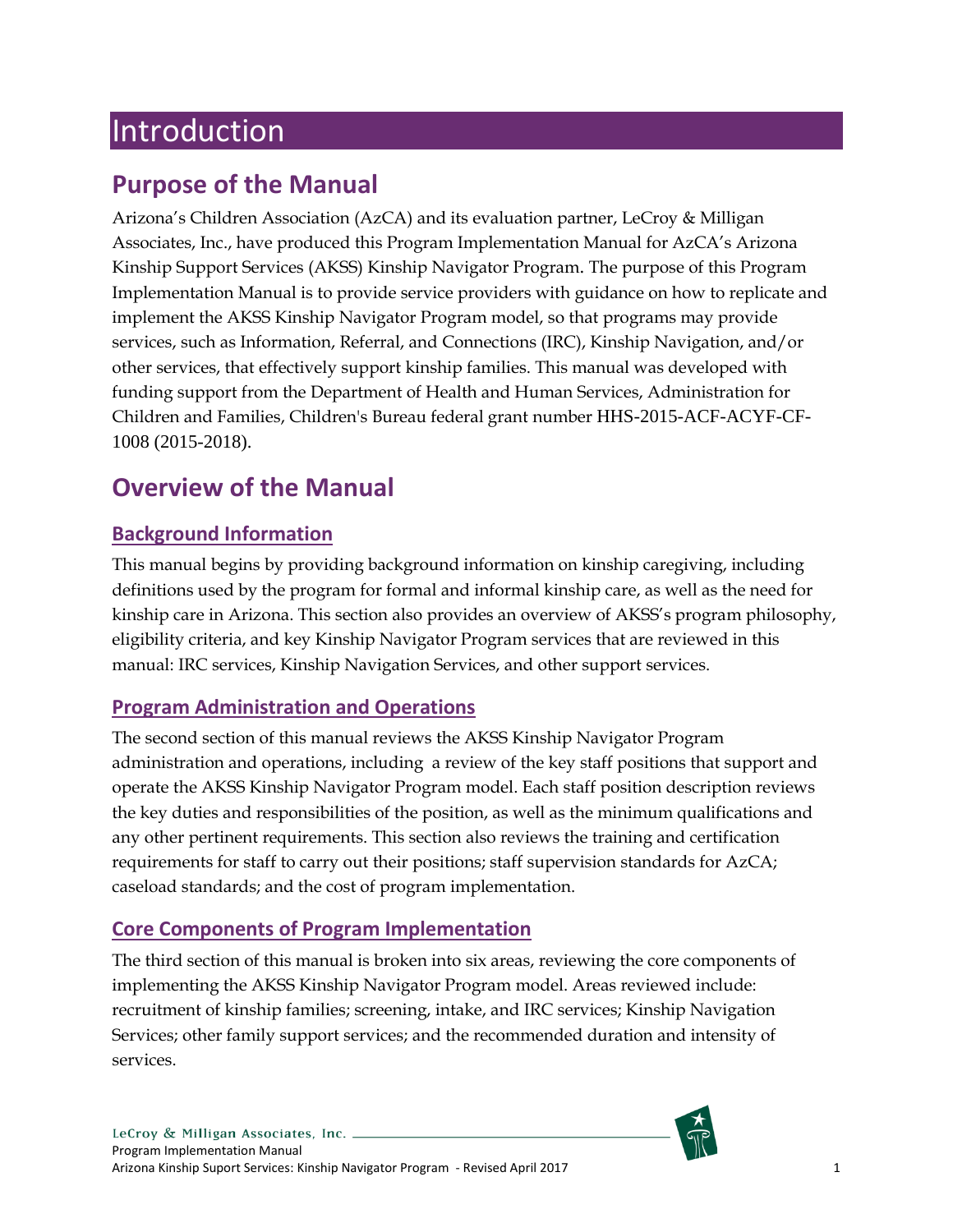## <span id="page-7-0"></span>**Fidelity Monitoring**

The fourth section of this manual reviews the fidelity monitoring protocols in place and tools utilized for the Kinship Navigator Program.

## <span id="page-7-1"></span>**Data Management Protocols**

The final section of this manual reviews the data management protocols of AKSS Kinship Navigator Program. This section provides and overview of AKSS's data collection and entry procedures, training and technical assistance for staff in using the program's database, and data sharing agreements with external program partners. This section reviews AzCA's policy on the protection of sensitive and/or confidential information, and concludes with an overview of external and internal evaluation services utilized by AKSS.

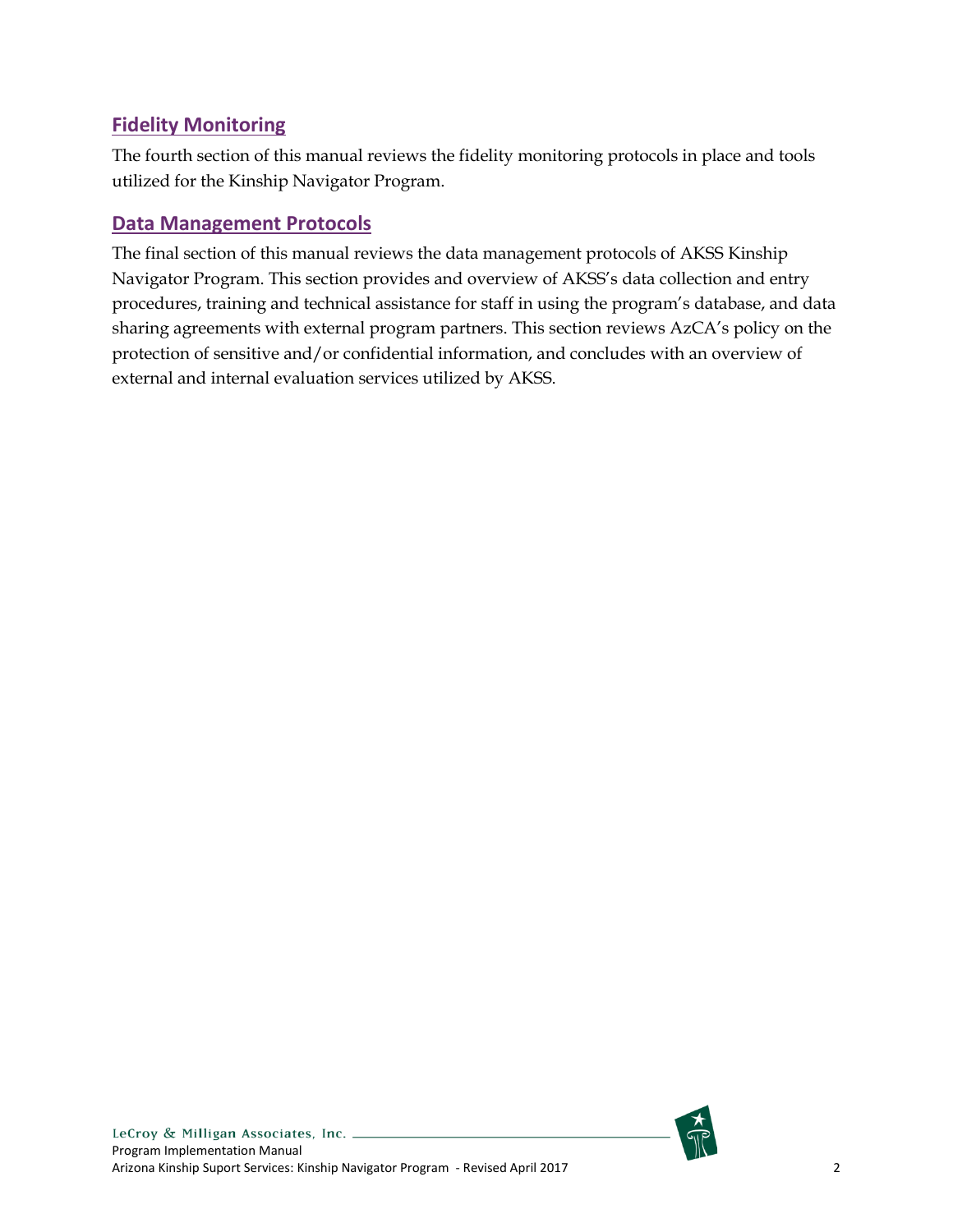# <span id="page-8-0"></span>Background

## <span id="page-8-1"></span>**Kinship Caregiving**

The Child Welfare Information Gateway (2016) defines kinship care arrangements as informal and formal. **Informal kinship care** refers to arrangements made by parents and other family members without involvement from a child welfare agency or juvenile court. In **formal kinship care**, children are placed into legal custody of the state by a judge; the child welfare agency then places the children into the physical custody of a kinship caregiver. Common needs of kinship families include: financial resources; child care; and material goods to support the family. Kinship care can also present legal issues and concerns, as many caregivers lack information, access to appropriate legal services available, and do not understand their legal custody situation (Gerard et al, 2006; Treinen, Schmidt & Espino, 2015; Wallace & Lee, 2013).

An evaluation of AKSS clients conducted from 2012-2015 showed that over half of kinship caregivers at baseline self-reported facing one or more barriers in the process of seeking legal custody, guardianship, licensure, or adoption of their kinship children (Treinen, Schmidt & Espino, 2015). Caregivers viewed this process as complicated and confusing (e.g., difficulty completing legal paperwork), especially in formal kinship arrangements. Other baseline needs of AKSS formal kinship caregivers included a lack of: awareness of permanency options; understanding the courts or dependency process; representation in court; and understanding of benefits for which they may be eligible.

In the study from 2012-2015, the primary services utilized by 50% or more of AKSS caregivers include:

- Navigation services (e.g., case opening / assessment, court attendance, home or office visit, and communication with or on behalf of a caregiver);
- Attending AKSS celebrations (e.g., Grandparent's Day and Back to School events);
- Legal services referral and support;
- Caregiver support groups; and
- Basic needs items (e.g., diapers, food boxes).

Further analysis of AKSS study data showed that **service utilization is differentiated by formal or informal caregiving status**. Comparing service utilization by kinship placement type:

- **Informal caregivers** were significantly more likely to participate in support groups; the Children of Incarcerated Parents (CIP) programming; receive more navigation services; participate in more AKSS celebratory events; and receive more total AKSS service counts.
- **Formal caregivers** were significantly more likely to have attended a Kinship Information Session and receive basic needs support.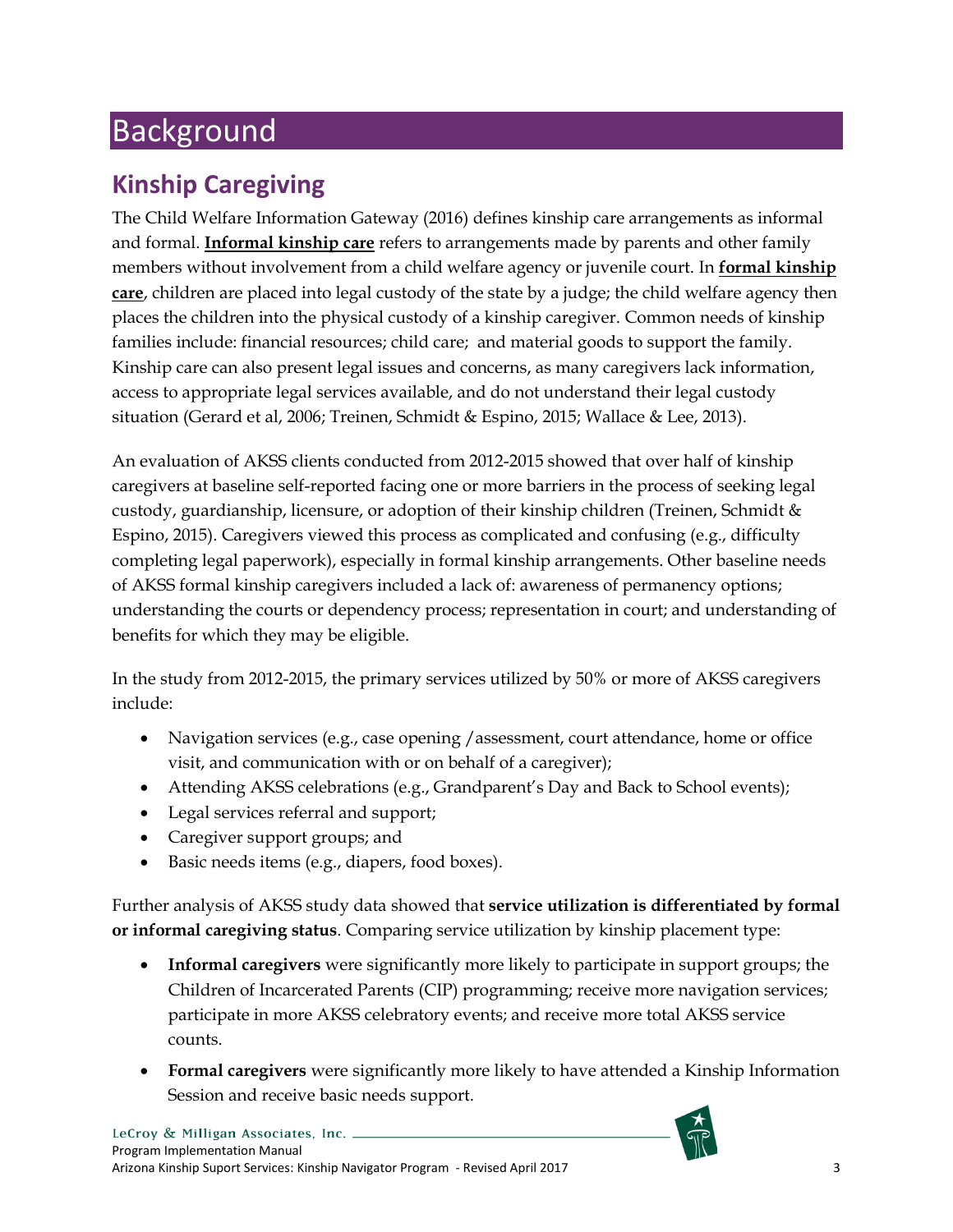## <span id="page-9-0"></span>**Need for Kinship Navigation Services in Arizona**

Arizona's Department of Child Safety (DCS) has experienced a significant increase in caseloads over the past ten years and the number of children entering foster care continues to outpace those achieving permanency (DCS, 2015). Pima County, Arizona represented 18% of reports to the statewide Child Abuse Hotline from October 2014 - March 2015 (N=25,508). Of these hotline reports, 13% of investigated reports resulted in the removal of 2,307 children in Pima County into out of home placement. Of the youth removed from the care of their parents, 43% were placed with a relative caregiver who was not a licensed foster care provider. Although DCS currently utilizes the Team Decision Making (TDM) process as a means to address child safety and well-being, there is not a family finding or private family time component to this work and removal rates of children continue to hit an all-time high in Arizona.

Rates of formal and informal kinship care have been on the rise. U.S. Census Bureau (2013) data indicates that 160,008 Arizona children under age 18 live in homes where the householders are grandparents or other relatives. Of these children, **64,304 have no parents present in the home, and their grandparent(s) are solely responsible for them, and 26.4% of these children live in poverty**. DCS estimates that while 5% to 20% of kin families are involved with the child welfare system, the other 80% to 95% who live with kin caregivers are not in the child welfare system (AECF, 2014). Compared to the general population of children, those in informal kinship care tend to have higher poverty rates, are less likely to be covered by health insurance, and are more likely to have physical and mental disabilities. This group represents a growing number of youth at-risk for involvement with the child welfare system. Kinship care is a significant piece of the solution to this child welfare crisis.

## <span id="page-9-1"></span>**Overview of Arizona Kinship Support Services Kinship Navigator Program Model**

## <span id="page-9-2"></span>**Program Philosophy**

The overarching goal of the AKSS program model is to support kinship families and contribute to the increased safety, permanency, and well-being of youth in formal and informal kinship care. The AKSS program model seeks to keep children living with kin in safe, stable, nurturing environments, and when possible, out of the state's custody. The program provides informal support services to kinship families so the children/youth can remain with family and the continuity of culture, relationships and the environment essential for child safety and wellbeing, can be maintained. The program empowers kinship families to support and advocate for each other, thus fostering interdependence and helping them develop natural supports. Services fall within AzCA permanency programs and reflect the philosophy that children in kinship families experience optimal growth and maturation as a result of living in a permanent, nurturing home (AzCA, 2015).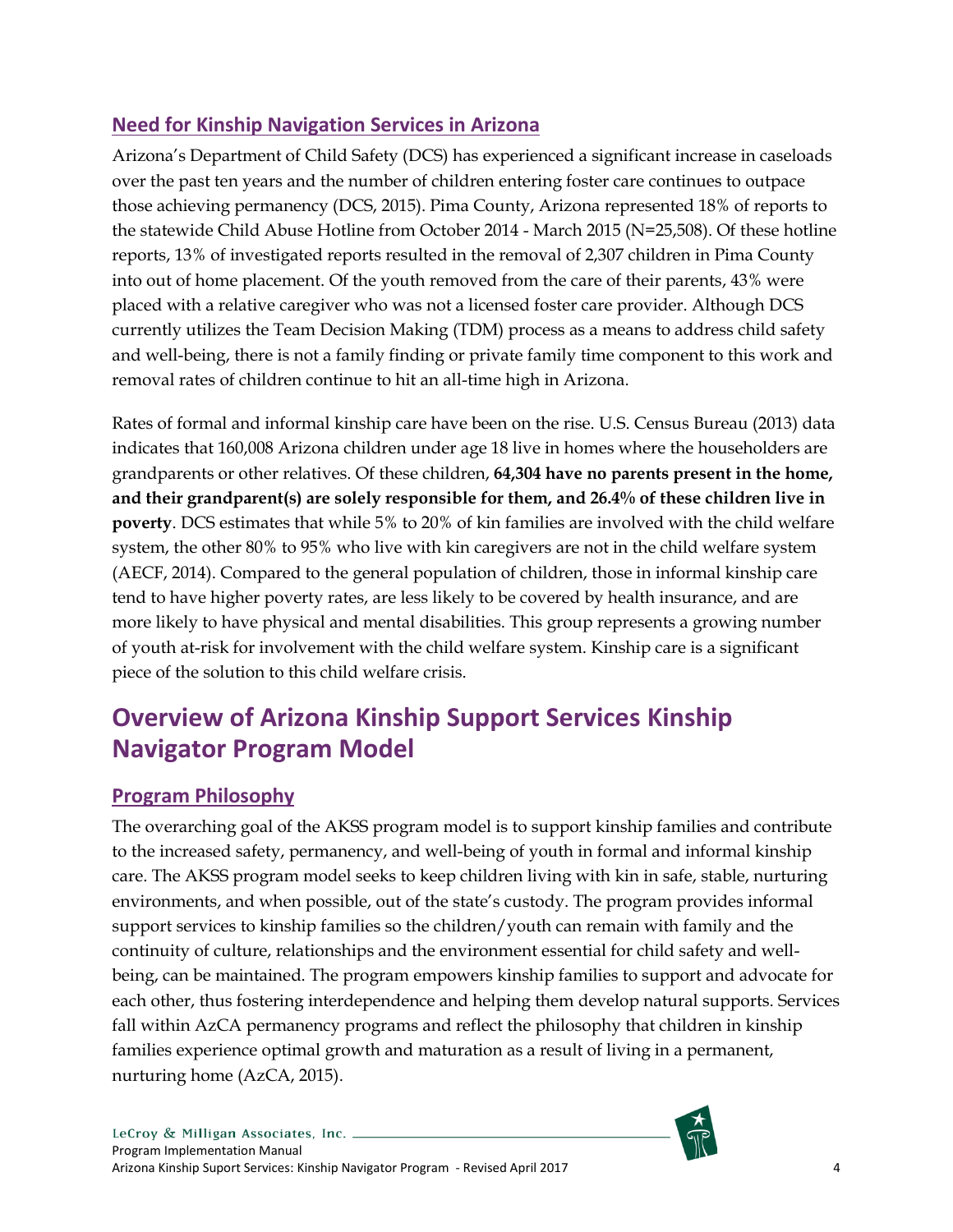## <span id="page-10-0"></span>**Eligibility Criteria**

AKSS services are available to informal and formal kinship families who are either relatives or non-blood relatives who have significant relationship to a child not born to them. A kinship caregiver can include grandparents, great grandparents, aunts, uncles, siblings, neighbors, godparents, family friends, etc.

## <span id="page-10-1"></span>**Key Program Services**

The AKSS Kinship Navigator Program model's key service areas are described below. All services are voluntary, non-clinical in nature, client-based, and focused on the expressed needs of the family. Services are family centered, strength based, and meet the needs of families in a culturally appropriate manner. Services are provided in both English and Spanish. AKSS clients are served in several ways (detailed throughout this manual), depending on their situation and level of need.

- **Information, Referral, and Connection Services** At screening and intake, AKSS staff collect caregiver demographic and needs information. All clients receive IRC services, which includes referrals to community services and resources, such as vouchers for clothing, food, and diaper banks. These clients can participate in any on-site AKSS services, without opening a navigation case.
- **Kinship Navigation Services** Caregivers with a higher level of need or meeting specific criteria for navigation services (reviewed in further detail in this manual) are offered more intensive kinship navigation services through an open case. The goal of the Kinship Navigator is to assist caregivers in meeting their family's needs. This goal is accomplished by ensuring that kinship families have access to benefits for which they are eligible, providing a linkage to needed legal services, navigating existing community support systems, strengthening kinship families that are involved with the child welfare system, and enhancing other community-based and government responses for kinship families. AKSS's kinship navigation service model was designed based on several regional models funded by Children's Bureau Family Connections Discretionary Grants, including: YMCA Kinship Support Services of San Diego County (Hernandez et al, 2014); Children's Home Society of New Jersey (Feldman & Fertig, 2013); and Florida Kinship Center at the University of South Florida (Littlewood, 2015).

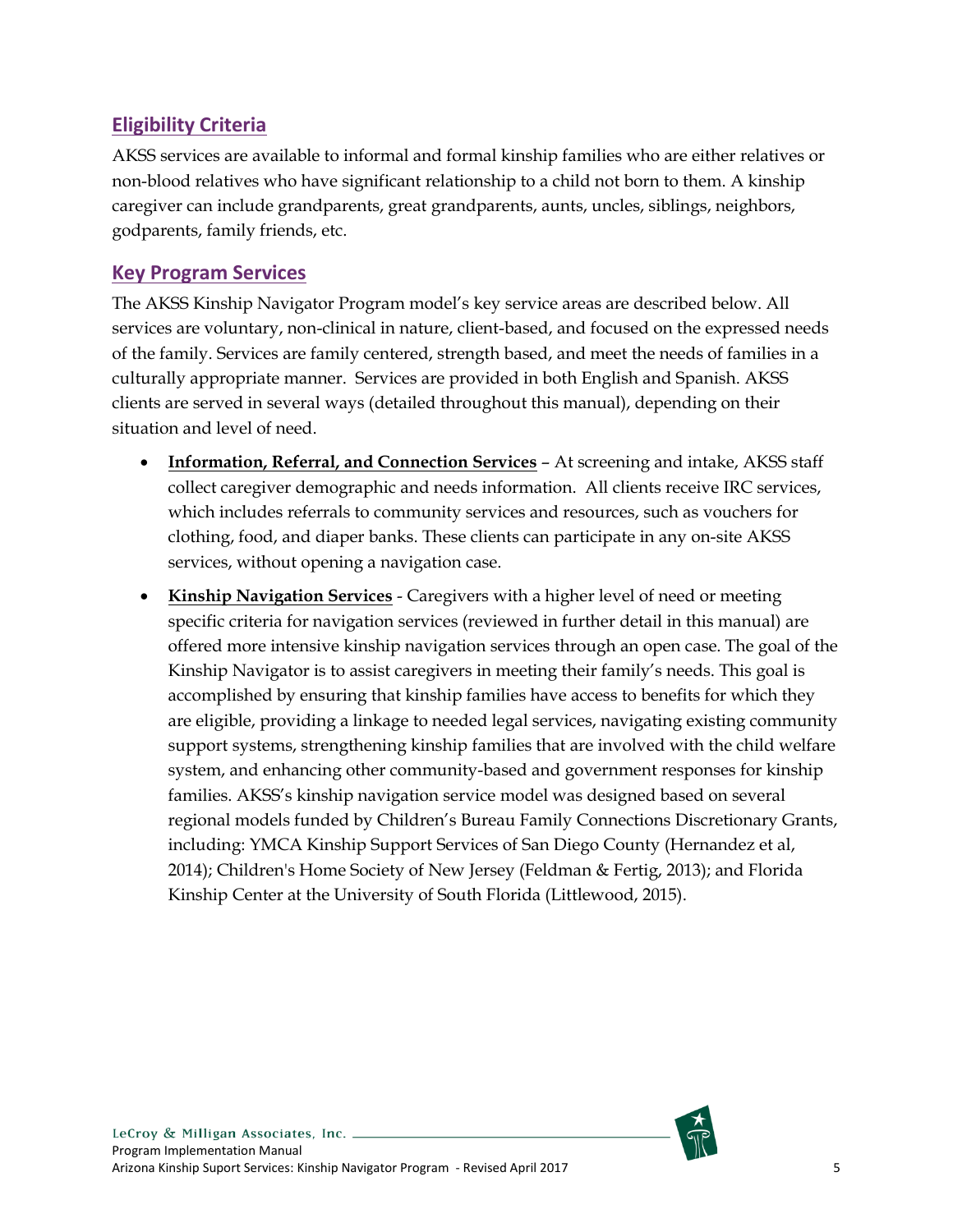# <span id="page-11-0"></span>Program Administration and Operations

## <span id="page-11-1"></span>**Staffing Descriptions, Duties and Responsibilities**

There are seven key staff positions that support and operate the AKSS Kinship Navigator Program model. Exhibit 1 shows the staffing hierarchy of positions, including the Program Director, Office Manager, Kinship Navigators, Program Coordinator, Special Services Instructor, and Child Care Workers. The Program Director and the Program Coordinators both have supervisory roles for the staff positions shown under them. The number of staff positions in this current model are shown in parenthesis. Each position is described below, including required competencies, key duties and responsibilities, and minimum and other qualifications.



<span id="page-11-3"></span>Exhibit 1. Organizational Chart of Key Staff Positions for the AKSS Kinship Navigator Program Model

## <span id="page-11-2"></span>**Program Director**

The Program Director provides administrative oversight of Program Supervisors and/or programs, including personnel, budgets, and outcomes. This position also ensures quality standards and services and may include clinical duties, responsibilities and oversight. Required competencies for this position include: competency in administrative, clinical, management and supervisory tasks; strong knowledge and skill-based expertise in behavioral health or applicable field; knowledge of management techniques and supervisory best practices; strong written, oral and interpersonal communication skills; must have good organizational skills and have ability to prioritize and complete tasks within specified time frames; ability to deal professionally with

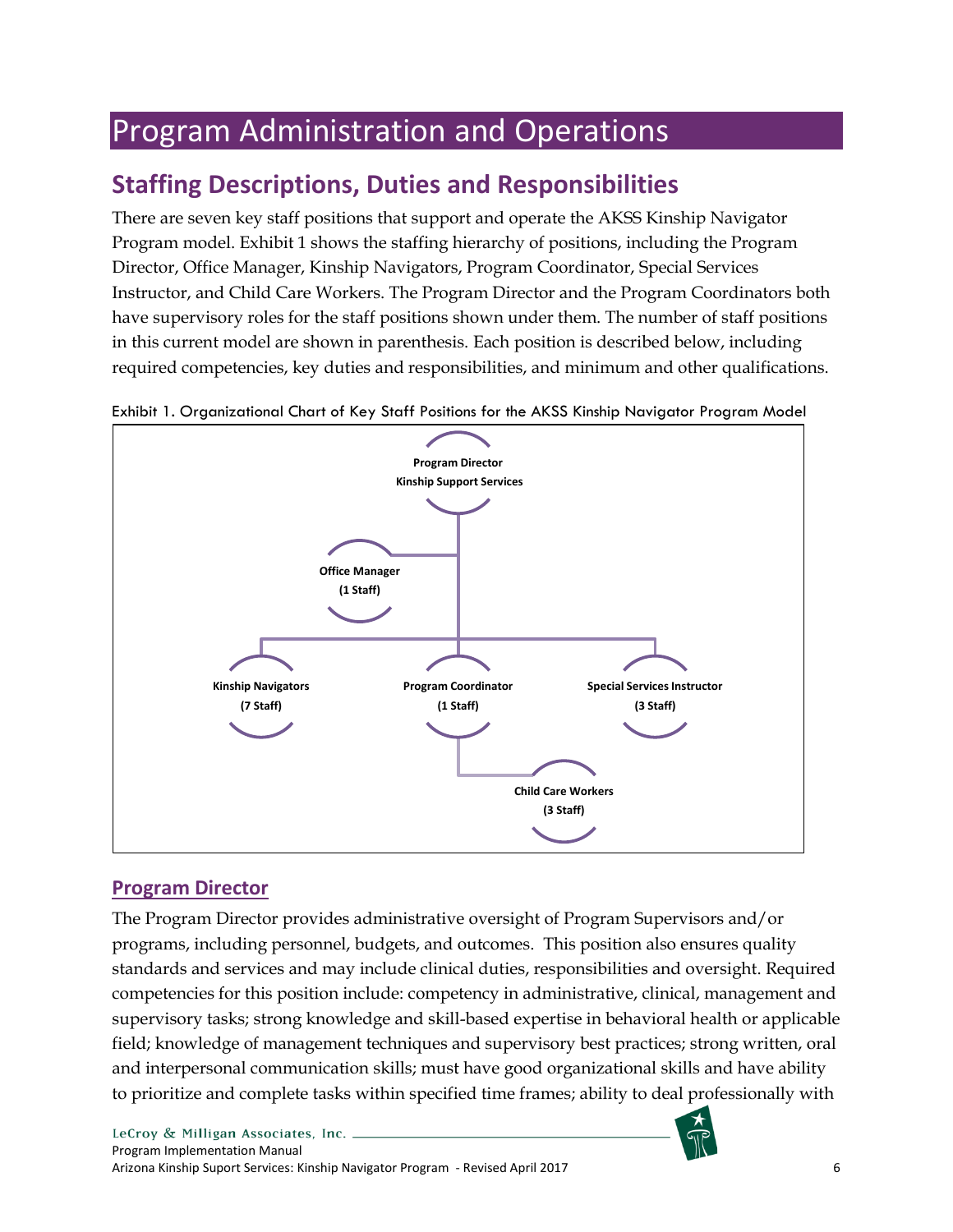all types of people, work under stress, and recognize when to step in and make a recommendation and/or decision; must be able to work in a diverse, multi-cultural environment and be sensitive to the service population's cultural and socioeconomic characteristics; and must have ability to maintain confidentiality, and exhibit mature judgment and emotional stability.

#### **Key Duties and Responsibilities**

Key responsibilities and duties of this position include:

- Implements program in accordance with contract and licensing requirements.
- Develops, implements and monitors the budget; keeping Regional Directors updated at least monthly.
- Oversees facilities management where required.
- Manages the services performed by employees, contracted staff, students, trainees and volunteers within the assigned program area(s).
- Participates in selection process for new staff, disciplinary proceedings, supervision and evaluations, and makes recommendations for terminations.
- Interviews and selects candidates to fill open positions, following agency protocols.
- Organizes training opportunities and sharing of staff expertise for assigned program areas, in addition to participating in orientation for new employees.
- Provides support/feedback regarding business opportunities, challenges with programs and target communities, and identifies solutions to problem areas.
- Ensures outcomes data is processed timely, as well as referral source satisfaction data (where appropriate).
- Participates with regional management team and other AzCA management teams as appropriate and directed.
- Must be able to safely and effectively monitor consumer activities, with or without a reasonable accommodation.
- Performs additional duties as assigned which are consistent with the general responsibilities of the position.

#### **Minimum Qualifications and Other Requirements**

The Program Director position requires a Master's degree in Social Work or related field of study from an accredited college or university, as well as a minimum of 5 years of experience in the behavioral health field, including a minimum of 2 years providing supervision. This position must be able to provide DCS fingerprint clearance.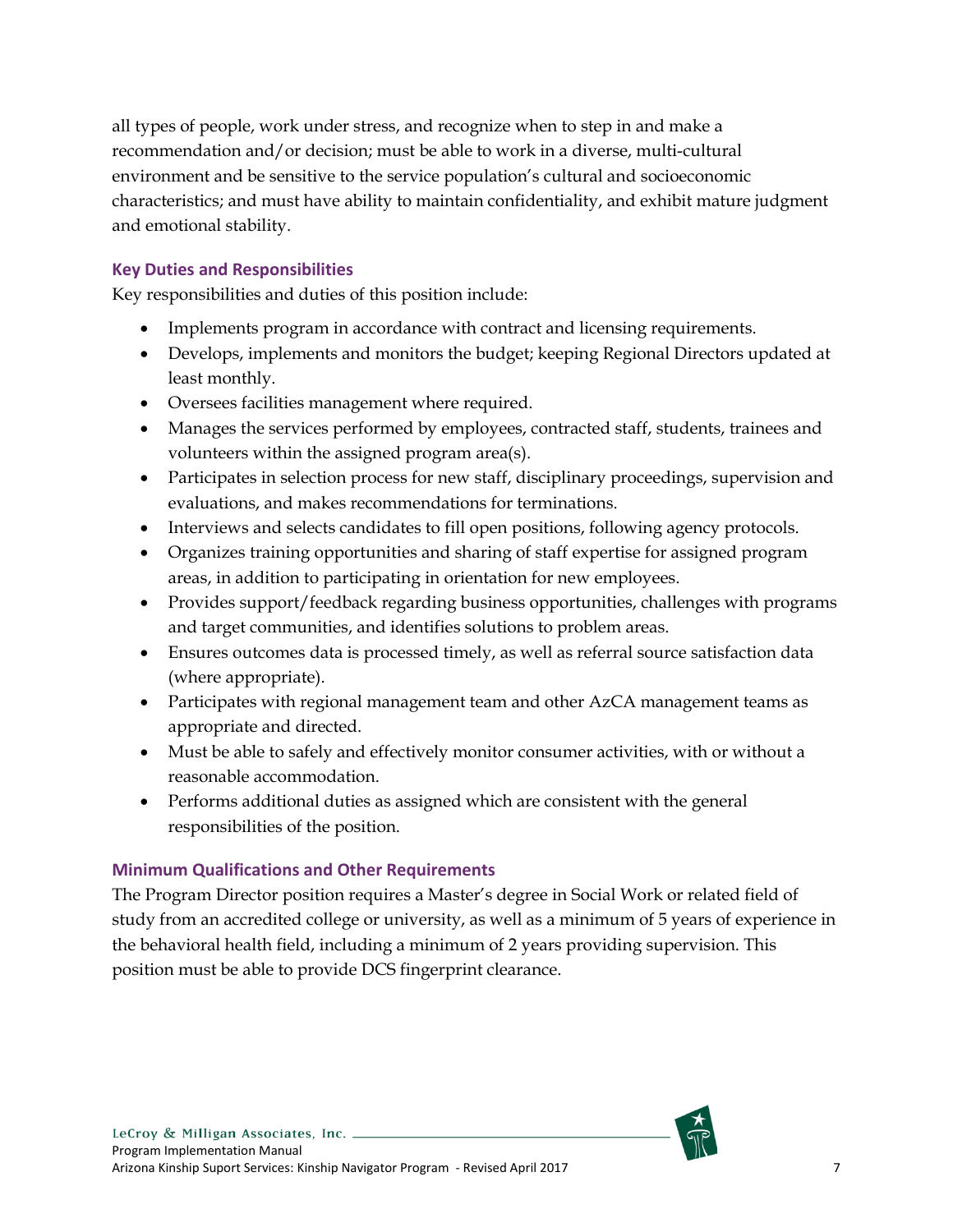## <span id="page-13-0"></span>**Kinship Navigator**

Kinship Navigators assist kinship caregivers with understanding, navigating, and accessing the system of out-of-home care supports and services for children. Kinship Navigators are supported by the Program Coordinator and Program Director. This position is responsible for working with kinship caregivers, groups, organizations, and institutions. Navigators assist caregivers in identifying, connecting to and effectively utilizing community resources to support their family and the children in their care. Navigators also increase awareness of kinship needs with community providers, court and child welfare staff, and other key stakeholders to develop kinship resources for the betterment of kinship care. Kinship Navigators need in depth knowledge of the local, regional, county, and/or statewide issues affecting kinship families, and available community resources that can help. . Kinship Navigators may be peer kinship caregivers who have personal experience raising children in kinship care and navigating the child welfare, legal, educational, and health systems. Required competencies of this position include: knowledge of kinship family dynamics and systems; excellent and effective written, oral and interpersonal communication skills, including speaking in front of groups; ability to manage multiple projects simultaneously and the organizational skills to coordinate events and processes; ability to function effectively in a variety of community settings and with diverse populations; must be able to work in a diverse, multicultural environment and be sensitive to the service population's cultural and socioeconomic characteristics; and must have ability to maintain confidentiality, and exhibit mature judgment and emotional stability.

#### **Key Duties and Responsibilities**

Key responsibilities and duties of this position include:

- Demonstrates knowledge of kinship care, children and families.
- Provides screening and assessment, information and referral, connection to services and case management, to kinship caregivers and their families.
- Identifies and addresses barriers to effective service utilization.
- Organizes and coordinates meetings specific to the kinship population.
- Supports kinship caregivers, groups, organizations, and institutions with identifying assets and needs. Nurtures emerging kinship caregiver leadership.
- Assists in creating partnerships in the community.
- Acts as a liaison between community building initiatives, bringing together people and programs to work alongside kinship caregivers.
- Shares data and provides access to information about the kinship care. Collects and shares stories about kinship care and the building process.
- Prepares monthly activity summaries and other appropriate reports for program and grant requirements.
- Collaborates with other agencies and groups to provide services to kinship families.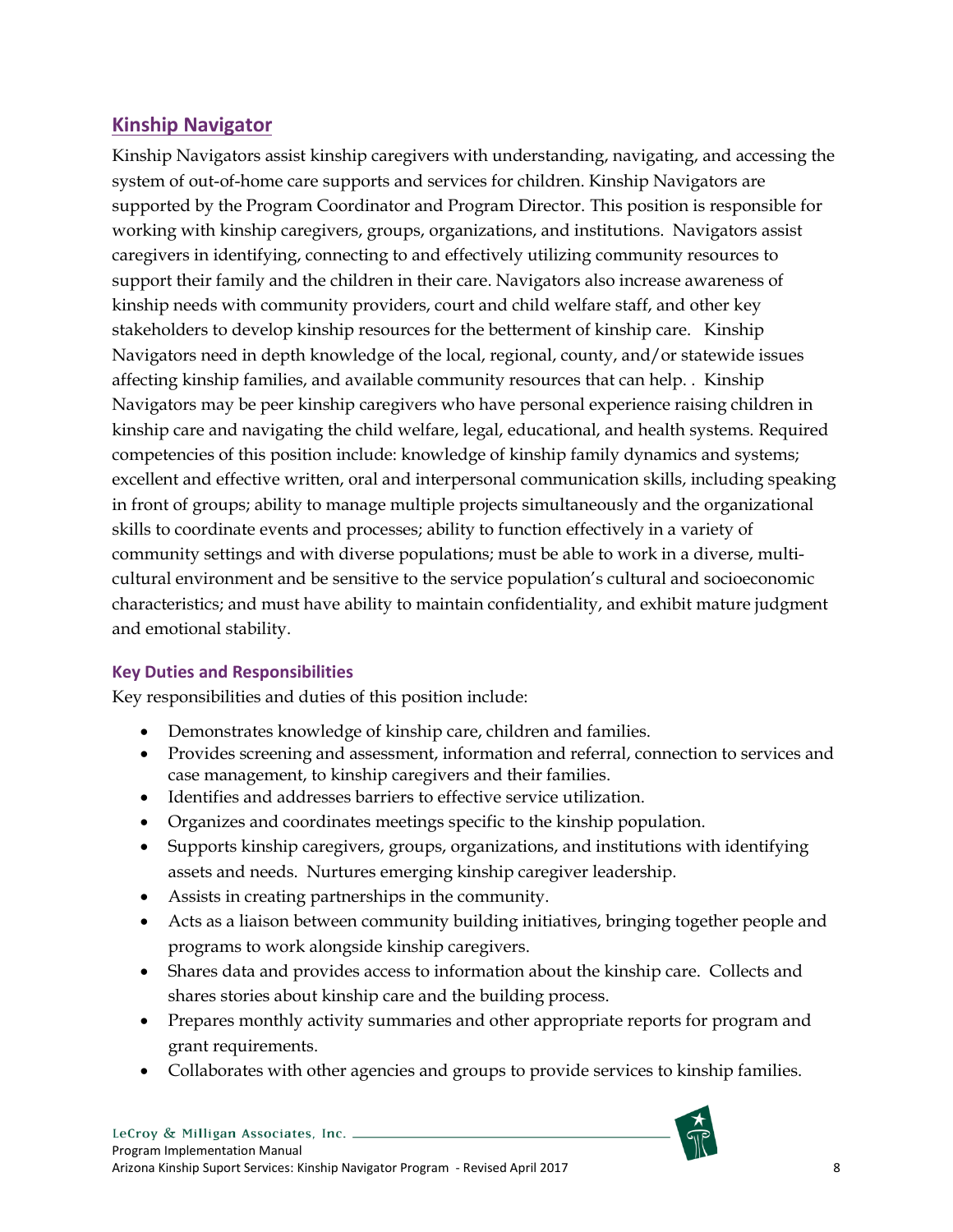- Develops programs and educational materials for kinship care, and delivers trainings on kinship issues to a variety of audiences.
- Provides screening and assessment, case management, information and referral; organizes events; and facilitates support groups for kinship families.
- Must be able to safely and effectively monitor consumer activities, with or without a reasonable accommodation.

#### **Minimum Qualifications and Other Requirements**

The Kinship Navigator position requires a minimum of a Bachelor's degree in social work, human services, or related field of study from an accredited college or university. Bilingual in the English and Spanish languages is preferred. Familiarity and experience in working with kinship families is preferred. This position requires a minimum of one year of experience working in social services, education or related field required. Due to the nature of this position, staff must be willing to work a flexible schedule; regular evening and weekend hours may be required. This position must be able to provide DCS fingerprint clearance.

## <span id="page-14-0"></span>**Office Manager**

The Office Manager is responsible for the office management functions of the office including: facility management, purchasing, financial record keeping, reception, and administrative support for the Director and other key staff.

#### **Key Duties and Responsibilities**

Key responsibilities and duties of this position in relation to the AKSS program model include:

- Ensures office is appropriately stocked with supplies, and approves all purchases for office supplies.
- Collects and reviews expense reimbursement information, vendor invoices and billing, transmitting documents on a timely basis to the Corporate Financial Department.
- Maintains confidential and administrative files.
- Securely transmits AKSS evaluation materials to the Program Evaluator on a monthly basis.
- Produces the AKSS newsletter and sends it to caregivers who request email correspondence.
- Attends meetings as required for purpose of obtaining information in personnel and office procedure matters, and reports back to the Program Director.
- Types all correspondence originating from the Program Director and other key staff members.
- Coordinates, assembles and types all information necessary for regional program requests for proposals received from referring agencies or other new business proposals.
- Serves as receptionist, processes incoming calls and greeting clients who walk in to the office for services.

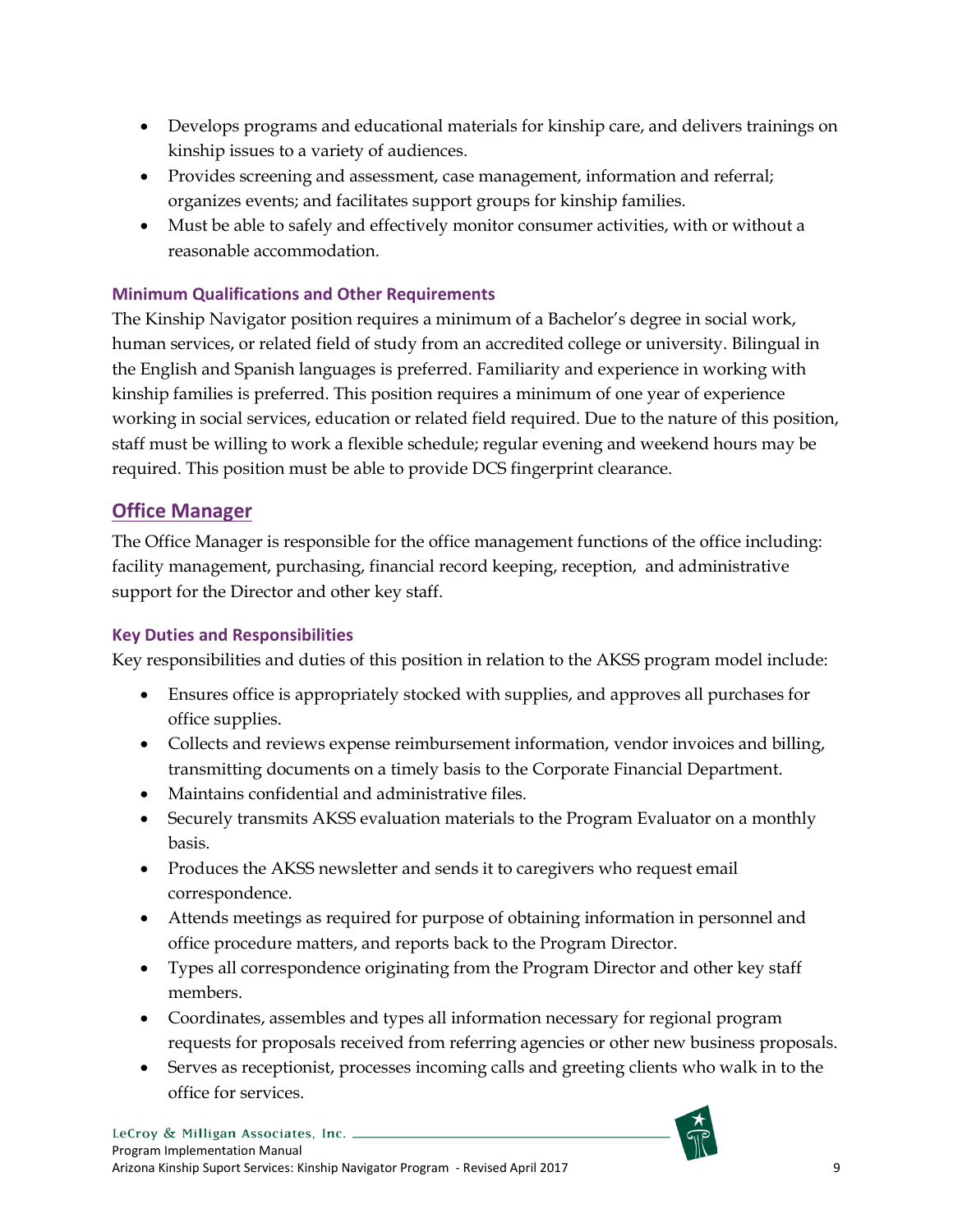- Opens and sorts incoming correspondence for the Program Director as requested.
- Delivers mail to post office and/or money to bank, where applicable.
- Ensures maintenance and operational functions for office equipment/machines.
- Must be able to safely and effectively monitor consumer activities, with or without a reasonable accommodation.
- Performs other duties as assigned which are consistent with the general responsibilities of the position.

#### **Minimum Qualifications and Other Requirements**

This position requires a minimum of a high school diploma or equivalent. This position requires a minimum of 5 years of progressive office management experience with 2 years in a supervisory position, preferably in the service industry. This position must be able to provide DCS fingerprint clearance.

#### <span id="page-15-0"></span>**Program Coordinator**

The Program Coordinator is responsible for the provision of childcare and other supportive services, within the kinship support program area. Position complies with agency policies, applicable State law and regulations, purchase of service contracts, other funding sources, and accepted professional standards and practices.

#### **Key Duties and Responsibilities**

Key responsibilities and duties of this position include:

- Monitors quality of services.
- Provides supervision and support to staff.
- Coordinates and facilitates meetings to identify and resolve system issues.
- Completes documentation of clients' records in accordance to agency and funding source requirements.
- Develops and monitors problem solving strategies with staff and parents/guardian when needed.
- Updates and revises program protocol on an ongoing basis.
- Maintains client records and documentation in compliance with agency and funding source requirements.
- Submits required service logs for billing and discharge/program reports to referral source.
- Meets with Supervisor as required for supervision.
- Oversees staff and subcontractor's activities, including training, prescreening, development and implementation of intervention strategies and methods and assessing their success.
- Assures adequate support functions within program area.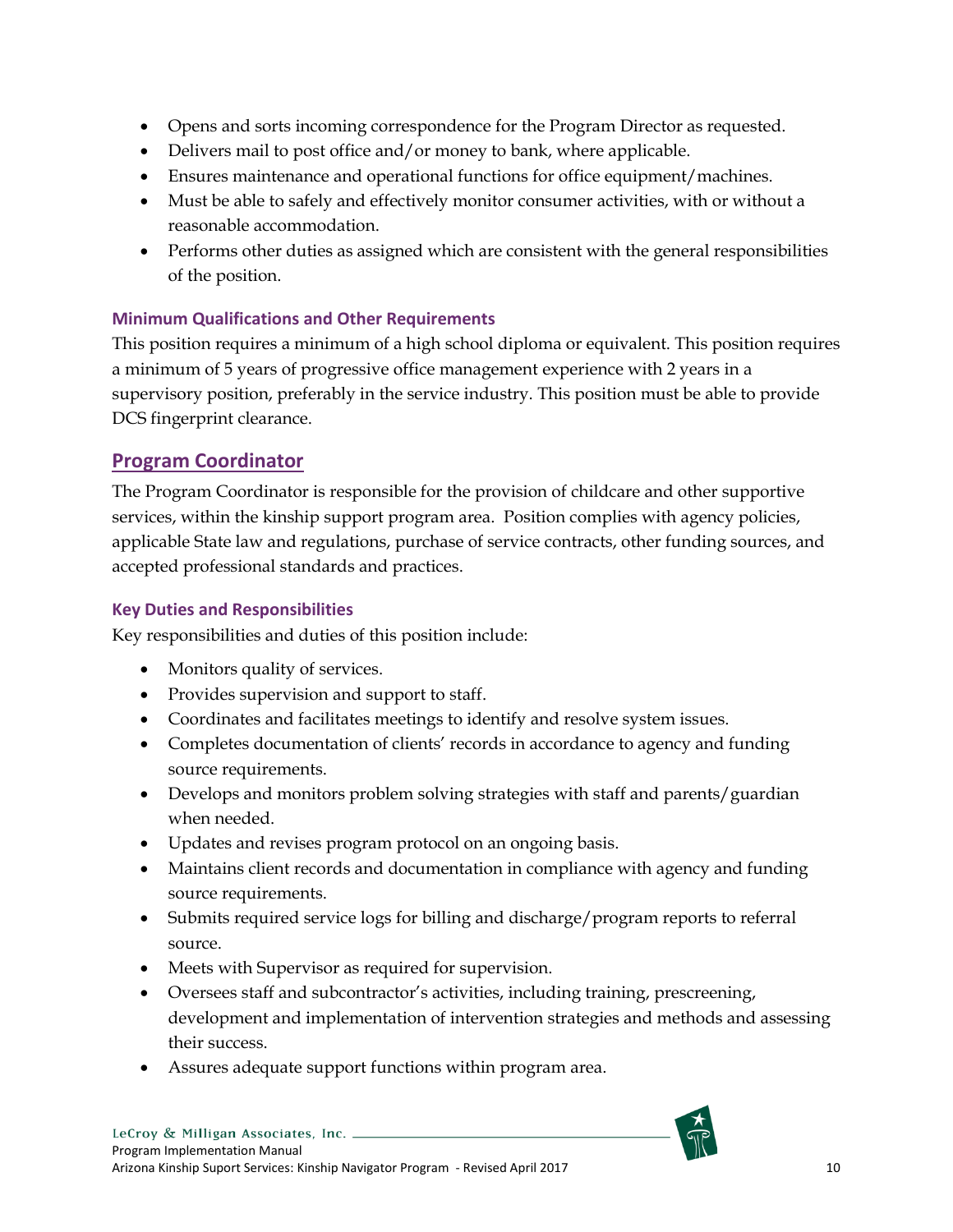- Coordinates and integrates the services of the program area with other Agency programs.
- Participates in media events and provider interviews promoting program services and child advocacy upon request.
- Maintains professional boundaries and ethics specific to the Agency and particular professional certification.
- Must be able to safely and effectively monitor consumer activities, with or without a reasonable accommodation.
- Performs other duties as assigned which are consistent with the general responsibilities of the position.

## **Minimum Qualifications and Other Requirements**

The Program Coordinator position requires a minimum of a bachelor's Degree in Social Work or related field of study from an accredited college or university preferred. A high school diploma or equivalent is required. This position also requires a minimum of 3 years of experience working in the behavioral health field. Due to the nature of this position, staff must be able to provide own transportation to and from clients' homes and/or other relevant organizations/agencies. This position may be required to transport clients and must be at least 25 years of age to drive the company vans. This position must be able to provide DCS fingerprint clearance.

## <span id="page-16-0"></span>**Special Services Instructor**

The Special Services Instructor (SSI) conducts training/instruction to those individuals required to receive training on specific subject matter.

#### **Key Duties and Responsibilities**

Key responsibilities and duties of this position include:

- Trains professionals, paraprofessionals and/or families on specific subject matter in accordance with program curriculum and procedures.
- Conducts training independently or with co-facilitators.
- Assures all necessary items for training events are ordered, available, taken to training as well as returned to the office.
- Administers all tests, evaluations, surveys, and other program paperwork.
- Collects relevant data for the evaluator and submits information in a timely manner.
- Attends and participates in team meetings.
- Stays current with specific subject matter to ensure information presented is accurate, practical, useful, and relevant to participants.
- Must be able to safely and effectively monitor consumer activities, with or without a reasonable accommodation.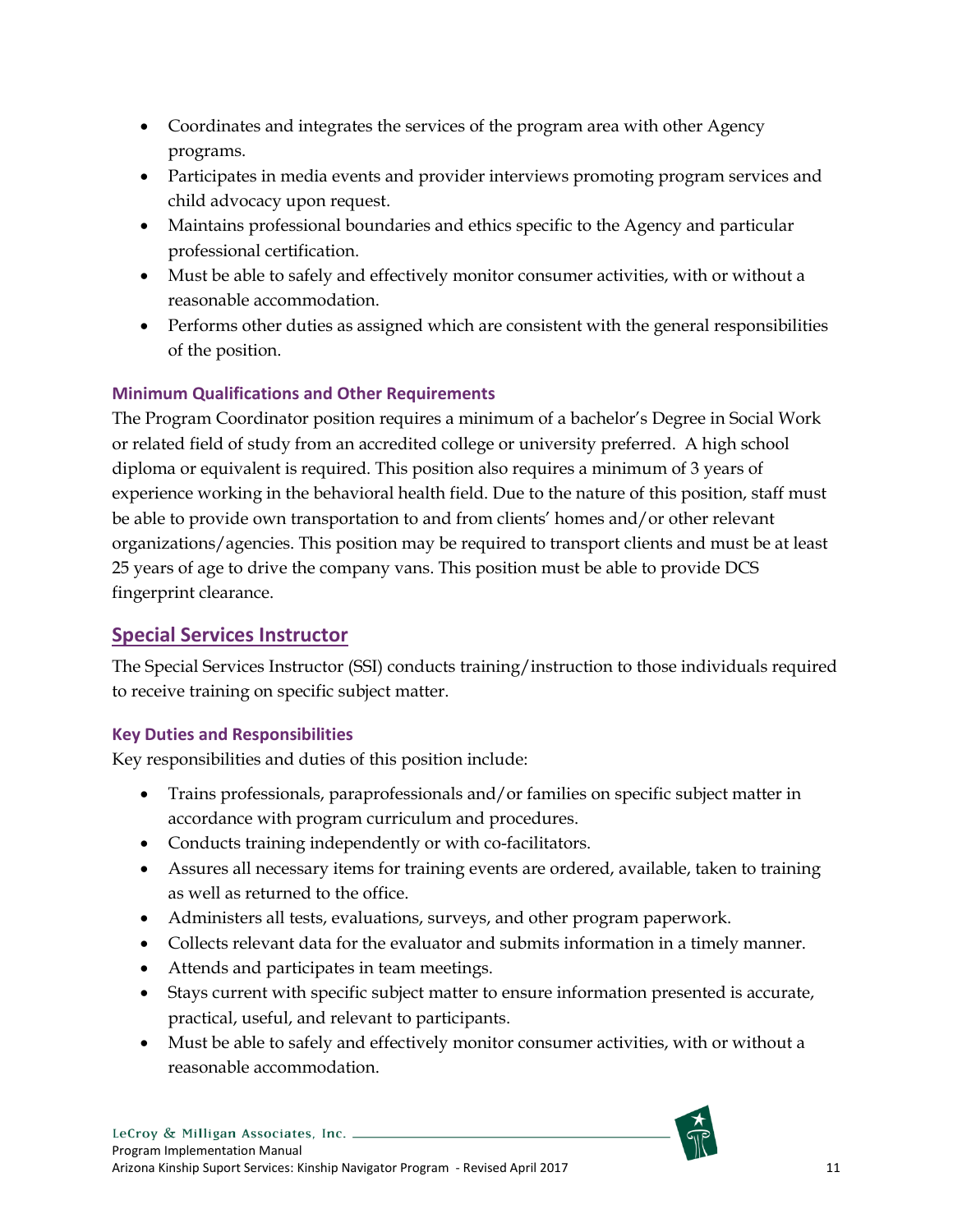• Performs other duties as assigned which are consistent with the general responsibilities of the position.

#### **Minimum Qualifications and Other Requirements**

The SSI must be 21 years of age. This position requires a minimum of a high school diploma or equivalent and a minimum of one year of experience in the subject matter. A Bachelor's degree in social services or a related field of study from an accredited college or university is preferred. This position must be able to provide DCS fingerprint clearance.

## <span id="page-17-0"></span>**Child Care Worker**

The Child Care Worker provides periodic childcare during scheduled AKSS activities for caregivers. This position assists in implementing recreational, social, and independent living activities consistent with the navigation plan for the client.

#### **Key Duties and Responsibilities**

Key responsibilities and duties of this position include:

- Provides children with necessary structure, guidance and limits consistent with the treatment plan.
- Oversees the physical care, safety, and development of the children enrolled in the day care center.
- Develops and conducts age appropriate development activities for children enrolled in the center.
- Maintains accurate records regarding issues involving children under supervision.
- Participates in planning and implementing parent involvement activities.
- Maintains confidential information on children, and maintains appropriate contact with parents to ensure a consistent center approach.
- Supervises and teaches daily living skills, and recreational skills in the areas of games, sports, arts and crafts, and hobbies.
- Must be able to safely and effectively monitor consumer activities, with or without a reasonable accommodation.
- Performs additional duties as assigned which are consistent with the general responsibilities of the position.
- Provides limited transportation as identified in Navigation Plan to connect clients with services.

#### **Minimum Qualifications and Other Requirements**

The Child Care Worker position requires a minimum of a high school diploma or equivalent and a minimum of one year of experience working in the behavioral health field. This position must be able to provide DCS fingerprint clearance.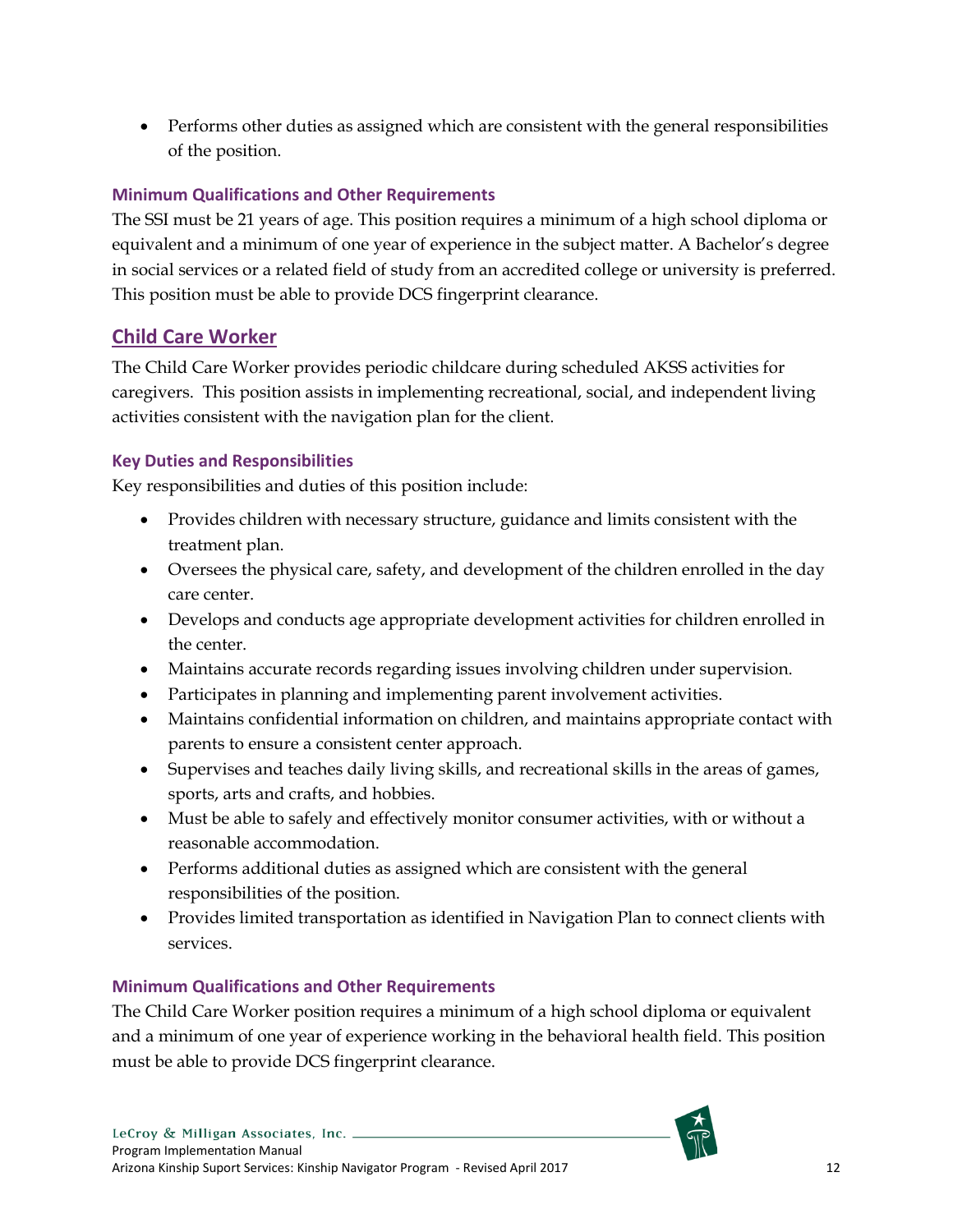## <span id="page-18-0"></span>**Training Requirements and Certification**

Per AzCA policy (2015), this **Program Specific Orientation** (PSO) needs to be completed within 30 days of hire. The new employee attends **New Employee Orientation** (NEO), and then completes all essential learning modules and Welcome Manual requirements within the first seven days of hire. Supervisors will give new the employee a copy of the PSO checklist to review together and the employee will initial as areas are reviewed.

- Staff members are trained to understand the dynamics of kinship care and to help the program meet its mission. They are also trained to support and identify subpopulations within kinship, i.e., children of incarcerated parents, older caregivers, disabled family members, etc. New staff is often mentored by more experienced staff.
- Staff and program collaborators receive cross-agency training on various issues relevant to the local community served.
- Other recommended staff training and professional development topics (pre-service and in-service) may include: Empathic Listening; Understanding the Local Child Welfare System; Navigating the Child Welfare System, Benefits, and Eligibility; Leadership Development. Supervisors should assist staff in locating and accessing appropriate training, and also arrange for training on site by qualified personnel.

## <span id="page-18-1"></span>**Program Specific Orientation Topics**

The following topics are covered in the PSO:

- Hours of Operation
- Child Welfare
- Team Meetings
- Supervision
- Productivity
- Roles and Relationships
- Fingerprinting

<span id="page-18-2"></span>Training of staff also covers the areas shown in Exhibit 2, many of which are reviewed in greater detail in this manual.

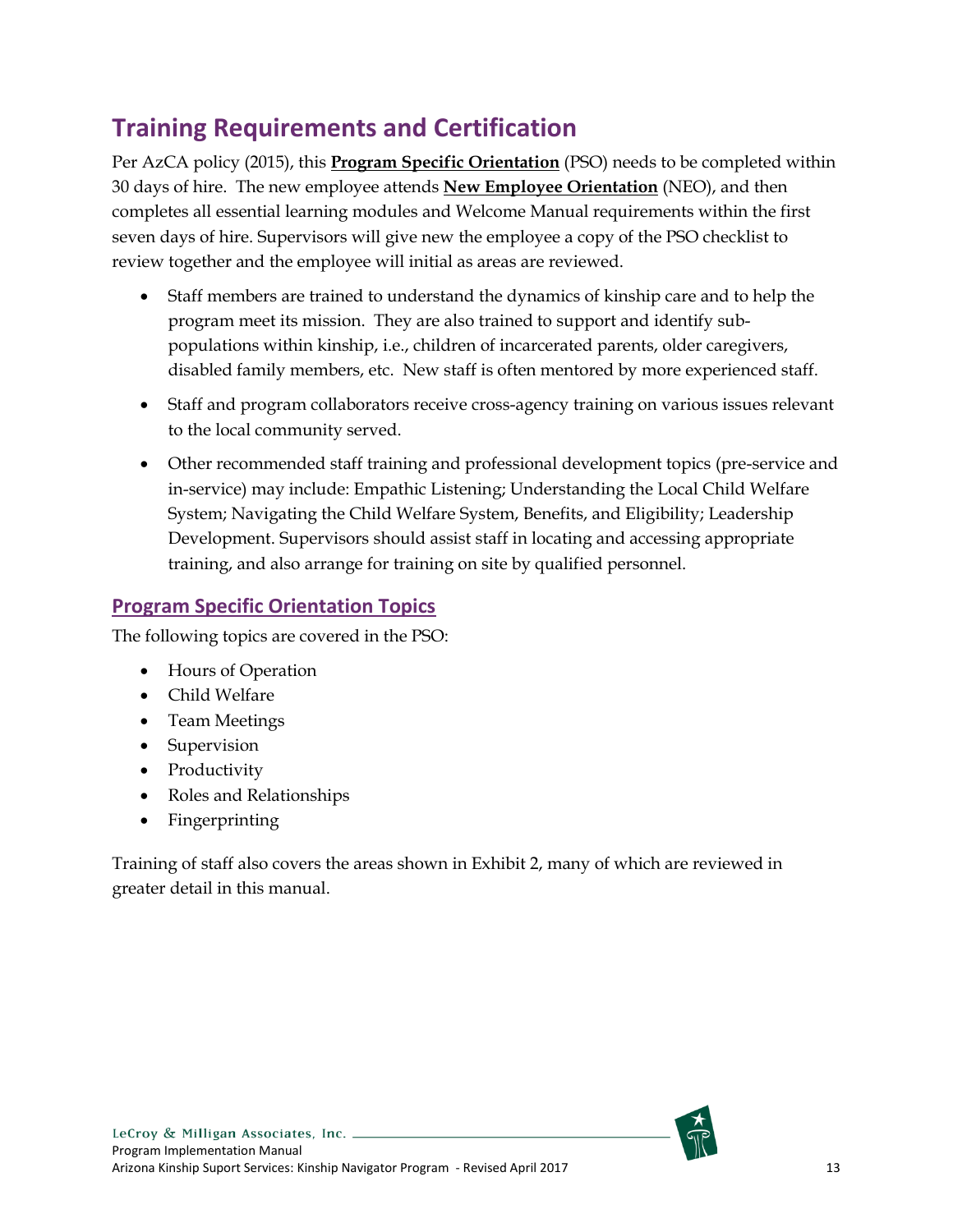| <b>Scope of Work</b><br><b>Documentation</b><br>Kinship Support Services<br>Assessment<br>٠<br><b>Accreditation Guidelines</b><br>Service Planning & Monitoring<br>٠<br>Navigation Plan Closure/Transfer & Aftercare<br>Outcomes & Reports<br>٠<br>Level 1: Compliance Tool<br>Screening & Intake<br>$\bullet$<br>Information & Referral<br>Level 2: Quality Tool<br>٠<br><b>Kinship Navigation Services</b><br>٠<br>A.R.S. 14 Guardianship Clinics<br>٠<br>Kinship Information Session<br>٠<br><b>Scheduling Appointments</b><br><b>KARE College</b><br><b>Support Groups</b><br><b>Family Events</b><br><b>CIP Program</b><br>Documentation<br><b>Staff Supervised Activities</b><br>$\bullet$<br>Leadership & Advocacy for | Exhibit 2. Training Areas Related to Scope of Staff Position and Documentation of VVork |  |  |  |  |  |  |
|-------------------------------------------------------------------------------------------------------------------------------------------------------------------------------------------------------------------------------------------------------------------------------------------------------------------------------------------------------------------------------------------------------------------------------------------------------------------------------------------------------------------------------------------------------------------------------------------------------------------------------------------------------------------------------------------------------------------------------|-----------------------------------------------------------------------------------------|--|--|--|--|--|--|
|                                                                                                                                                                                                                                                                                                                                                                                                                                                                                                                                                                                                                                                                                                                               |                                                                                         |  |  |  |  |  |  |
|                                                                                                                                                                                                                                                                                                                                                                                                                                                                                                                                                                                                                                                                                                                               |                                                                                         |  |  |  |  |  |  |

Families

## <span id="page-19-0"></span>**Supervision of Staff**

As with any child welfare practice approach, quality supervision is essential. AzCA Policy states that all for every 40 hours of work, staff must receive one hour of supervision. Supervision is designed to support staff in managing cases and maintaining an acceptable work load and is conducted in one-on-one supervision as well as team group supervision. All fulltime employees are required to have a minimum of 4 hours of supervision per month. Parttime employees must have one hour of supervision for every 40 hours worked. Staff is evaluated initially at 90 days and annually.

## <span id="page-19-1"></span>**Staff Caseloads**

Per AzCA policy, staff may carry a caseload of no more than 25 clients. Caseloads may be smaller, depending on acuity of needs of the families involved, and are reviewed with the supervisor/director, to ensure quality of service provision.

Exhibit 2. Training Areas Related to Scope of Staff Position and Documentation of Work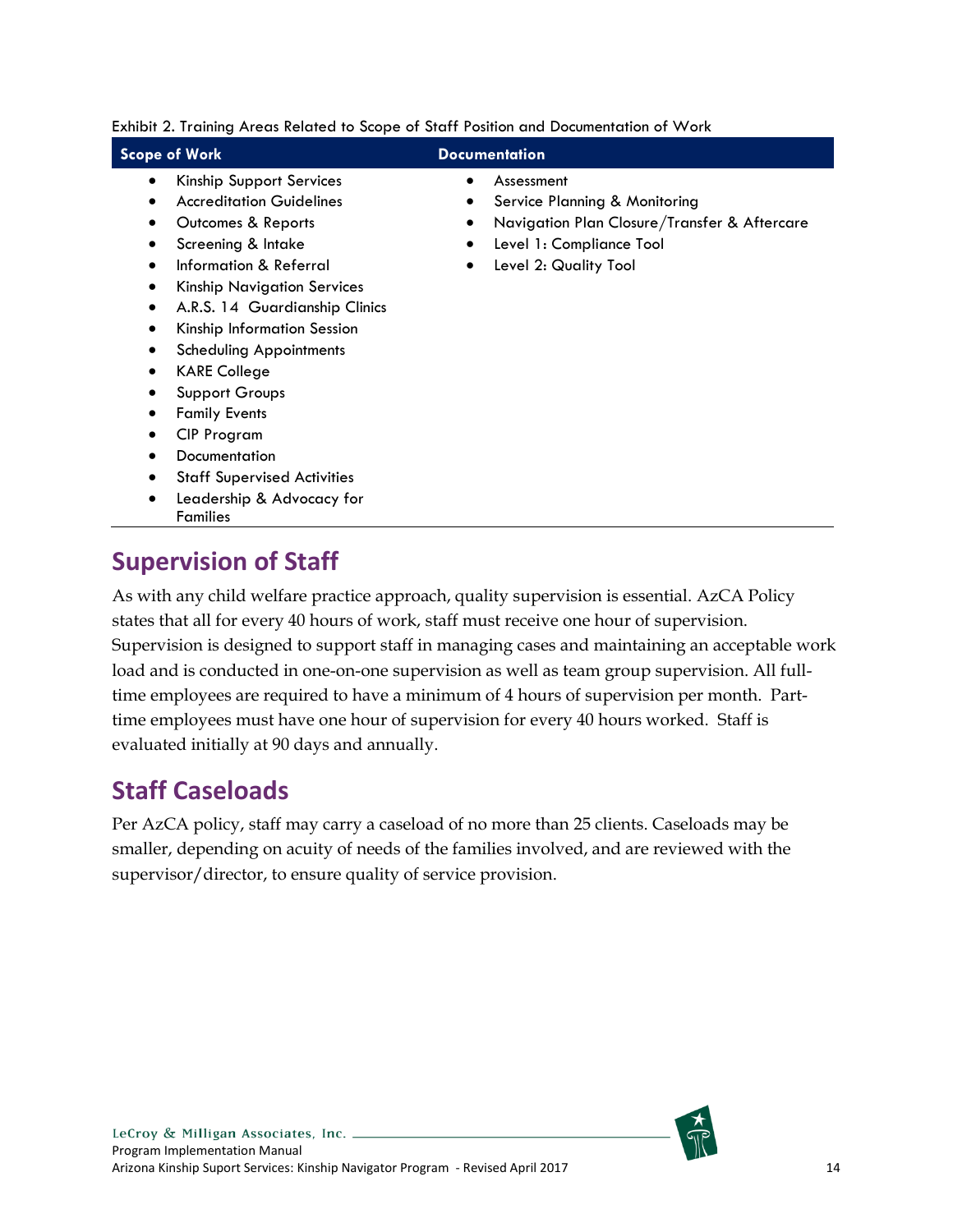# <span id="page-20-0"></span>Core Components of Kinship Navigator Program Implementation

Core services of the AKSS Kinship Navigator Program model are listed below. All services are voluntary, non-clinical in nature, client-based and focused on the expressed needs of the family. Services are family centered, strength based and meet the needs of families in a culturally appropriate manner. Services are provided in both English and Spanish. Once families are recruited to the program, core services include:

- 1. Screening and Intake
- 2. Information, Referral, and Connection Services
- 3. Kinship Navigation Services
- 4. A.R.S. 14 Guardianship Clinics
- 5. Kinship Information Session
- 6. KARE College
- 7. Emotional and Peer-to-Peer Support through Kinship Support Groups
- 8. Family Events
- 9. Children of Incarcerated Parents (CIP) Program
- 10. Staff Supervised Activities of Children
- 11. Leadership and Advocacy for Families

## <span id="page-20-1"></span>**Recruitment of Kinship Families**

AKSS Kinship Navigator Program utilizes a variety of methods to recruit kinship families, including:

- Toll-free Caregiver Resource Line (managed by community partners).
- AKSS Program Website.
- Caregiver self-referral/walk-in to the program.
- Referrals from external agencies and advocacy networks (e.g., schools, courts, DCS).
- Outreach events and activities, (i.e., tabling at education or resource fairs or other community events, (staffed by Navigators, volunteers, or other community agencies).
- Promotional materials and fliers (in English and Spanish).
- Word-of-mouth referrals from current or previous clients.

Appendix A provides a flow chart of possible entry points into AKSS services.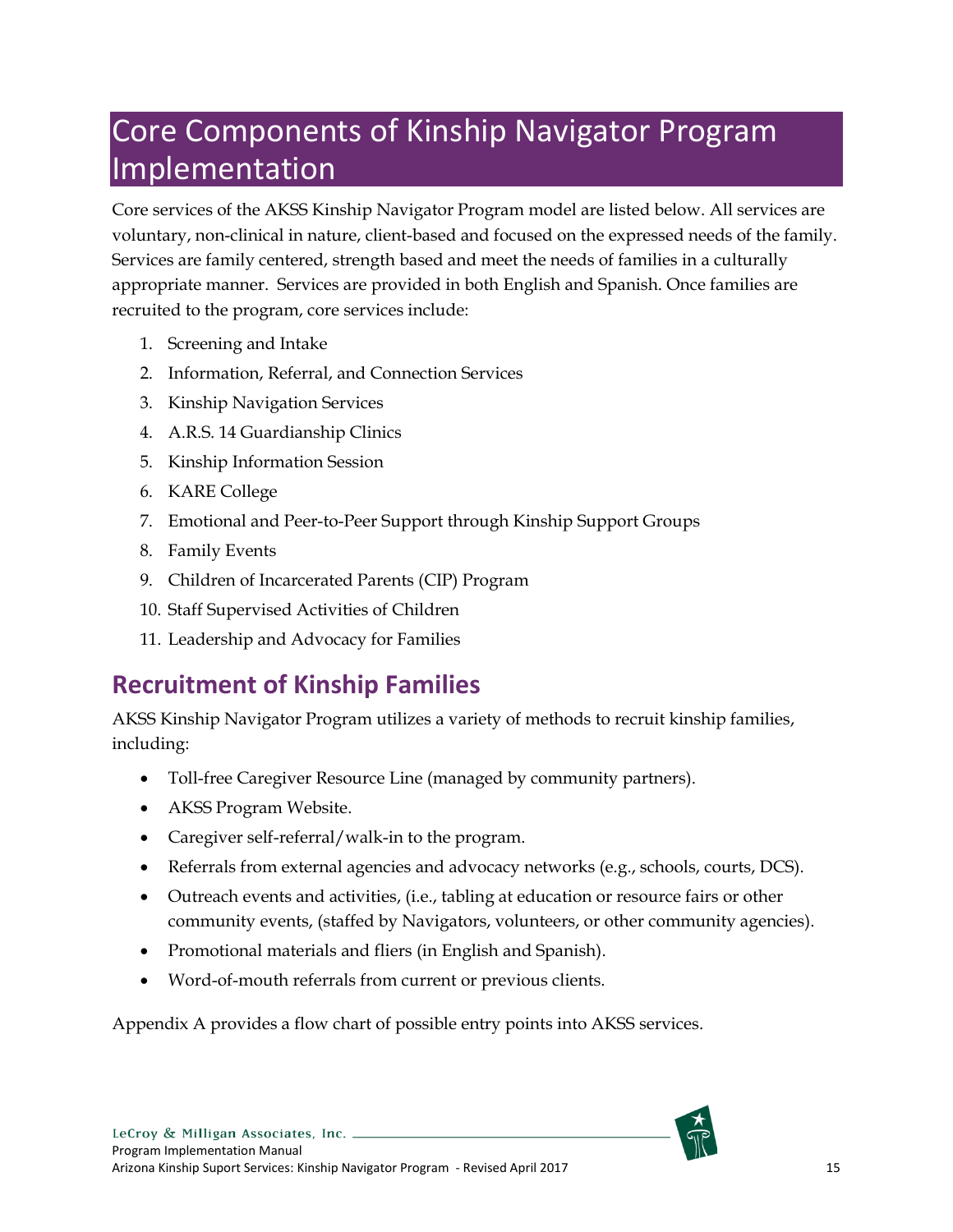## <span id="page-21-0"></span>**Screening, Intake, and Information, Referral, and Connection Services**

Upon first contact with the Kinship Navigator Program service site, kinship families are connected to a Kinship Navigator for screening, intake, and IRC services. Kinship families who cannot be served by the program, or cannot be served promptly, are referred or connected to appropriate resources.

## <span id="page-21-1"></span>**Screening and Intake Process**

Kinship families are screened promptly and responsively to determine their needs and are informed of the services available at the specific location and/or through other community resources. Respectful listening ensures that family's immediate needs are understood and all families receive equitable treatment. It also allows for successful relationship building between the Kinship Navigator and family, which is crucial in order to effectively provide support.

Priority is given to caregivers with urgent needs and emergency situations. Kinship families with emergency situations are encouraged to call 911, law enforcement, Child Protective Services, or a Crisis Hotline. At initial screening, it is determined how a kinship family will be provided information (telephonically, in person, email or via postal mail) and/or referred to a community resource. Native American children are identified and their respective tribal social services may be contacted to access appropriate documentation, benefits and services. In cases where the Indian Child Welfare Act applies, these standards are upheld. In the case that a Native American child is working with a tribal case manager or any other tribal worker, every effort is made to connect and work alongside the tribe in support of the child's case plan

Upon completion of the screening process, at a minimum Kinship Navigators provide caregivers with IRC services to meet their immediate needs. The Kinship Navigator assists the family in identifying and making contact with these resource agencies. The Kinship Navigator may also provide caregivers with relevant agency pamphlets and/or brochures and facilitate the initial and subsequent appointments with community resource agencies. Depending on needs, Kinship Navigators may provide families with a variety of assistance, such as:

- Providing caregivers with donated goods, such as diapers or other household goods;
- Finding and connecting families to existing resources (e.g., food assistance, utility assistance, childcare, mental health services, etc.);
- Assisting caregivers in understanding the local dependency court process and the process for establishing a legal relationship with the child in care;
- Assisting caregivers in working with child welfare/protective services and their processes; and
- Connecting caregivers to access TANF Cash Assistance, TANF Child Only Cash Assistance, health insurance, or other types of assistance available.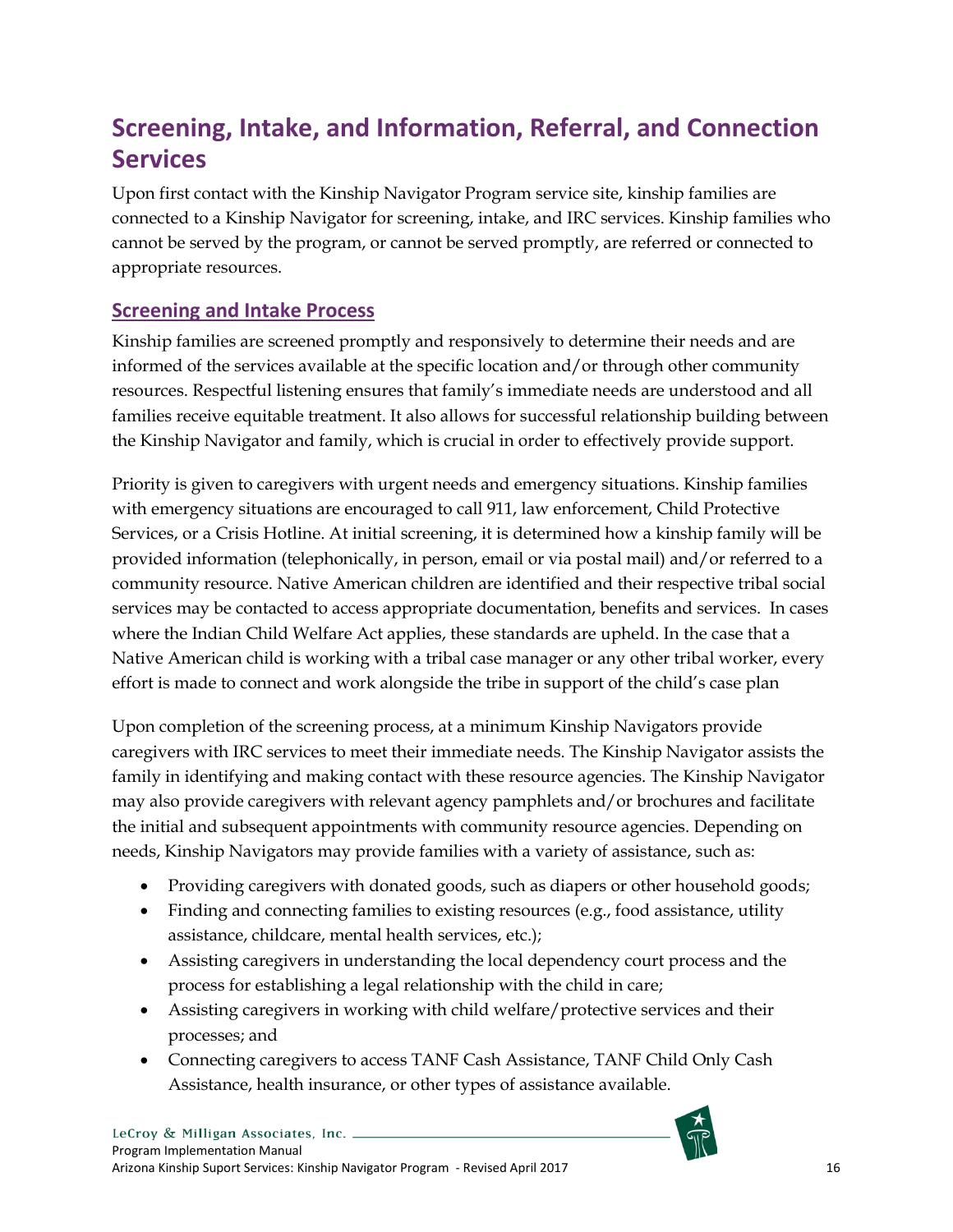• Referring families to other Family Support Services (described in greater detail in this manual).

The following IRC areas are reviewed in the PSO staff training.

- **Arizona Department of Economic Security (DES), Family Assistance Administration (FAA)** - A list of contracted providers is available on the AKSS website. In Maricopa County, refer clients to the Keogh Health Foundation for information on the DES Clinic, and assistance with cash assistance (TANF), food stamps (SNAP), and Medicaid (AHCCCS). In Pima County, refer clients to the Gabrielle Giffords' Family Assistance Center for assistance with cash assistance (TANF), food stamps (SNAP), and Medicaid (AHCCCS). Families involved with DCS must file for benefits through their DCS Specialist or Kinship Liaison and they will process with FAA.
- **Food -** Refer clients to a local food pantry in their area or the local Community Food Bank. A list of food resources is available on the AKSS website.
- **Health/Behavioral Health** A list of health/ behavioral health resources is available on the AKSS website. Referrals are based on the client's health insurance, as follows:
	- o Arizona Health Care Cost Containment System (AHCCCS/Medicaid) Clients must contact AHCCCS at<https://www.azahcccs.gov/> to be referred to a Health Care Provider. For behavioral health services, clients must call the local Tribal/Regional Behavioral Health Authority (T/RBHA) to be referred to a Health Provider Behavioral Health Network that accepts AHCCCS.
	- o Private Insurance Clients must contact their private insurer to be referred for health/behavioral health services.
	- o Uninsured: In Maricopa County, refer clients to low cost health clinics/programs. In Pima County, refer clients to El Rio Clinic or St. Elizabeth of Hungary Clinic. For behavioral health services, refer the client to the local T/RBHA and/or Arizona's Children Association Behavioral Health Programs.
- **Clothing and Household Goods** A list of resources is available on the AKSS website. In Maricopa County, refer clients to Helen's Hope Chest and/or other community resources. In Pima County, provide clients with clothing vouchers for the Community Closet on an as-needed basis, as well as a list of local thrift stores.
- **Parenting Classes** A list of resources is available on the AKSS website. In Maricopa County, refer clients to appropriate the parenting class resource, such as New Directions Institute for children 0-5 years. In Pima County, refer clients to The Parent Connection or other appropriate parenting class resources.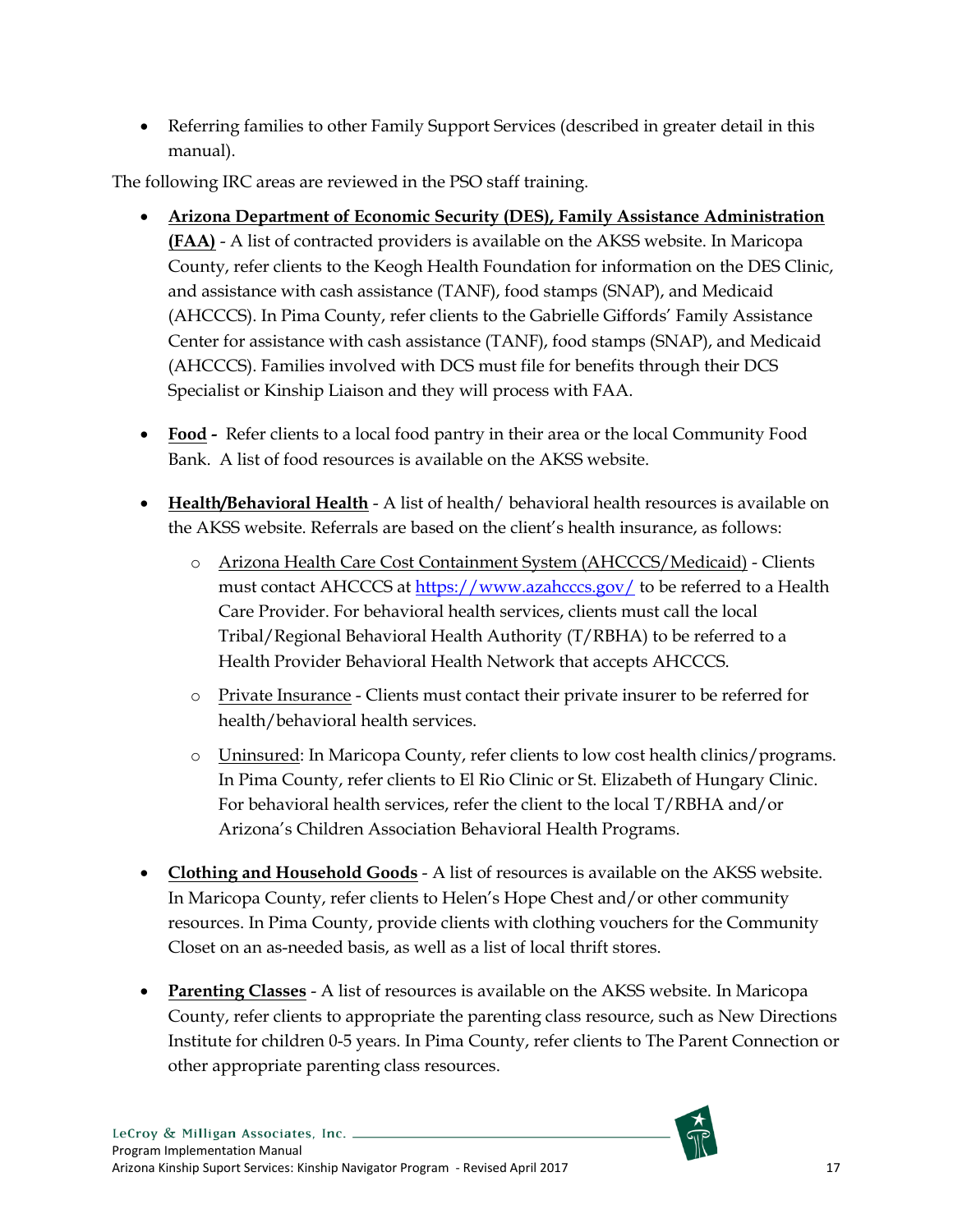- **Support Groups -** If support groups offered by AKSS do not meet the client's needs, refer clients to support groups in the community (i.e. Al-Anon, substance abuse, groups for families dealing with children with disabilities, grief support, etc.) A list of resources is available on the AKSS website.
- **Employment** In all counties, refer clients to the appropriate One Stop Career Centers, Workforce Training Centers, Primavera WORKS Program (Pima), Goodwill, and/or other employment service in the county.
- **Domestic Violence** A list of resources is available on the AKSS website. In Maricopa County, refer to the Family Advocacy Center, Domestic Violence Legal Assistance Project, and/or Sojourner Center. In Pima County, refer clients to Emerge! Center Against Domestic Abuse. Navigators can also refer clients for assistance in obtaining retraining orders as appropriate.
- **Resources for Seniors (Age 55+) -** A list of resources will be available on the AKSS website. In Maricopa County, refer clients who are 55 years or older to the Area Agency on Aging, Region One (AAA) for assistance with Medicare, housing, rent and utilities, or other issues. In Pima County, refer clients who are 55 years or older to Pima Council on Aging for assistance with Medicare, housing, rent and utilities, or other issues.
- **Assistance with Shelters, Rent & Utilities, Food, Personal Needs, Other -** A list of resources will be available on the AKSS website. AKSS Navigators may also assist caregivers connect with section 8 housing resources. Clients may also be referred to 2-1-1 or Arizona Community Action Association.

#### **Initial Contact Form**

At intake to the Kinship Navigator Program, Kinship Navigators and/or intake staff work with the kinship caregiver to complete an **Initial Contact Form** (ICF) that collects information from the primary caregiver(s), such as: contact information; gender; date of birth; race/ethnicity (including Tribal affiliation); employment status; annual household income; benefits received; and spouse/partner information. Information on kinship children in care or those for whom the caregiver is seeking to care should be collected, such as: caregiver's biological/kinship relationship to the child; current and sought legal relationship; reasons why the child's biological parents are not the primary caregiver; child welfare involvement; education status; access to health insurance; special needs status; date of birth; gender; and race/ethnicity. Information may be collected from the primary caregiver in person or by telephone. Staff may complete a paper ICF and then enter data into the AKSS database, or staff can type information directly into the database and print the ICF record for the paper file.

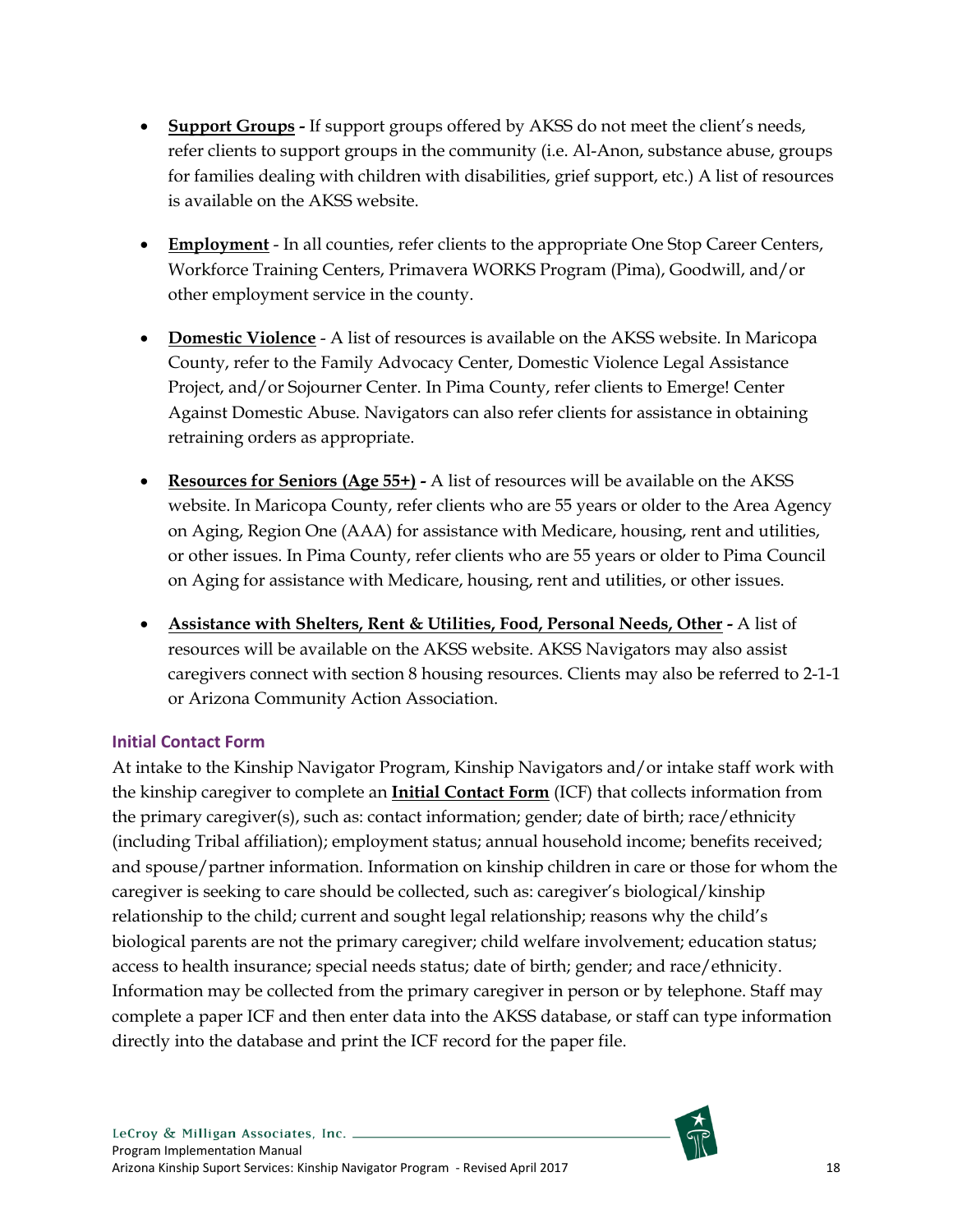## <span id="page-24-0"></span>**Kinship Navigation Services**

Upon completion of the screening process for the Kinship Navigator Program, the client and Kinship Navigator will determine if the client is in need of more intensive Kinship Navigation Services.

## <span id="page-24-1"></span>**Eligibility**

Indicators that a kinship family may benefit from the Kinship Navigator Program services are shown in Exhibit 3. Upon completion of the screening process, in order to ensure timely initiation of services, families are served on site, in the home and/or referred promptly to other community services. Provision of service will be flexible to meet the unique needs of each family with delivery of service in a neighborhood setting, home or in the office.

<span id="page-24-3"></span>Exhibit 3. Indicators that a Kinship Family may benefit from the Kinship Navigator Program

**Indicators of Service Eligibility**

- Caregiver is caring for a sibling group of three children or more.
- Caregiver is between the ages of 18-25 years or is a sibling of the children.
- Child(ren) has current involvement or need of behavioral health services.
- Caregiver is having difficulty establishing a legal relationship with the child(ren) (e.g., needs assistance with paperwork; discussing guardianship process with bio parent; transportation or other barriers, etc.).
- Caregiver is having difficulty obtaining medical care or enrolling child(ren) in school due to lack of a legal relationship with the child(ren).
- Caregiver asks referral source for assistance at meeting/staffing or makes multiple requests for support or clarification.
- Family has material needs related to poverty or a crisis. (Note: this reason alone is not enough to warrant a Navigation Case Opening).

## <span id="page-24-2"></span>**Completion of AzCA Forms**

Families participating in Kinship Navigation Services mush sign the **Consent to Participate and Receive Services** and **Acknowledgement of Receipt of Information** forms, which documents their consent to receiving services with AzCA. The date this form is signed is considered the starting point for the time frames with the family assessment and Navigation Plan. The client is given copies of the client's rights and HIPAA. The following forms are also required by AzCA.

- The **Permission for Voicemail, Email and Text Messaging** form is signed by the client. If the client gives permission to leave voicemails, text messages or emails they must provide the telephone number(s) and email addresses where information can be sent.
- The **Authorization for Use or Disclosure of Protected Health Information** (if applicable) is signed by the client allowing Arizona's Children Association to share information regarding their case to a third party. The client can indicate what type of information is shared.

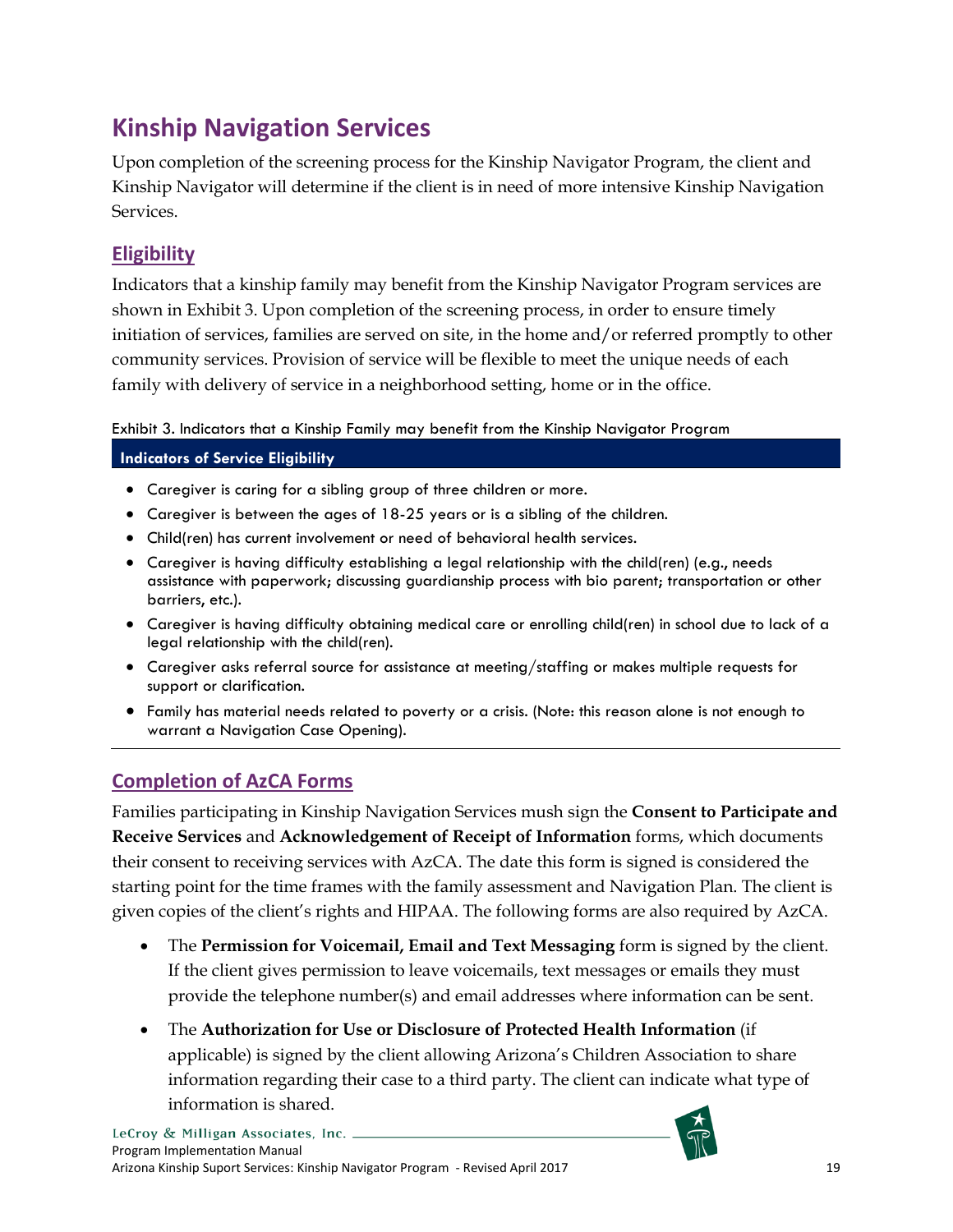- The **Authorization for use of Disclosure of PHI/HIV/Substance Abuse** (signed if applicable) is signed by the client allowing Arizona's Children Association to share information regarding their case to a third party. The client can indicate what type of information is shared.
- The **Authorization for Transportation by AZCA Staff** (if applicable) form is signed by the caregiver or legal guardian of the child(ren). This grants permission for Arizona's Children's Association to provide transportation to the children, if that service is provided.

#### <span id="page-25-0"></span>**Family Assessment**

All families whose case is opened for Kinship Navigator Program services receive an assessment of family needs from a family centered and strengths based perspective. This framework encourages building upon the strengths of families and individualizing services to meet the needs of the family. Through this approach, AKSS can produce strong outcomes focused on safety, permanence, and well-being.

#### The **Strength, Needs, Cultural Discovery (SNCD)** is

completed by staff with information collected from the caregiver during assessment and intake. The SNCD must be completed within 14 days of case opening and is signed by the caregiver and staff. The SNCD is updated when there are significant changes in the caregiver's situation or every 90 days. This assessment is

## INFORMED CONSENT FOR RESEARCH STUDY

In the case where program services include an evaluation or research study, intake staff must initiate and complete an informed consent process with eligible families. Staff introduces the study to the caregiver and reviews the consent form with them, following the informed consent collection protocol. English and Spanish consent forms are available. The informed consent form describes the study's experimental design and explain that evaluation data collection will take place with all qualified participants in the same time frame but that evaluation participants will be randomly chosen for inclusion in either study group. Baseline data will be collected by Navigators from all evaluation participants who agree to and sign the informed consent form. Staff and the consenting caregiver must sign and date the consent form. The caregiver can receive a copy upon request. Staff must record the caregiver's study group on the signature page of the consent form before sending it securely to the program evaluator. Paper copies are submitted securely to the program evaluator electronically (scanned and sent by secure email message), by mail, or in-person hand off.

individualized, strength-based, family focused, culturally responsive assessment that informs the development of the navigation plan. The assessment is a mutual process and is directed at concerns identified by the caregiver and Navigator in the initial screening. The assessment is comprehensive and pertinent for establishing service requests and objectives in the navigation plan. The assessment is conducted in the language of the family's preference (translators are accessed as needed) and in a manner that will encourage service participation as appropriate.

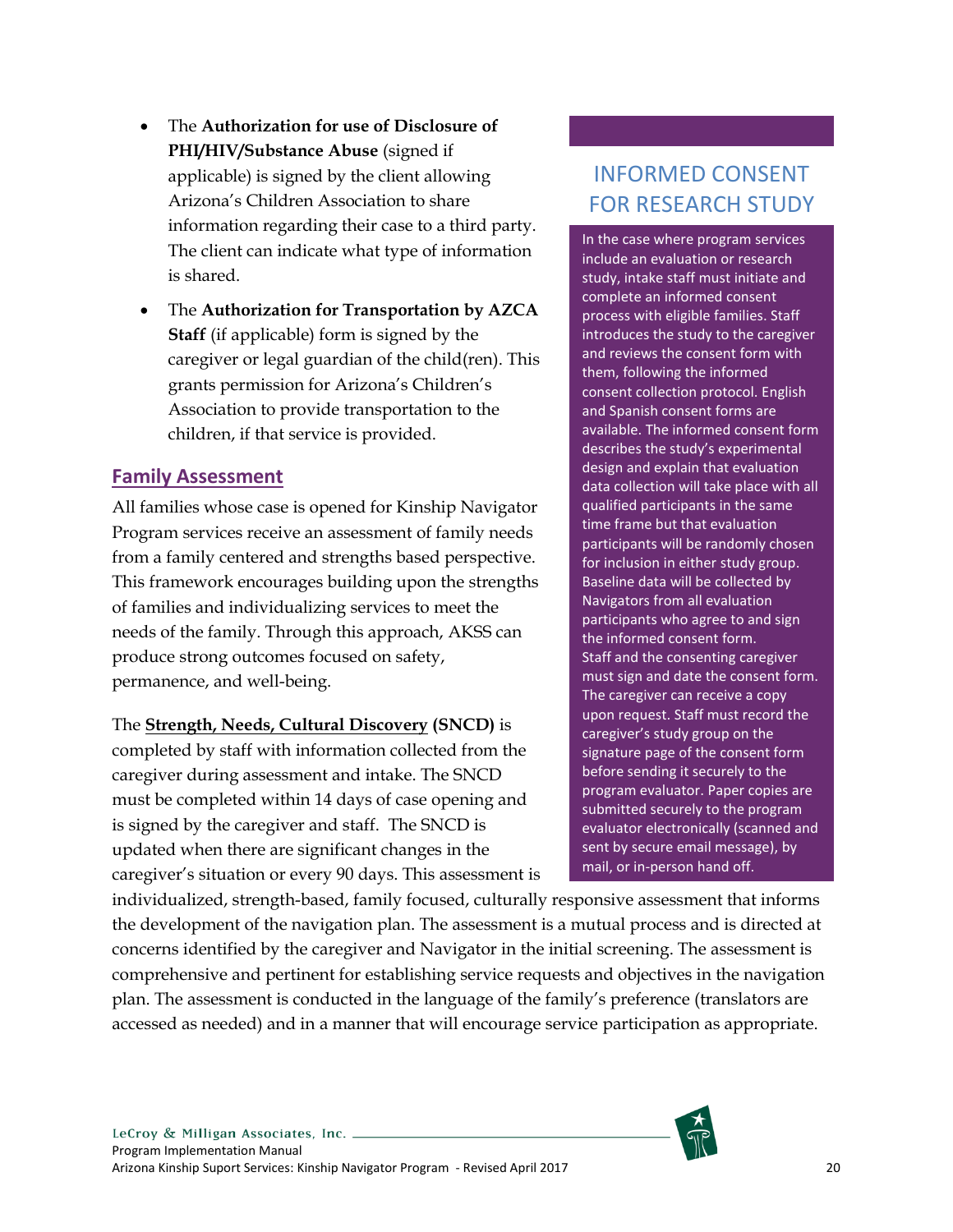Through screening and assessment the Navigator and caregiver identify strengths and needs in the following areas:

- 1. Strength and Commitment of Kinship Bonds;
- 2. How Child Came into Kinship Care;
- 3. Family Relationships;
- 4. Spiritual and Religious Activities;
- 5. Social and Recreational Activities;
- 6. Residence and Living Environment;
- 7. Financial Circumstances;
- 8. Mental and Emotional Health;
- 9. Medical Health;
- 10. Legal Situation;
- 11. Educational and Vocational;
- 12. Culture; and
- 13. Crisis and Safety .

If the client is seeking to care for kinship children, the caregiver's readiness, capacity, and commitment to providing full-time care may be assessed. If issues are identified that affect permanency, other family resources and natural supports will be sought to ensure maximum family stability and caretaker's willingness and ability to facilitate an ongoing relationship with the parents, as appropriate. Also, services that may be beneficial to the family from a best practices perspective are evaluated. For Families experiencing the incarceration of a parent, the CIP Addendum is completed with the family to assess whether the family would benefit from participation in the CIP Program. Navigators continually assess the kinship family and community risks, evaluate impediments to services and determine if the family continues to be a benefit from services.

#### **RANDOM ASSIGNMENT TO TREATMENT AND CONTROL GROUPS**

In the case where a randomized control trial (RCT) evaluation/research study design is utilized, the following randomization procedures are recommended. Following baseline data collection, designated staff will utilize a coin flip technique to randomly assign subjects to the treatment or control group using simple random sampling. Randomization is widely accepted as a key contributor to achieving precise and valid estimates of the treatment effect, as it prevents any conscious or unconscious selection bias in allocating subjects to the treatment or control group. The coin flip protocol is as follows:

- Intake Staff will contact one of four designated staff persons and request that they flip a coin for study randomization.
- The designated staff person will flip a penny in a manner that allows it to fall flat on a hard surface.
- The designated staff person will inform the Intake Staff of the results. If the coin lands with the "heads" side up, then the person is randomized into the treatment group. If the coin lands with the "tails" side up, then the person is randomized into the control group.
- Intake Staff records the caregiver's study group on the Informed Consent Form signature page that is then securely submitted to the evaluation team.
- In the case where designated staff persons are not available, Intake Staff may use a Coin Flip Application installed on their company cell phone.

While Kinship Navigation Services are not designed to provide health services, eligible kinship families are connected and referred to sign up for Financial Assistance Administration benefits (TANF, AHCCCS, SNAP) and given information about other options for care when insurance coverage is not available. Kinship families are encouraged to access resources for physical, dental, and health care and are provided with information and referrals for youth and caregiver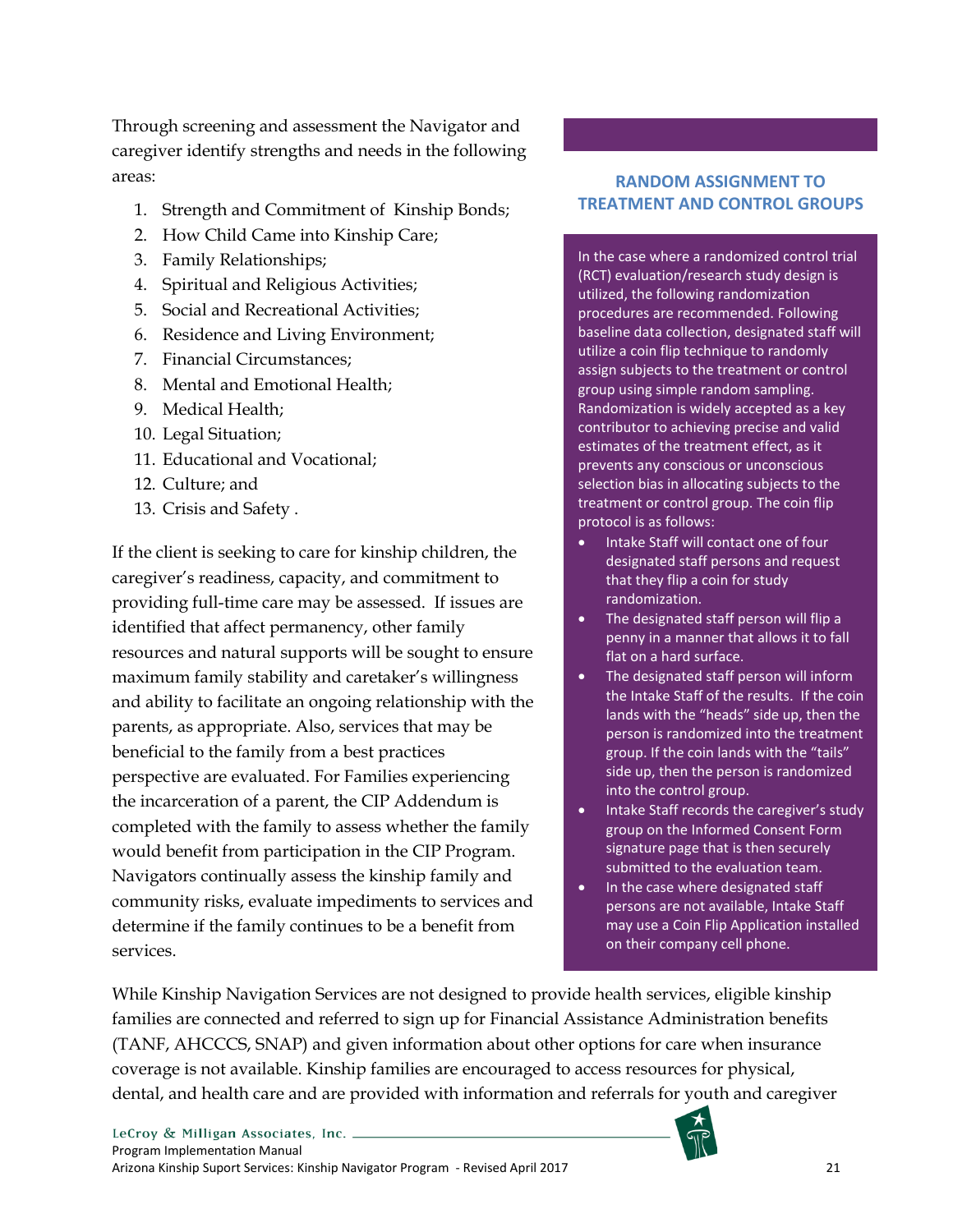as needed. The kinship family is also provided with assistance in accessing resources such as mental health services, substance abuse treatment and/or domestic violence services as needs are identified by either the Kinship Navigator, the kinship family or by the DCS Case Specialist.

Kinship Navigation Services are not designed to provide educational services. Kinship families are assisted with navigating the educational system and connected with the appropriate resources within the educational system to assure that the family's needs are met. Navigators assist caregivers who are experiencing enrollment difficulties and provide verification that the caregiver is pursuing a legal relationship with the child, as requested by the caregiver. Additionally, Navigators can accompany Kinship families to school meetings, such as Individual Education Plans (IEP) and provide educational supports.

#### <span id="page-27-0"></span>**Service Planning and Monitoring**

During navigation service planning of Kinship Navigator Program, Navigators and kinship caregivers explore:

- 1. Client and Navigator expectations and responsibilities;
- 2. Benefit of planned services;
- 3. Cultural relevance of planned services;
- 4. Available options/resources;
- 5. Agreed upon goals;
- 6. Goal target/completion dates;
- 7. Desired Outcomes; and
- 8. How AKSS can support the achievement of the plan.

The Navigation Plan is based on the SNCD assessment and addresses identified services and supports that help kinship families maintain safety, stability and permanency, which strengthens family relationships and respect for the extended family's informal social networks. Navigation Plans are:

- Developed by a Kinship Navigator and the caregiver;
- Signed by the supervisor, Navigator, caregiver, and other family members involved in the plan (including children over the age of 6), as deemed appropriate, and a copy is given to the family;
- Continually assessed with the family to ensure that services and supports remain relevant to the family's needs and wishes;
- Reviewed and revised, as needed, at 90-day intervals, or sooner, if necessary, jointly by the Navigator and caregiver/family. Revisions are signed by the Supervisor, Navigator, caregiver, and family members as deemed appropriate; and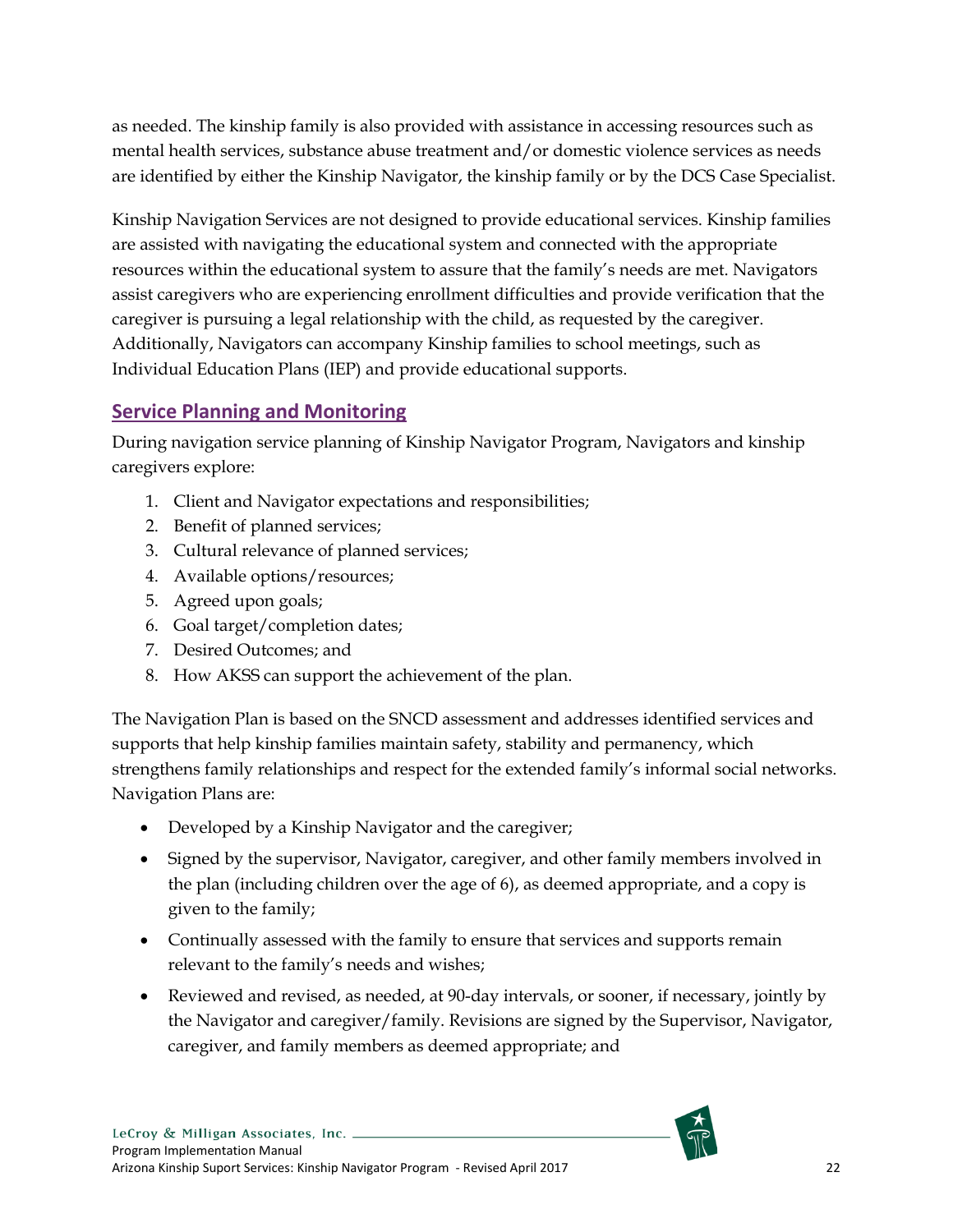• Reviewed by the Navigator and their Supervisor with the following in mind: navigation plan implementation; progress on the navigation plan and goals; and whether the navigation plan is still appropriate to the needs of the family.

## <span id="page-28-0"></span>**Scheduling Appointments**

When scheduling appointments, there are many variables to consider, such as meeting the family's needs while maintaining a manageable staff work schedule. Areas to consider when scheduling home visits (HV):

- What type of HV and how much time is needed?
- Does the family or client require any accommodations?
- What other appointments do staff have scheduled for the day?
- How much time do staff need to review the requirements for the HV?
- Does the family or client have any time constraints?
- What materials are needed for the HV?
- What travel time is needed, especially when visiting a client during hours of high traffic?
- Have staff accounted for any other variables and are prepared for the HV?
- Have staff given the family enough notice for this HV?

Scheduling tips include:

- Schedule the next HV during a current home visit.
- Call or email a client the day before the appointment to remind them of the scheduled time to meet.
- Keep an up to date calendar that reflects all scheduled appointments for the month.

## <span id="page-28-1"></span>**Navigation Plan Completion and Case Closure**

A Navigation Plan and family file may remain open in the Kinship Navigator Program as long as the family benefits from the support. The navigation support component is closed by an agreement between the Navigator and the kinship family, based on the accomplishment of the navigation plan goals or for any reason by mutual consent. A closing summary of the navigation plan is completed, reviewed, and signed-off by the program Supervisor. The closing summary will remain in the client's file, should the file need to be re-opened. Upon plan closing, any collaborating service providers are notified by the Navigator, as appropriate. If the kinship family is asked to the leave the program, every effort is made to connect them to appropriate services. Kinship families are welcome to return for additional support services at any time.

## <span id="page-28-2"></span>**Aftercare/Follow-Up**

AKSS Kinship Navigator Program does not provide formal aftercare once the navigation plan is completed and closed. However, kinship families are encouraged to return to AKSS to enrich program services and to support and advocate for other families. All kinship caregivers are kept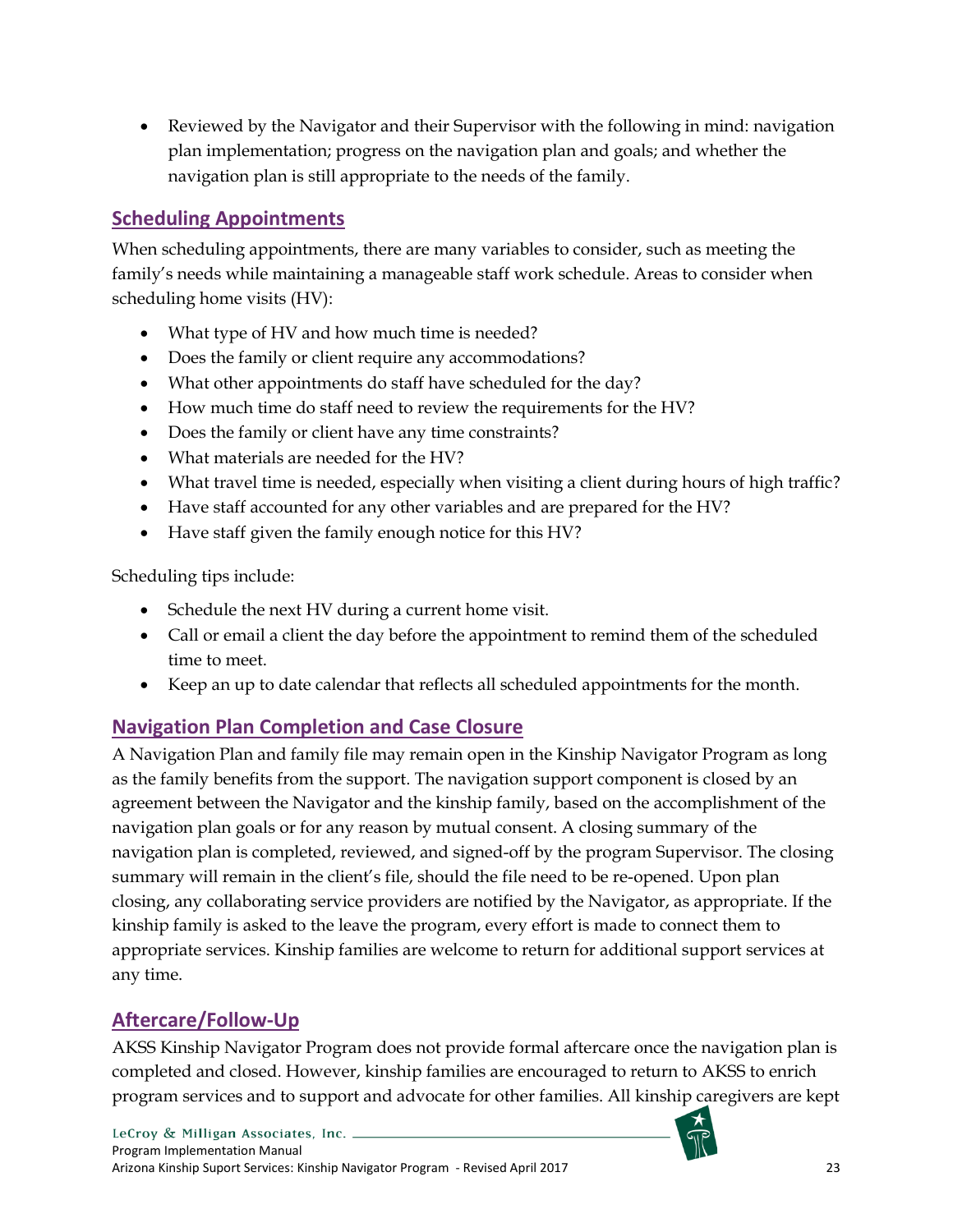on a mailing list in order to continue to receive information and resources that benefit kinship families. LeCroy & Milligan Associates performs a follow up survey with all families who are part of the Pima County study, assessing family measures at a six-months post case closure.

## <span id="page-29-0"></span>**Other Family Support Services**

In addition to IRC and Kinship Navigation services, the AKSS Kinship Navigator Program model offers other services to caregivers, individually or in a group setting, either directly onsite or in collaboration with local community service providers and government agencies that interact with kinship families.

## <span id="page-29-1"></span>**Legal Services**

Through collaboration with a local Legal Aid office or law firm, caregivers receive pro bono assistance from a lawyer in completing court documentation. Legal information related to kinship caregiving and family law is provided to caregivers by a lawyer in a group setting or individually.

**A.R.S. 14 Guardianship Clinics.** Guardianship Clinics are conducted at the AKSS Centers with legal representation provided by: Southern Arizona Legal Aid (SALA) in Pima County and the Children's Law Center through Community Legal Services in Maricopa County. Title 14 Guardianship is voluntary guardianship that is terminated when the child turns 18. This type of guardianship is appropriate when consent to the guardianship has been given by the child's parents, or suspended by circumstances, such as death, disappearance, incarceration, military service, serious illness or incapacity of parent or parents. Parents can file to revoke Title 14 Guardianship.

## <span id="page-29-2"></span>**Exploration of Permanency Options**

Through collaboration with child welfare, TANF, and the courts system, formal kinship families are provided with a basic orientation for families to understand the dependency process, home evaluation, option of becoming a licensed foster care provider, and orientation to other kinship support services. Kinship Navigators also refer families to training provided by a local foster care licensing agency.

**Kinship Information Sessions.** Kinship Information Sessions are for AKSS families involved with DCS and are designed to guide kinship caregivers to understand what to expect from the dependency process and what resources to be aware of to assist them to provide safety, permanence, and well-being for children in their care. Content includes information from AKSS and information/representation from partnering agencies including Superior court, DCS, CMDP, FAA, Foster Care Licensing and Child Care Resources. Kinship Information Session is offered in a group format in Pima and Maricopa Counties, in English and Spanish Languages.

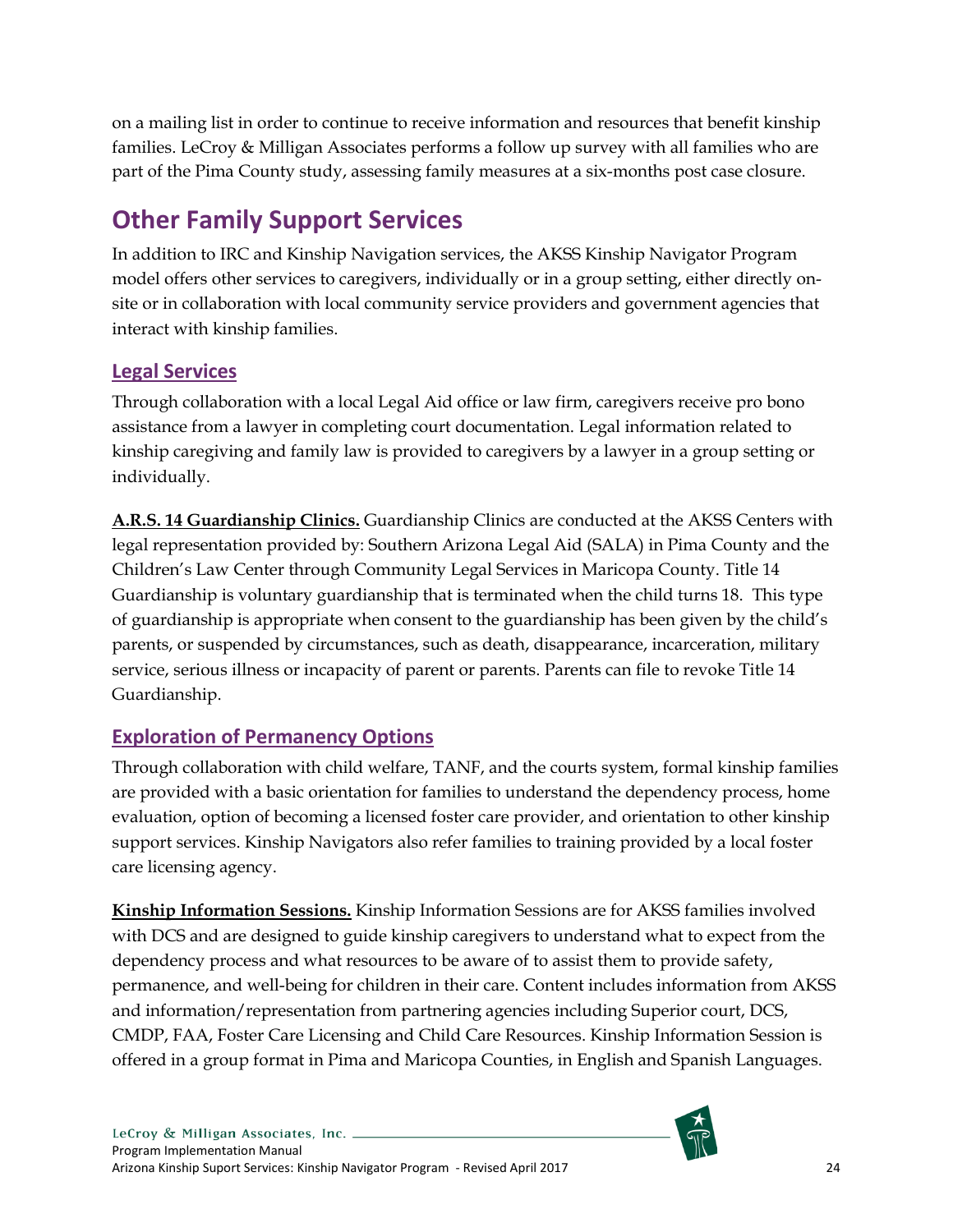**Adoption or Guardianship Training**. This training is an informational session for caregivers of children in the custody of DCS and making a decision to adopt or be a permanent guardian. Information is provided about adoption and guardianship, including topics such as subsidies, visitation, parental rights, liability and court involvement, additional supports and resources. Adoption or Guardianship Training is offered in a group format in Pima and Maricopa Counties, in English and Spanish Languages.

## <span id="page-30-0"></span>**Support Groups**

**AKSS Support Groups.** Groups meet regularly at intervals determined by the group members. Some groups meet monthly for two to three hours and include educational guest speakers. Other groups meet bi-weekly or weekly. Groups are offered in English and Spanish and are facilitated either by a Navigator or a designated Peer Leader. Support groups connect kinship caregivers with emotional, social, and recreational support. Additionally, it is a great way for caregivers to learn about navigating child welfare systems from other caregivers who have already been through these systems. AKSS offers many support groups in order to best serve our diverse client population.

## <span id="page-30-1"></span>**Children of Incarcerated Parents Program**

**The CIP program.** CIP Program is designed to provide support and navigation to kinship caregivers of children with incarcerated parents. To ensure that families have the knowledge to navigate the criminal justice system and have a support system for kinship families, Kinship Navigators assist in getting CIP families connected to appropriate resources, services and supports. Kinship Navigators open navigation files for each CIP participant to make sure Kinship caregivers are provided with information and support to help them access services for the children in their care. Navigators must review the CIP manual. There are four components to CIP that can be provided to Kinship Caregivers and the children in their care. Components include:

- 1. Basic Navigation of the Corrections system (Arizona Department of Corrections aka ADC). Please see the ADC website at [http://www.azcorrections.gov/Constituent\\_Inmate\\_Index.aspx](http://www.azcorrections.gov/Constituent_Inmate_Index.aspx)
- 2. Adult and Youth Groups (using evidence-based curriculum, Life Skills Training) CIP meets every second and fourth Friday of the month. Youth groups are split based on age and developmentally appropriate curricula are used. Caregivers are given information to support the lesson at home and also provide peer support to each other. Families must have incarceration situations to participate.
- 3. Visitation Kinship Navigators discuss appropriateness of the visitation component with each CIP family. Caregivers are given information about visitation rules of the particular institution and how to ensure visits are focused on the child's needs.

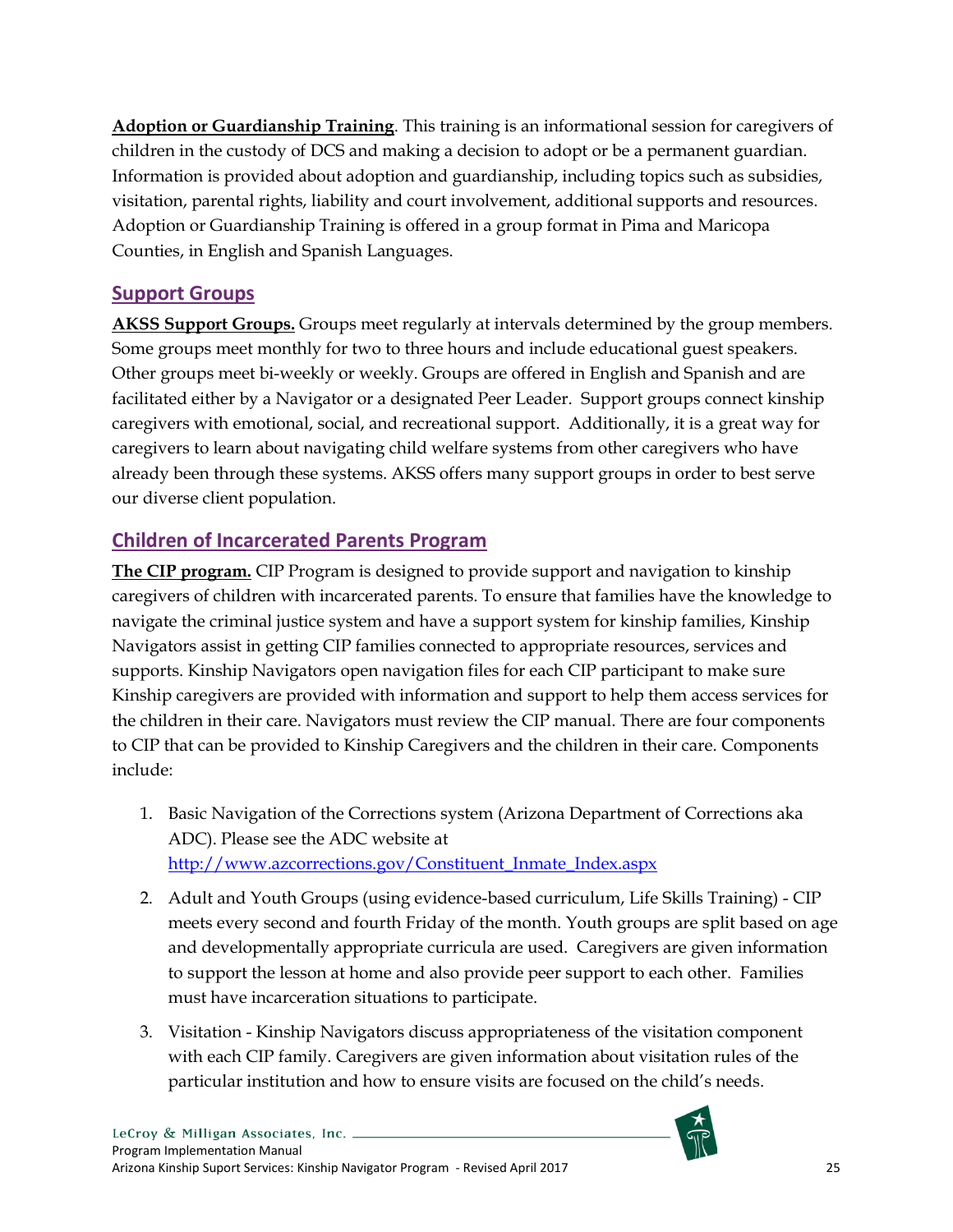Transportation assistance in the form of gas cards or van rides to visitation are also available.

4. Reunification - Preparation for re-entry. The CIP Navigator works with the parent and caregiver to plan the transition of parenting in a manner that provides stability for the affected child(ren).

Any Kinship Navigator can provide screening and intake for kinship families with CIP situations. All CIP families are referred to Kinship Navigators specializing in CIP. If a CIP family has an open Navigation File all addendums must be completed in addition to the forms for each file necessary. Addendum forms include:

- CIP Family Needs Assessment Addendum (if applicable);
- CIP Grant/Gas Card/Visitation Information (if needed);
- CIP Visitation Program Checklist and any other visitation paperwork;
- CIP ADC Facesheet (if needed); and
- Authorization for Transportation by AZCA Staff (if applicable).

#### <span id="page-31-0"></span>**Topical Education**

**KARE College**. AKSS hosts KARE College**,** a monthly two-hour class that is facilitated by community experts and covers various topics driven by caregiver requests and interests. In rural areas, this class is often offered as part of the monthly support group. Coordination of KARE College is facilitated by the Kinship Navigator. Kinship caregivers and service providers are registered via phone, email, and in person. Navigator responsibility includes:

- Contact and coordination with guest trainers;
- Coordinate staff supervised activities of children;
- Adult/ Youth sign in sheets; and
- Any provisions provided (snacks, food, materials, handouts, etc.).

All new Navigators are responsible to attend a KARE College Session within 90 days of hire.

#### <span id="page-31-1"></span>**Family Recreational Events, Services, and On-site Childcare**

AKSS provides staff and volunteer supervised activities for children and youth on-site, while their kinship caregivers are participating in services. AKSS also provides on-site childcare services for caregivers who attend any on-site navigation service, class, group, or activity. In addition, AKSS hosts special events that celebrate kinship families, such as Grandparent's Day, Kinship Care Month, Back to School, and holidays. Kinship Navigators also refer families to other community-based services such as: hot meals, respite, after school program, teen mentorship, adult education, gardening, health screening and education, etc.

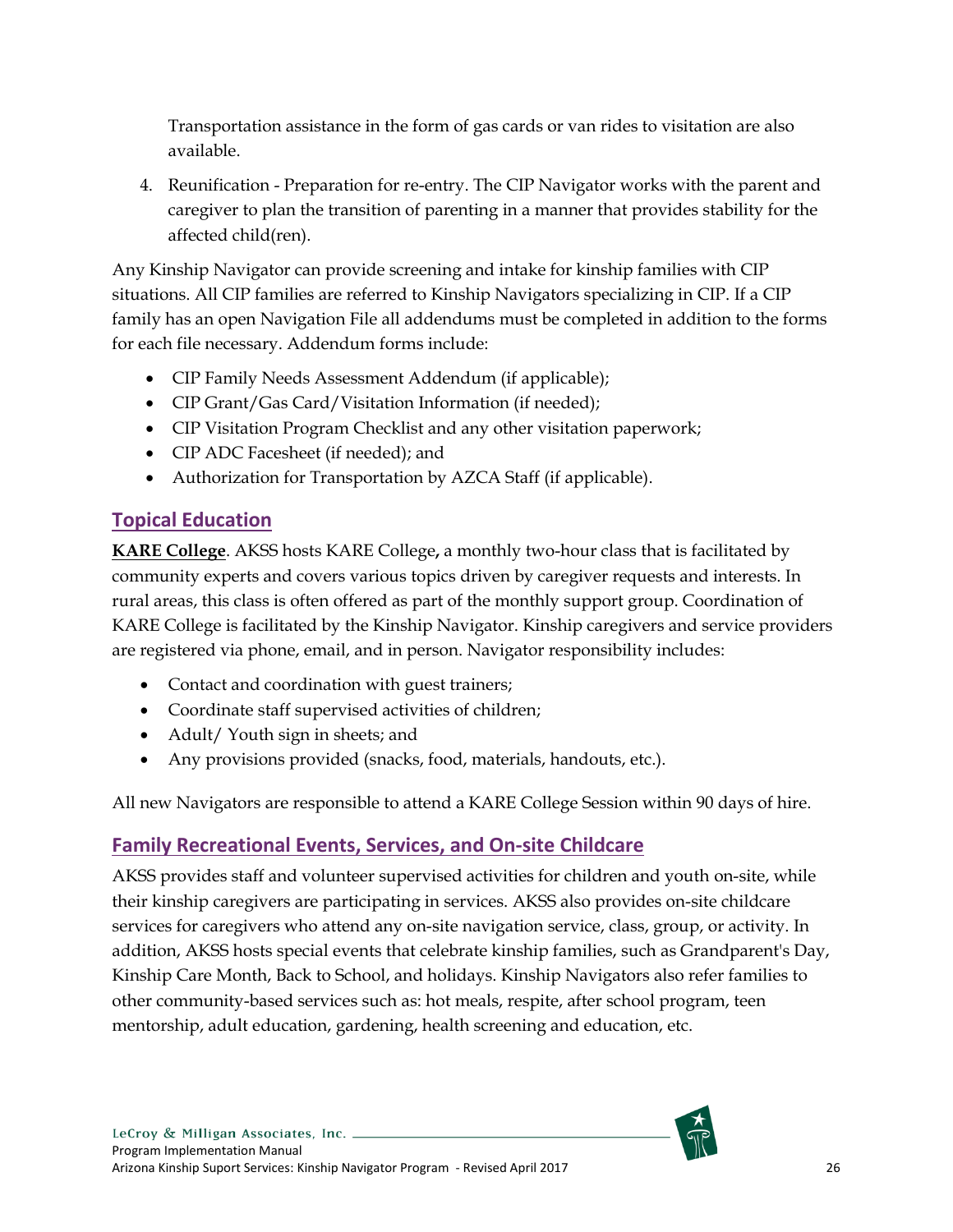## <span id="page-32-0"></span>**Recommended Duration and Intensity of Services**

Duration of Kinship Navigator Program services depends on the needs of the kinship family. An open navigation case can range from 3 months to 2 years. Events, such as Support Groups, Education, and Training Classes may be held weekly, semi-monthly, or monthly, depending on client interest, availability, and program resources. Intensity of Kinship Navigation Program services depends on the needs of the kinship family. A recent time study of Navigation assistance intensity includes the following scenarios, based on a staff time allocation study conducted with AKSS staff in 2014-15:

- **Kinship Navigator** communication with or on behalf of client via telephone, text, or email: 1 to 60 minutes, average of 7 minutes.
- **Office Visit with Kinship Navigator**: 1 minute to 5 hours, average of 30 minutes.
- **Home Visit with Kinship Navigator**: 10 minutes to 4 hours, average of 1 hour.
- **Kinship Navigation Case Opening**: 30 minutes to 3 hours, average of 1.5 hours.
- **Support Group**: 60 to 120 minutes.
- **Education Class**: 60 to 120 minutes.
- **Legal Assistance**: 30 to 120 minutes.

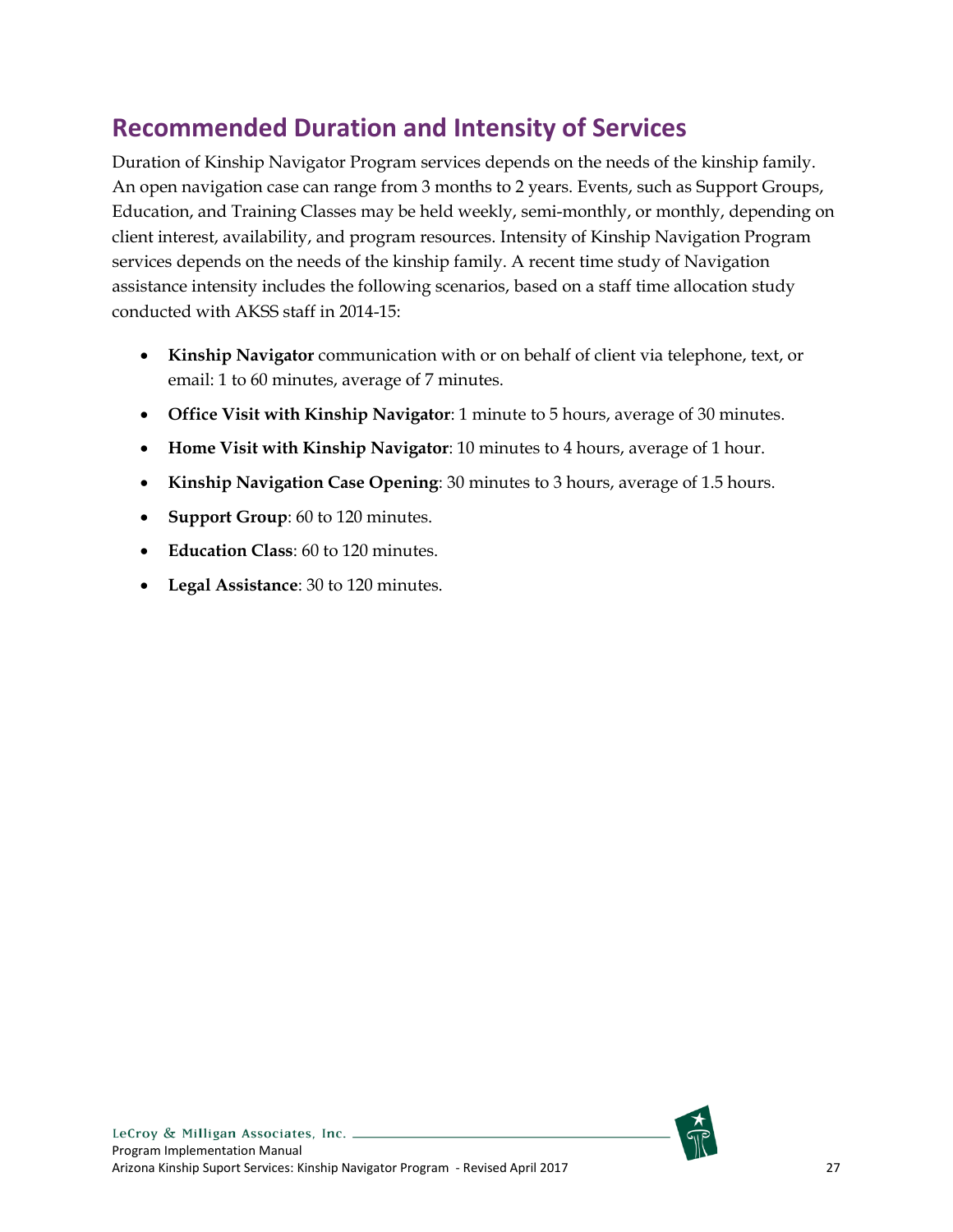# <span id="page-33-0"></span>Fidelity Monitoring

Per AzCA Policy (2015) and grant funding requirements, AKSS has a fidelity monitoring system to assess whether or not the interventions of the Kinship Navigator Program are delivered with fidelity to the intended model. The fidelity monitoring processes is designed for assessing performance indicators and providing feedback to program staff during supervision for continuous program improvement. The goal of ongoing quality improvement is to attain an optimal, responsive, and inclusive environment for caregivers who receive AKSS services. Level 1 Compliance Audits and Level 2 Quality Reviews monitor fidelity of Kinship Navigation **Services** 

## <span id="page-33-1"></span>**Level 1 Compliance Audits and Level 2 Quality Reviews**

AzCA's policy (2015) requires that each Kinship Navigation Service chart is reviewed for compliance within 90 days of case opening. Level 1 Compliance Chart Audits are conducted monthly with results being discussed in team meeting monthly. A minimum of 5% of charts are reviewed for quality of service delivery. Level 2 Quality Reviews are conducted quarterly and results are discussed quarterly in team meeting. Level 1 and Level 2 reviews are conducted in accordance with the Case Review Policy (IM 1000.01). Navigation file content includes (as applicable):

- Initial contact form;
- Baseline survey consent form;
- Acknowledgement receipt of info & consent to treat;
- Fee agreement;
- Authorization to disclose PHI;
- Authorization for transportation;
- Permission for voice, email, text;
- Client rights signature page;
- Voluntary services agreement;
- Contact notes page(s);
- Kinship Navigation Plan;
- Needs assessment:
- CIP addendum;
- Any info received on behalf of other agencies; and
- Closing navigation file summary.

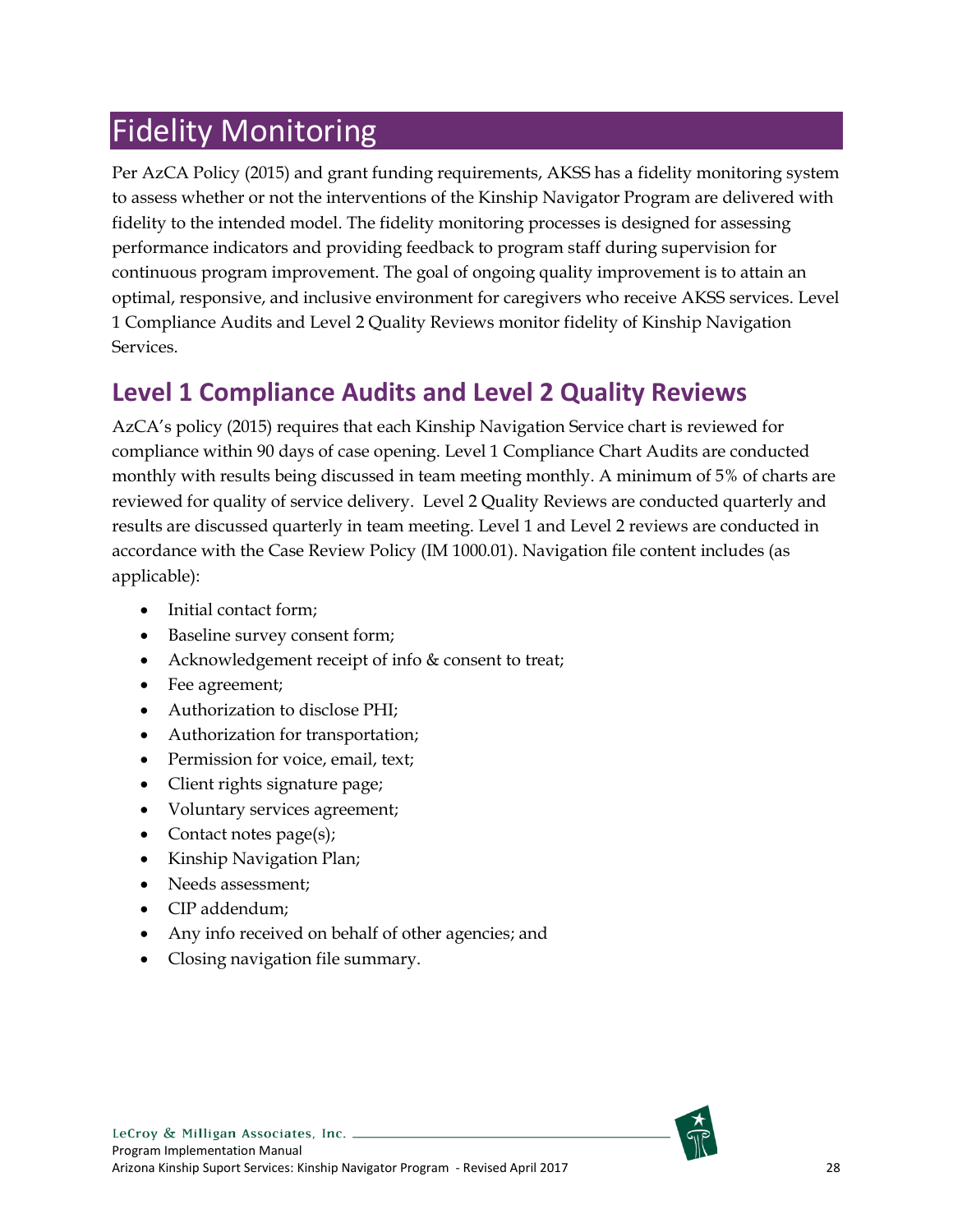## <span id="page-34-0"></span>**90-Day Post Case Closure Protocol**

At 90 days post the closure of a caregiver's Navigation Plan, the Kinship Navigator follows a check-in protocol, which includes contacting the caregiver to update their contact information and see how the family's situation is going.

## <span id="page-34-1"></span>**Perception of Care Survey**

The Perception of Care Survey is a tool developed by AzCA's Compliance, Performance, and Quality Improvement Coordinator for Performance Evaluation. This instrument is available in both English and Spanish and may be administered online or on paper to caregivers, two months post receipt of services.

## <span id="page-34-2"></span>Data Management Protocols

AKSS staff collect and enter necessary Kinship Navigator Program data in an accurate and timely manner. The general protocol is that staff enter data within one week of collection or by designated data collection cut-off dates, determined by reporting requirements. Appendix B presents the Data Collection Protocol for Program Intake, Assessment, Evaluation and Fidelity Monitoring. The AKSS program model has specific data elements collected, including:

- Services or resources requested and utilized;
- Resources and referrals made;
- Navigation assessment, plan, and open case record;
- Client satisfaction with the assistance provided;
- Identification of gaps and barriers to services;
- Client outcomes; and
- Other program reporting requirements.

## <span id="page-34-3"></span>**Program Database, Training, and Technical Assistance**

AKSS's evaluation team at LeCroy & Milligan Associates has developed and tested a customized database to collect program data, using Access 2010 as the front-end deployed to local computers and SQL Server 2010 to securely store program data on the back-end (this server is password protected and access is limited to credentialed administrators). This database is periodically modified by the evaluation team to accommodate new data fields, per reporting requirements.

The evaluation team provides periodic training and technical assistance to staff and project partners to ensure that they understand and are able to collect and enter data into the Access Database in accordance with the data collection protocol (Appendix B). This protocol includes a "Database Dictionary" that describes each data element collected and practice tips for collecting this data from clients, using the appropriate instruments.

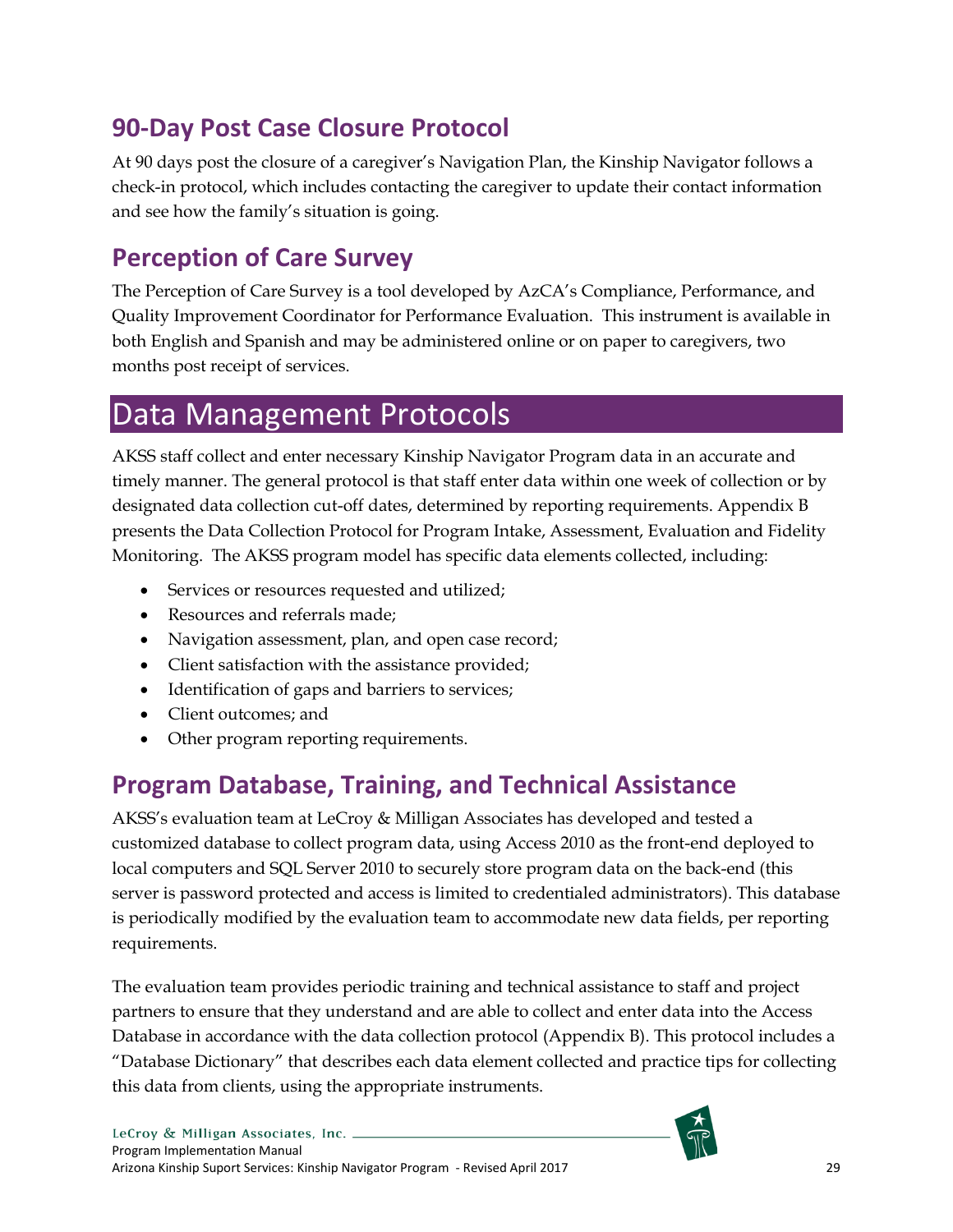As part of training and technical assistance, select staff are identified and designated as local "data collection" leads, providing onsite support to other staff in using data collection systems and protocols. The evaluation team also provides ongoing support to staff through email and telephone communication, in-person trainings, online webinars, and individual remote access of local computers.

The evaluation team performs and engages staff in periodic checks of the database to monitor data and data entry, and identify and clean missing or erroneous data fields. Program supervisors, with support from the evaluation team, also conduct periodic case reviews to ensure that data is accurately collected in a timely manner and case records are in compliance with AzCA policy (see Fidelity Monitoring for more information on this topic).

## <span id="page-35-0"></span>**Data Sharing Agreements**

The AKSS program has established Data Sharing Agreements (DSA) with government agencies and other collaborators in order to obtain client outcome information from administrative data sets, such as child maltreatment reports and substantiation rates, access to TANF Child-only, establishment of a legal relationship, etc. Outcome data is typically requested and accessed every six months from intake to monitor program outcomes.

## <span id="page-35-1"></span>**Protection of Sensitive and/or Confidential Information**

All client information at AzCA is protected by the laws of confidentiality stated in the Confidentiality of Medical Information Act, Health Insurance Portability and Accountability Act (HIPAA), State and Federal Laws governing Confidentiality. The client's record, which is the property of AzCA, shall be maintained in a secure environment to serve the client and child welfare providers and AzCA in accordance with legal, accrediting, and regulatory agency requirements. The information acquired in the record belongs to the client. AzCA policy demands loyalty to the client's welfare, that his or her rights are respected and that their Protected Health Information (PHI) shall not be disclosed without the properly signed Authorization to Disclose Protected Health Information, unless instructed by law. All of the partner agencies will enter into a Data Sharing Agreement- that will allow us to share data and protect client privacy as well.

All AzCA employees are oriented to the confidentiality policy upon hire. Furthermore, all employees are to understand and sign a confidentiality agreement upon employment. Employees shall not review or discuss client information except as required in the course of conducting their specific job functions. Transmission of information shall occur in appropriate places and in a professional manner. All requests for client's records must be in writing and specify what information is to be disclosed.

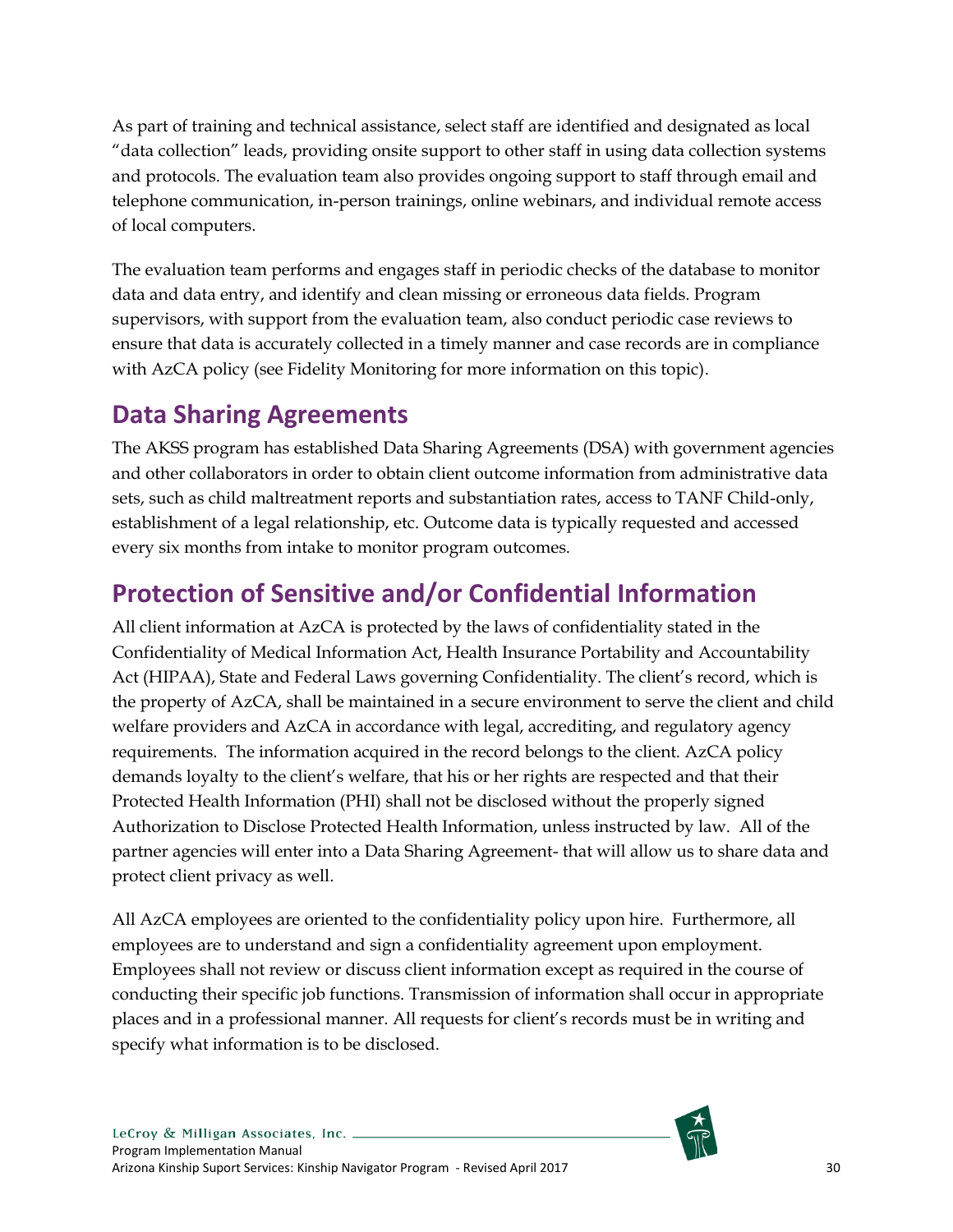AzCA shall maintain secure environments for the storage of all client medical records in order to ensure that the confidentiality and security of a client's PHI. Measures shall be implemented to ensure that all Medical Records are safeguarded against loss, theft, damage, and destruction or tampering, and protected against indiscriminate and unauthorized access or use.

Secured areas that house the Medical Records (all sites) shall be locked and restricted to authorized personnel only. Records created digitally shall be secured by maintaining access authorization and providing a back-up system. The Information Technology Department has the responsibility of keeping the computers restricted to authorized personnel by creating access authorizations to protect the confidentiality and security of client records. The client or authorized clients' guardian prior to the disclosure of any written or electronic information must sign an Authorization to Disclosure PHI.

## <span id="page-36-0"></span>**Program Evaluation**

AKSS has contracted with an external evaluator, LeCroy & Milligan Associates, to carry out the local evaluation and support the Program Director in meeting the program's reporting recruitments. Additionally, AKSS receives support from AzCA's Compliance, Performance, and Quality Improvement Coordinator for Performance Evaluation.

## <span id="page-36-1"></span>References Cited

- Annie E. Casey Foundation. (2012). *Stepping up for kids: What government and communities should do to support kinship families*. Baltimore, MD: Author. Retrieved from [http://www.aecf.org/m/resourcedoc/AECF-SteppingUpForKids-2012.pdf.](http://www.aecf.org/m/resourcedoc/AECF-SteppingUpForKids-2012.pdf)
- Arizona's Children Association. (2015, November 23). "Kinship Services Program Plan," in Arizona's Children Association's *Policy and Procedure Manual*, pp 1-15. Phoenix, AZ.
- Child Welfare Information Gateway. (2016). *Kinship caregivers and the child welfare system*. Washington, DC: U.S. Department of Health and Human Services, Children's Bureau. Retrieved from [https://www.childwelfare.gov/pubpdfs/f\\_kinshi.pdf](https://www.childwelfare.gov/pubpdfs/f_kinshi.pdf)
- Ellis, R.R., & Simmons, T. (2014). *Coresident grandparents and their grandchildren: Population characteristics*. Report P20-576. Washington, DC: United States Census Bureau. Retrieved from [http://www.census.gov/content/dam/Census/library/publications/2014/demo/p20-](http://www.census.gov/content/dam/Census/library/publications/2014/demo/p20-576.pdf) [576.pdf](http://www.census.gov/content/dam/Census/library/publications/2014/demo/p20-576.pdf)
- Feldman, L.H., & Fertig, A. (2013). Measuring the Impact of Enhanced Kinship Navigator Services for Informal Kinship Caregivers Using an Experimental Design. *Child Welfare, 92*(6), 41-62.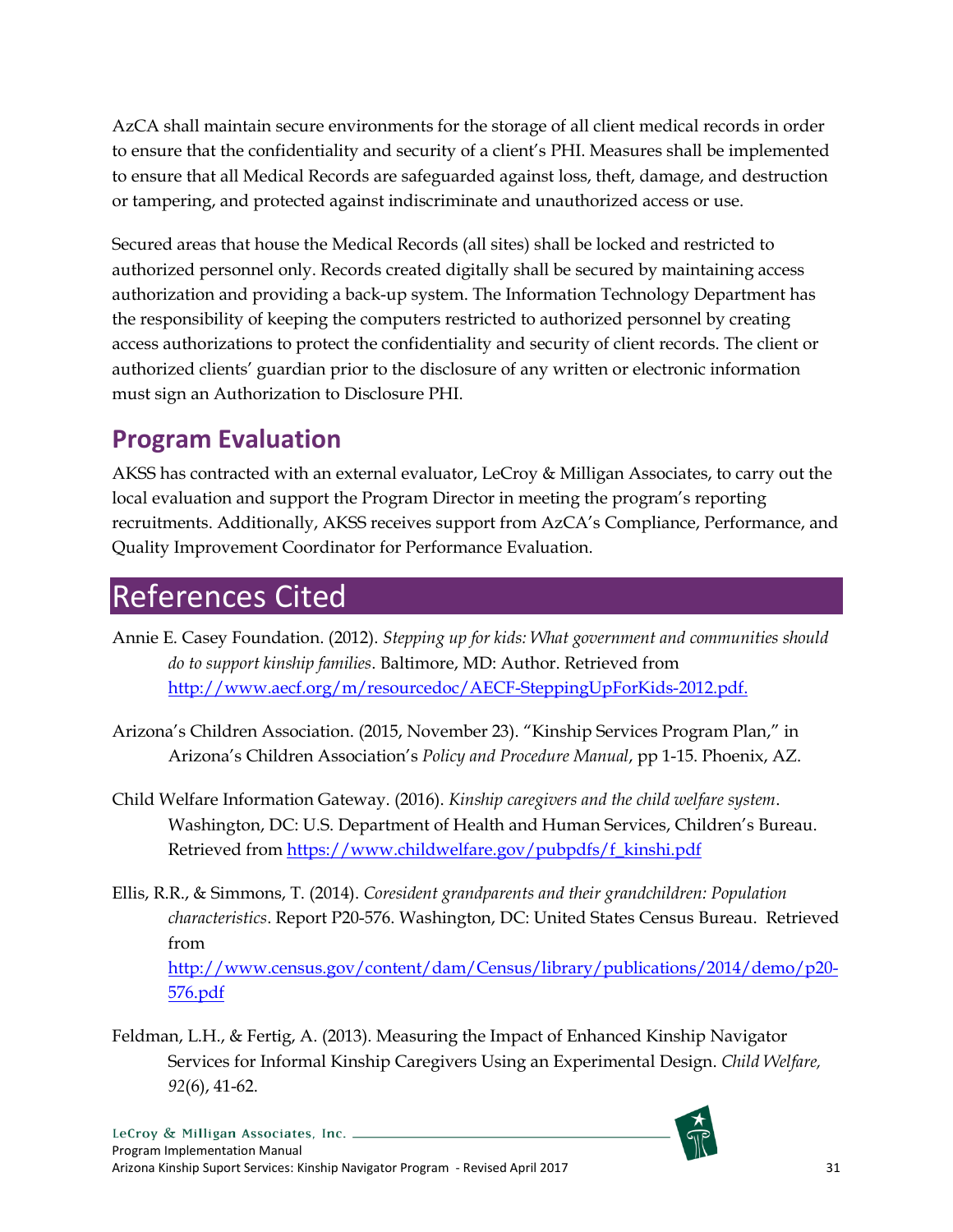- Gerard, J. M., Landry-Meyer, L., & Roe, J. G. (2006). Grandparents raising grandchildren: The role of social support in coping with caregiving challenges. *International Journal of Aging and Human Development, 62*, 539-383.
- Hernandez, L., Magaña, C., Zuñiga, D., James, J., & Lee, S. [Navigating the System: A How-To](http://www.tandfonline.com/doi/abs/10.1080/15548732.2014.939248)  [Guide for Implementing a Kinship Navigator Program.](http://www.tandfonline.com/doi/abs/10.1080/15548732.2014.939248) *Journal of Public Child Welfare, 8*(4), 397-415.
- Lee, E., Choi, M.J., & Clarkson-Henderix, M. (2016). Examining needs of informal kinship families: Validating the family needs scale. *Children and Youth Services Review, 62*, 97-104.
- Littlewood, K. (2015). Kinship Services Network Program: Five year evaluation of family support and case management for informal kinship families. *Children and Youth Services Review, 52*, 184-191.
- Littlewood, K. A. (2014). Grandfamilies Outcome Workgroup's (GrOW) review of grandfamilies support groups: An examination of concepts, goals, outcomes and measures. *GrandFamilies: The Contemporary Journal of Research, Practice and Policy, 1*(1).
- Strozier, A.L. (2012). The effectiveness of support groups in increasing social support for kinship caregivers. *Child and Youth Services Review, 34*, 876-881.
- Treinen, J.R., Schmidt, M., & Espino, C. (2014). Arizona Kinship Support Services: A program of Arizona's Children Association. In Eds. Wallace, G., Hernandez, L., & Treinen, J., *Kinship Navigators: Profiles of Fostering Connections Projects from 2012-2015*. Washington, DC: Child Welfare League of America.
- U.S. Census Bureau (2014a). *Grandchildren Under 18 Years Living With a Grandparent Householder by Grandparent Responsibility and Presence of Parent American Community Survey 1-year estimates.* Table B10002. Retrieved from [https://censusreporter.org/data/table/?table=B10002&geo\\_ids=01000US&primary\\_ge](https://censusreporter.org/data/table/?table=B10002&geo_ids=01000US&primary_geo_id=01000US#valueType|estimate) [o\\_id=01000US#valueType|estimate.](https://censusreporter.org/data/table/?table=B10002&geo_ids=01000US&primary_geo_id=01000US#valueType|estimate)
- U.S. Census Bureau (2014b). *Poverty Status in the Past 12 Months of Grandparents Living With Own Grandchildren Under 18 Years by Responsibility for Own Grandchildren and Age of Grandparent American Community Survey 1-year estimates.* Retrieved from [http://censusreporter.org/data/table/?table=B10059&geo\\_ids=01000US&primary\\_geo](http://censusreporter.org/data/table/?table=B10059&geo_ids=01000US&primary_geo_id=01000US) [\\_id=01000US.](http://censusreporter.org/data/table/?table=B10059&geo_ids=01000US&primary_geo_id=01000US)
- Wallace, G. W., & Lee, E. (2013). Diversion and kinship care: A collaborative approach between child welfare services and NYS's kinship Navigator. *Journal of Family Social Work, 16*, 418-430.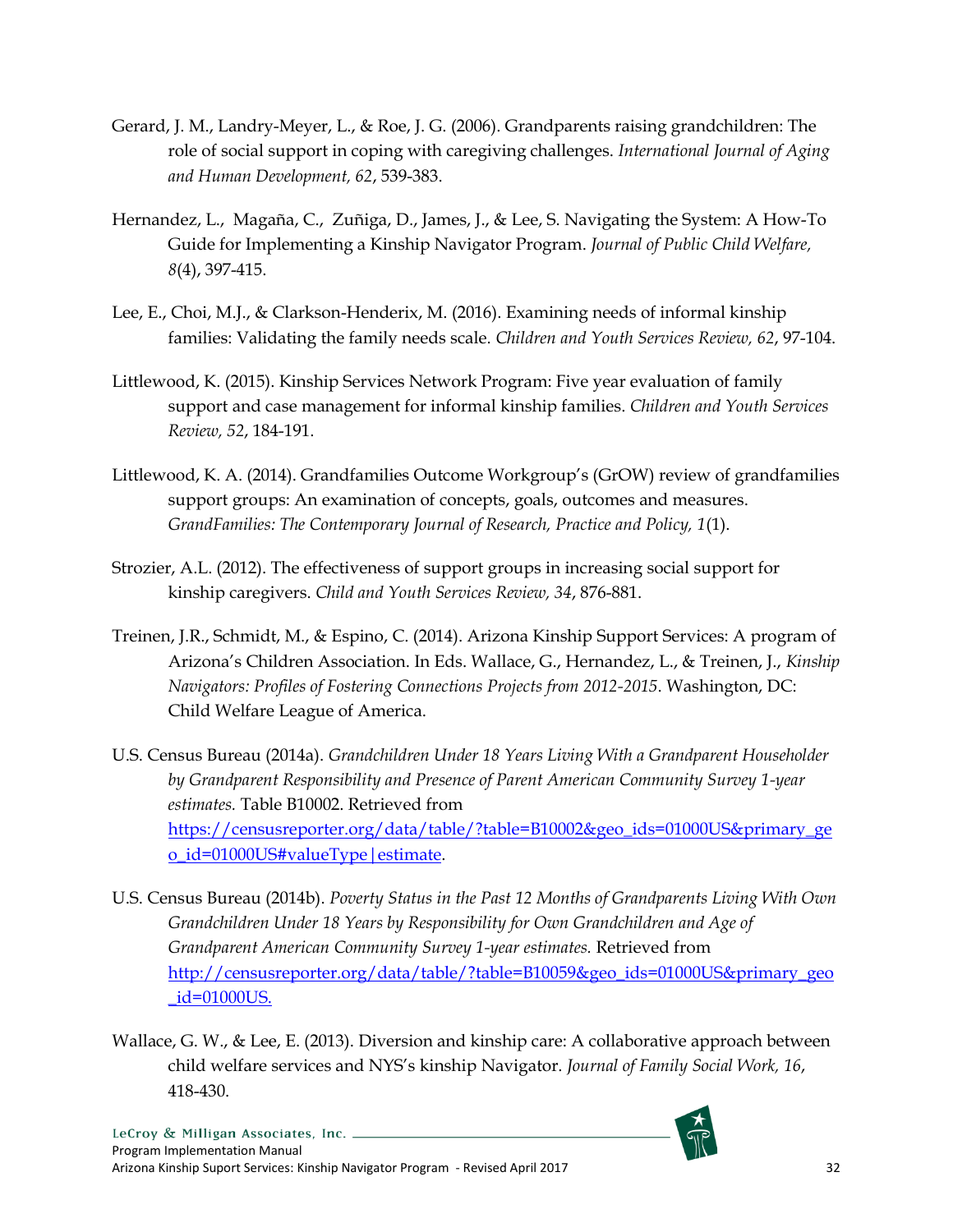## Appendix A. Entry Points for AKSS Kinship Navigator Program

Exhibit A. Entry Points for AKSS Kinship Navigator Program

<span id="page-38-1"></span><span id="page-38-0"></span>

\*In rare cases, a primary caregiver who is the biological parent may qualify (e.g., where the biological parent is taking over care but has never been the primary care provider before and lacks the capacity to parent effectively at the outset without assistance; where the biological parent identifies a family member who traditionally helps or will now help).

LeCroy & Milligan Associates, Inc. \_ Program Implementation Manual Arizona Kinship Suport Services: Kinship Navigator Program - Revised April 2017 33

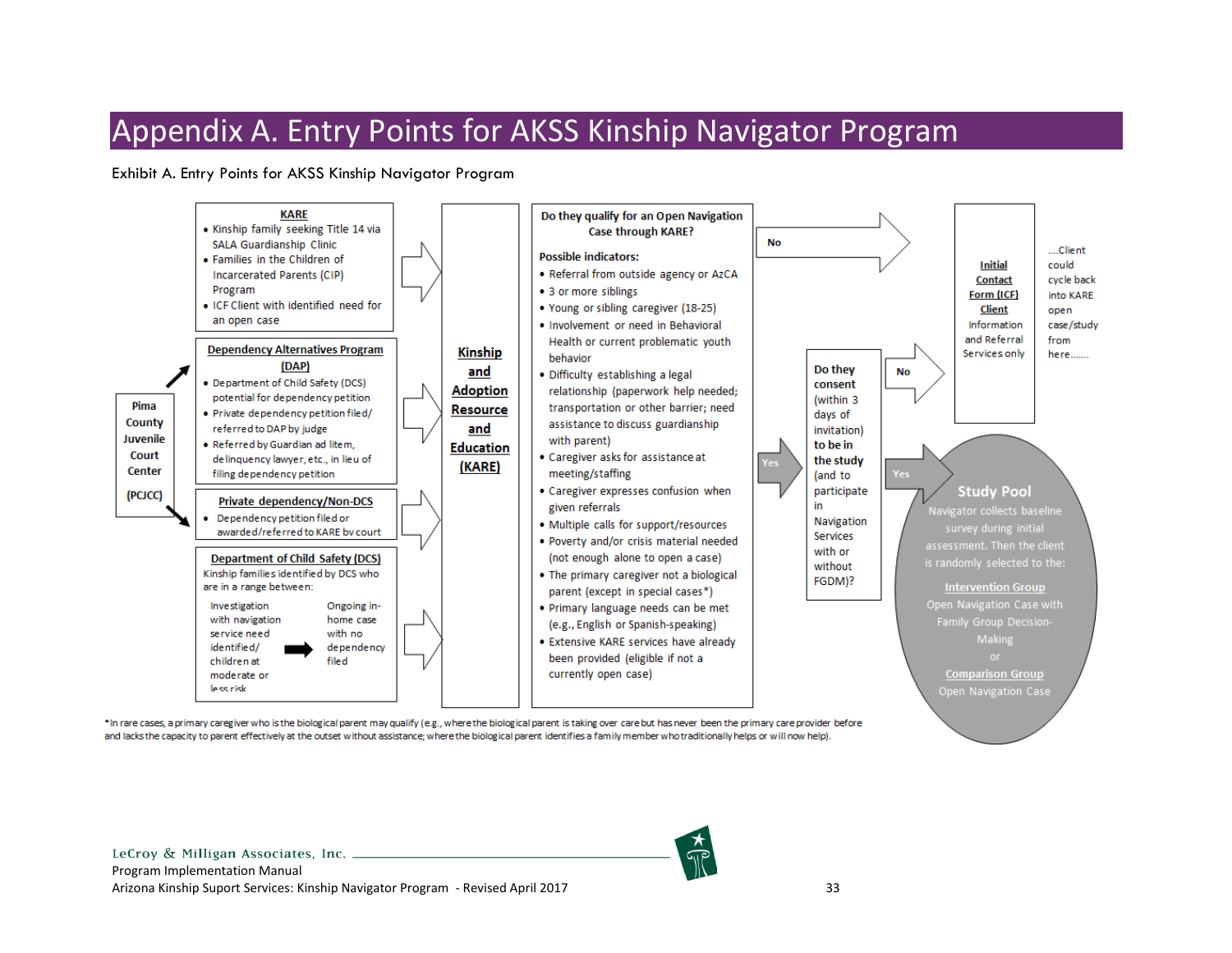# Appendix B. Kinship Navigator Program Data Collection Protocol

<span id="page-39-1"></span><span id="page-39-0"></span>

| <b>Instrument Name</b>                                                    | <b>Study Group</b>        | When is it<br>collected?                                                                                 | How is data collected? Where is it submitted/stored?                                                                                                                                                                                                                                                                                                                                                                                                                                                                                      | Who completes it?                                                                                                                                                                                                                                                           |
|---------------------------------------------------------------------------|---------------------------|----------------------------------------------------------------------------------------------------------|-------------------------------------------------------------------------------------------------------------------------------------------------------------------------------------------------------------------------------------------------------------------------------------------------------------------------------------------------------------------------------------------------------------------------------------------------------------------------------------------------------------------------------------------|-----------------------------------------------------------------------------------------------------------------------------------------------------------------------------------------------------------------------------------------------------------------------------|
| <b>Initial Contact Form</b>                                               | All clients               | At initial contact,<br>collected in person<br>or over the phone.                                         | Staff completes a paper ICF and then enters data into the<br>database into the Caregiver Info and Child tabs in the<br>database. Or staff can type information directly into the<br>database and print the ICF record for the paper file.                                                                                                                                                                                                                                                                                                 | Staff completes this<br>form with information<br>provided by the<br>caregiver.                                                                                                                                                                                              |
| <b>Informed Consent</b><br>Form (copy must<br>have IRB Approval<br>Stamp) | All consenting<br>clients | At time of<br>collecting consent<br>or within 3 days<br>of invitation to<br>participate in the<br>study. | Staff introduces the study to the caregiver and reviews the<br>consent form with them, following the informed consent<br>collection protocol (see Informed Consent Protocol). English<br>and Spanish consent forms are available.<br>Paper copies are submitted securely to LMA electronically<br>(scanned and sent by secure email message), by mail, or in-<br>person hand off. Electronic copies must be saved using the<br>file naming protocol of Consent_UniqueID. Scan these to the<br>administrative assistant to send on to LMA. | Staff and the consenting<br>caregiver must sign and<br>date consent form. The<br>caregiver can receive a<br>copy upon request.<br>Staff must record the<br>caregiver's study group<br>on the signature page<br>of the consent form<br>before sending it<br>securely to LMA. |

#### Exhibit B. AKSS Kinship Navigator Program Data Collection Protocol



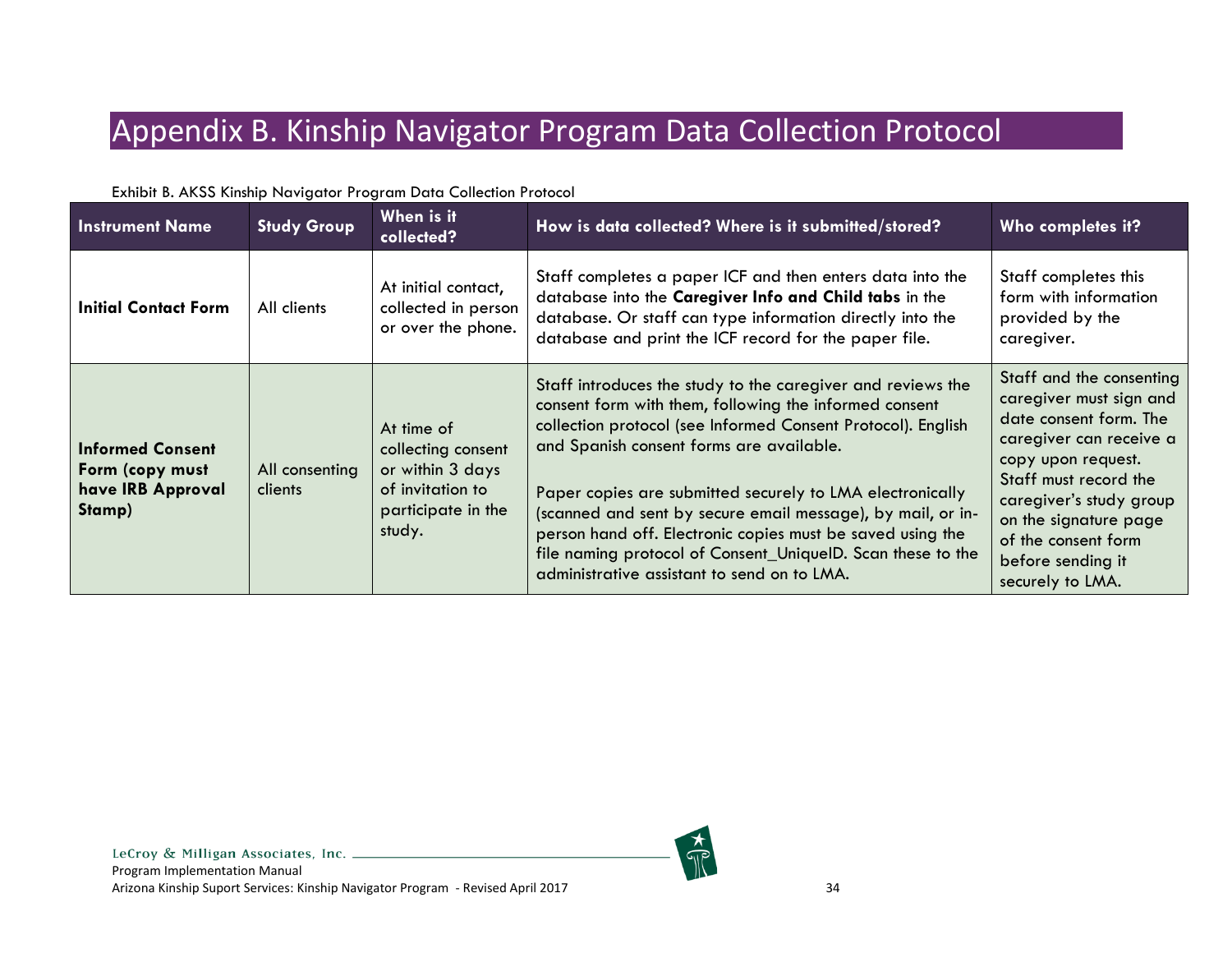| <b>Instrument Name</b>                                                                                                                              | <b>Study Group</b>        | When is it<br>collected?                                                                                                                                                                                                                                                  | How is data collected? Where is it submitted/stored?                                                                                                                                                                                                                                                                                                                                                 | Who completes it?                                                                                                                                                                                                                   |
|-----------------------------------------------------------------------------------------------------------------------------------------------------|---------------------------|---------------------------------------------------------------------------------------------------------------------------------------------------------------------------------------------------------------------------------------------------------------------------|------------------------------------------------------------------------------------------------------------------------------------------------------------------------------------------------------------------------------------------------------------------------------------------------------------------------------------------------------------------------------------------------------|-------------------------------------------------------------------------------------------------------------------------------------------------------------------------------------------------------------------------------------|
| <b>AzCA Form:</b><br><b>Navigation Plan</b>                                                                                                         | All consenting<br>clients | Initial navigation<br>plan completed<br>within 30 days of<br>case opening                                                                                                                                                                                                 | The initial navigation plan is developed within 30 days of<br>case opening. The initial navigation plan should include<br>identified needs of the client. The plan must include the<br>caregivers' signature and anyone over the age of 6. The<br>caregiver can sign in place of the child if they choose. The<br>navigation plan is updated when there are significant<br>changes or every 90 days. | Staff and caregiver<br>discuss needs and<br>create the initial<br>navigation plan. The<br>plan is signed by the<br>caregiver and staff.<br>The plan is signed by<br>all family group<br>conference participants<br>including staff. |
| <b>AzCA Form:</b><br><b>Strengths, Needs</b><br>and Cultural<br><b>Discovery (SNCD)</b>                                                             | All consenting<br>clients | Initial SNCD<br>completed within<br>14 days of case<br>opening                                                                                                                                                                                                            | The Strength, Needs, Cultural Discovery (SNCD) is<br>completed within 14 days of case opening and is signed by<br>the caregiver. The SNCD is updated when there are<br>significant changes or every 90 days.                                                                                                                                                                                         | The SNCD is completed<br>by staff with<br>information collected<br>from the caregiver. The<br>caregiver and staff will<br>sign.                                                                                                     |
| <b>AzCA Form:</b><br>All consenting<br>At the time of<br><b>Permission for</b><br>Voicemail, Email<br>clients<br>case opening<br>and Text Messaging |                           | The Permission for Voicemail, Email and Text Messaging<br>form is signed by the client. If the client gives permission to<br>leave voicemails, text messages or emails they must provide<br>the telephone number(s) and email addresses where<br>information can be sent. | Completed by the<br>consenting client                                                                                                                                                                                                                                                                                                                                                                |                                                                                                                                                                                                                                     |

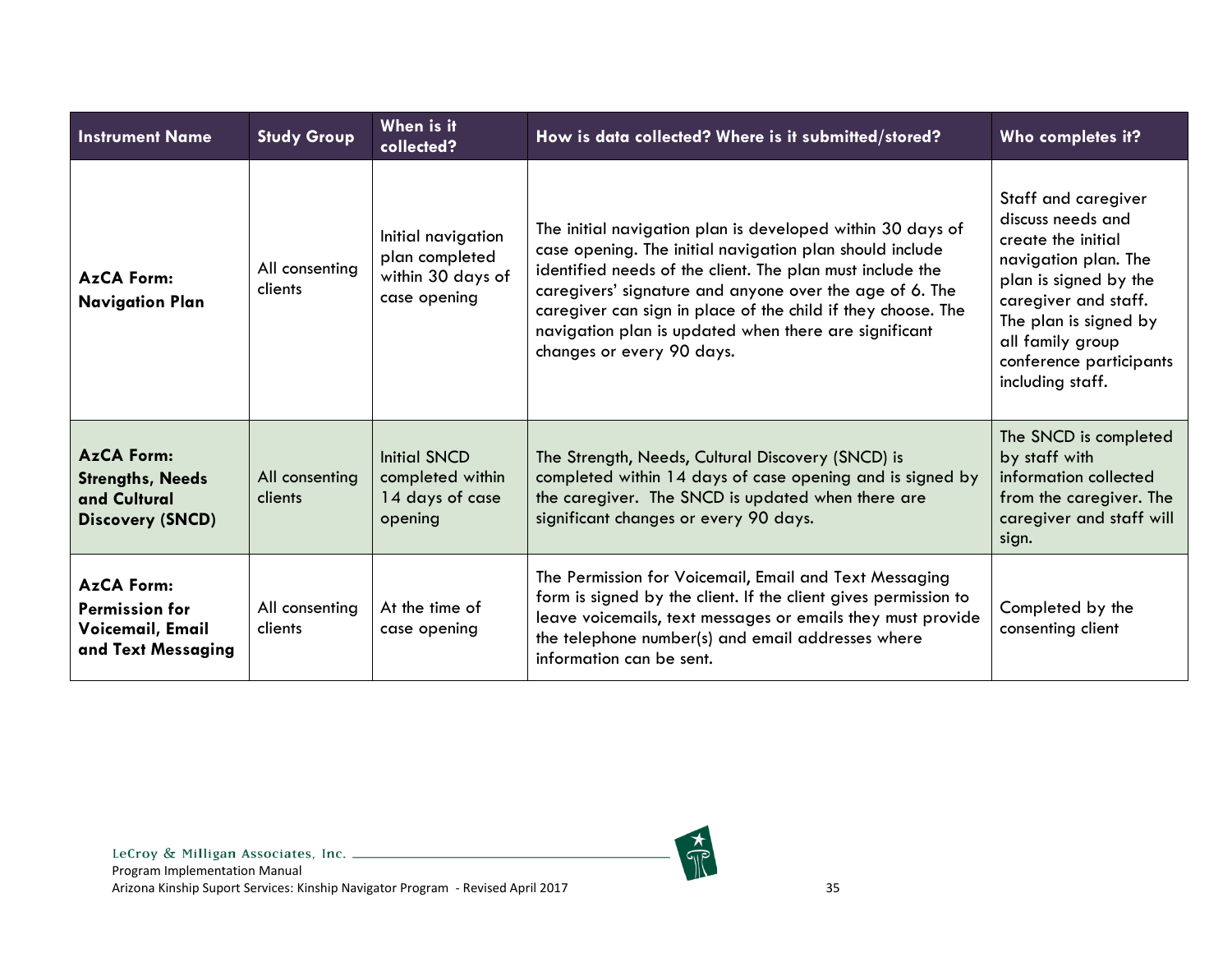| <b>Instrument Name</b>                                                                                                                                                                                                                                                                                                                                                                                                                                                                                                                                                                    | <b>Study Group</b>                                                        | When is it<br>collected?                         | How is data collected? Where is it submitted/stored?                                                                                                                                                                                                                                          | Who completes it?                     |
|-------------------------------------------------------------------------------------------------------------------------------------------------------------------------------------------------------------------------------------------------------------------------------------------------------------------------------------------------------------------------------------------------------------------------------------------------------------------------------------------------------------------------------------------------------------------------------------------|---------------------------------------------------------------------------|--------------------------------------------------|-----------------------------------------------------------------------------------------------------------------------------------------------------------------------------------------------------------------------------------------------------------------------------------------------|---------------------------------------|
| <b>AzCA Form</b><br><b>Authorization for</b><br><b>Use or Disclosure of</b><br><b>Protected Health</b><br><b>Information (if</b><br>applicable)                                                                                                                                                                                                                                                                                                                                                                                                                                           | If needed,<br>allows<br>Navigator<br>communication<br>with third<br>party | At the time of<br>case opening or<br>when needed | The Authorization for Use or Disclosure of Protected Health<br>Information (if applicable) is signed by the client allowing<br>Arizona's Children Association to share information<br>regarding their case to a third party. The client can indicate<br>what type of information is shared.   | Completed by the<br>consenting client |
| <b>AzCA Form:</b><br>Authorization for<br>use of Disclosure of<br><b>PHI/HIV/Substance</b><br>Abuse (signed if<br>applicable)                                                                                                                                                                                                                                                                                                                                                                                                                                                             | If needed,<br>allows<br>Navigator<br>communication<br>with third<br>party | At the time of<br>case opening or<br>when needed | The Authorization for use of Disclosure of<br>PHI/HIV/Substance Abuse (signed if applicable) is signed<br>by the client allowing Arizona's Children Association to<br>share information regarding their case to a third party. The<br>client can indicate what type of information is shared. | Completed by the<br>consenting client |
| The Consent to Participate and Receive Services and<br><b>AzCA Form: Consent</b><br>Acknowledgement of Receipt of Information is signed<br>to Participate and<br>consenting to services with Arizona's Children Association.<br><b>Receive Services and</b><br>All consenting<br>At the time of<br>The date this form is signed is considered the starting<br>Acknowledgement<br>clients<br>case opening<br>point for the time frames with the navigation plan and<br>of Receipt of<br><b>SNCD.</b> The client is given copies of the client's rights and<br><b>Information</b><br>HIPAA. |                                                                           | Completed by the<br>consenting client            |                                                                                                                                                                                                                                                                                               |                                       |

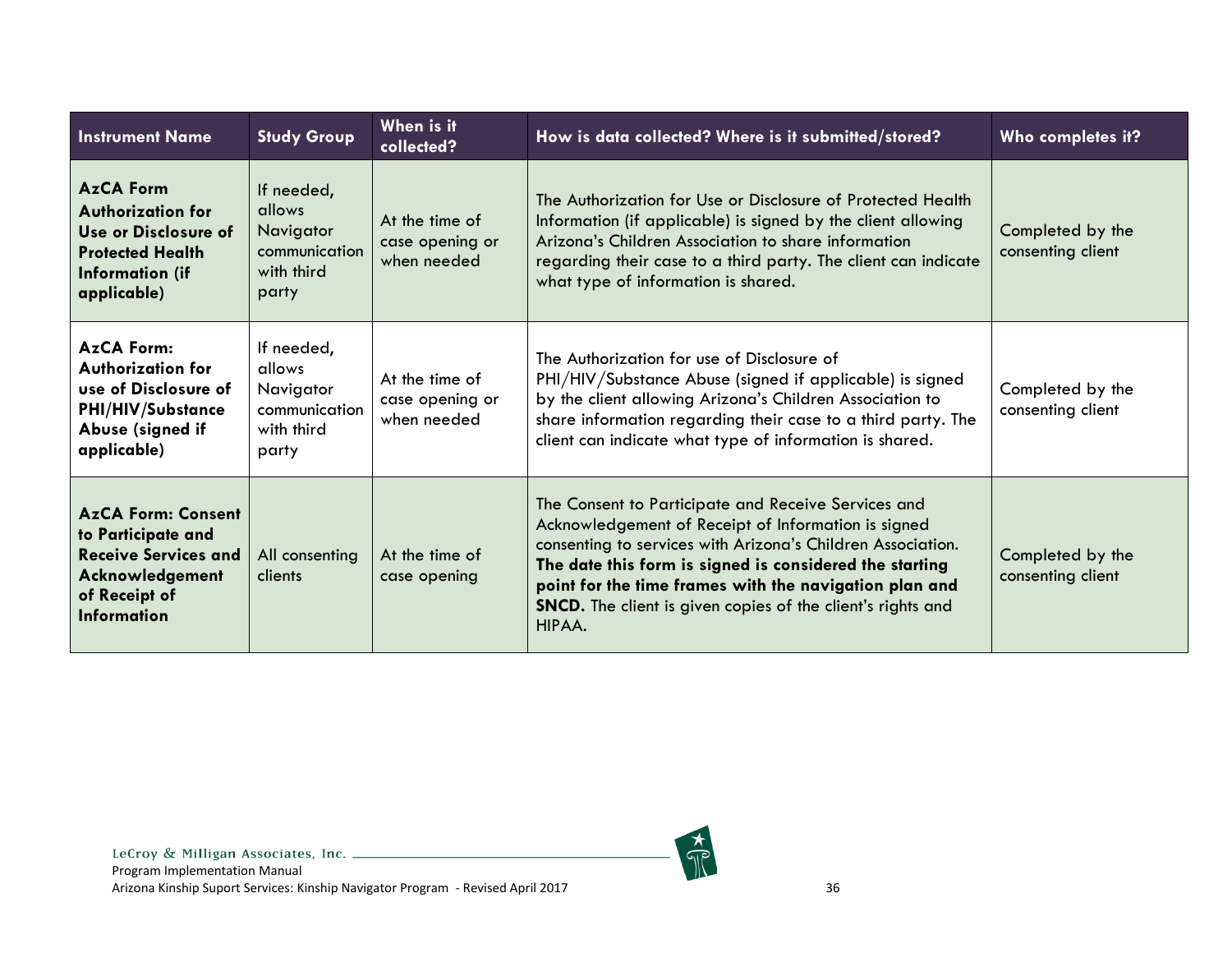| <b>Instrument Name</b>                                                                                            | <b>Study Group</b>                                                                 | When is it<br>collected?                         | How is data collected? Where is it submitted/stored?                                                                                                                                                                                                                                                                                                                                                                                                                                                                                             | Who completes it?                                                                                                                                                                                           |
|-------------------------------------------------------------------------------------------------------------------|------------------------------------------------------------------------------------|--------------------------------------------------|--------------------------------------------------------------------------------------------------------------------------------------------------------------------------------------------------------------------------------------------------------------------------------------------------------------------------------------------------------------------------------------------------------------------------------------------------------------------------------------------------------------------------------------------------|-------------------------------------------------------------------------------------------------------------------------------------------------------------------------------------------------------------|
| <b>AzCA Form:</b><br><b>Authorization for</b><br><b>Transportation by</b><br><b>AZCA Staff (if</b><br>applicable) | If needed, by<br>all consenting<br>clients                                         | At the time of<br>case opening or<br>when needed | This formed is signed by the caregiver or legal guardian of<br>the child(ren). This grants permission for Arizona's Children's<br>Association to provide transportation to the children. The<br>caregivers are not required to sign a form to consent to<br>transportation.                                                                                                                                                                                                                                                                      | Completed by the<br>consenting client. If the<br>children living with the<br>caregiver are under the<br>legal custody of the<br>Department of Child<br>Safety, the legal<br>guardian must sign the<br>form. |
| <b>Evaluation Study</b><br><b>Baseline Survey</b>                                                                 | At time of<br>All consenting<br>collecting consent<br>clients<br>or within 2 weeks |                                                  | Paper survey or online survey. English and Spanish surveys<br>are available.<br><b>English Survey Link</b><br>https://www.research.net/r/AKSS Baseline English<br><b>Spanish Survey Link</b><br>https://es.research.net/r/encuesta AKSS<br>Paper copies are submitted securely to LMA electronically<br>(scanned and sent by secure email message), by mail, or in-<br>person hand off. Electronic copies must be saved using the<br>file naming protocol of Baseline_UniqueID. Scan these to the<br>administrative assistant to send on to LMA. | The Baseline Survey can<br>be completed by staff<br>as an interview with the<br>caregiver and/or the<br>caregiver can complete<br>it on their own (on<br>paper or the online<br>survey).                    |

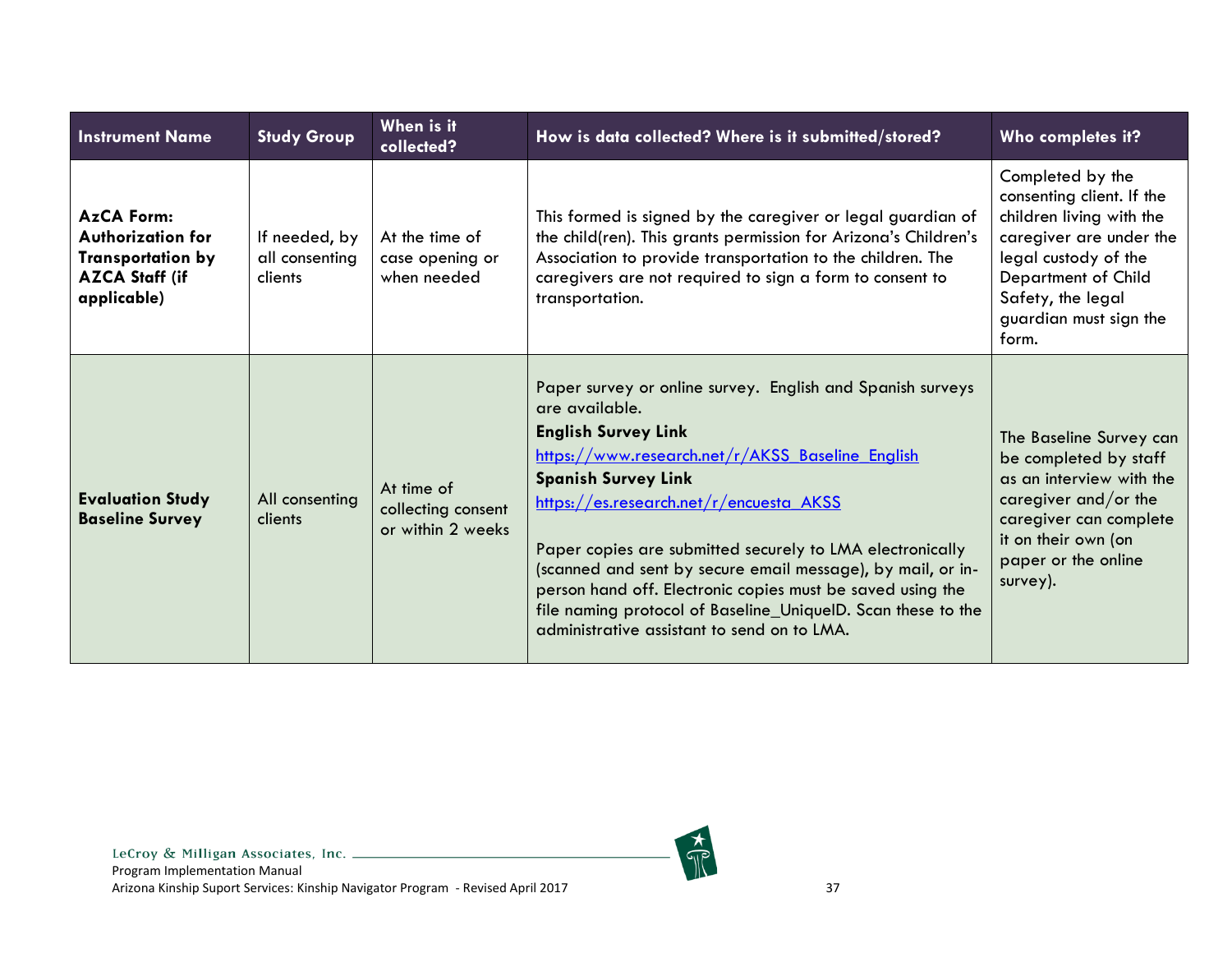# Appendix C. Formative and Summative Evaluation Questions and Data Collection Methods of the Kinship Navigator Program

Exhibit C-1. Formative Evaluation Questions, Data Collection, and Outputs Measured for the Kinship Navigator Program

<span id="page-43-1"></span><span id="page-43-0"></span>

|                | <b>Formative Evaluation</b><br><b>Questions</b>                                                                                                                                                                           | <b>Instruments/Data Sources</b>                                | <b>Data Collector</b>             | <b>Collection Frequency</b>                                                               | <b>Outputs Measured</b>                                                                                                                                                 |
|----------------|---------------------------------------------------------------------------------------------------------------------------------------------------------------------------------------------------------------------------|----------------------------------------------------------------|-----------------------------------|-------------------------------------------------------------------------------------------|-------------------------------------------------------------------------------------------------------------------------------------------------------------------------|
| $\overline{1}$ | What are the characteristics<br>of the children and families<br>in the control and treatment<br>groups?                                                                                                                   | <b>Initial Contact Form</b><br>Informed Consent Form           | <b>AzCA Navigators</b>            | At client intake                                                                          | • Number of clients enrolled<br>for IRC services<br>• Number eligible for,<br>consented, and randomized<br>into study groups<br>• Client demographics by study<br>group |
| 2)             | How is the project<br>implemented?<br>How are clients referred to<br>the project?<br>What is the distribution of<br>eligibility criteria?<br><b>What Navigation services</b><br>$\overline{\phantom{0}}$<br>are provided? | <b>Client Referral Form</b>                                    | Referring partner<br>(DCS, PCJCC) | At client referral                                                                        | • Referral Sources                                                                                                                                                      |
|                |                                                                                                                                                                                                                           | <b>Staff Interview Guide</b><br><b>Partner Interview Guide</b> | <b>LMA</b>                        | Mid-point and end of<br>Pilot Study Phase; Semi-<br>annually thereafter                   | Eligibility criteria met<br>• Navigation services, referral<br>log, and activity log                                                                                    |
|                |                                                                                                                                                                                                                           | Administrative/Program data                                    | <b>AzCA Database</b>              | Ongoing                                                                                   |                                                                                                                                                                         |
|                |                                                                                                                                                                                                                           | <b>Staff Interview Guide</b>                                   | LMA                               | Mid-point and end of<br>Pilot Study Phase; Semi-<br>annually thereafter                   | • Strategies to engage families                                                                                                                                         |
| 3)             | How do staff successfully<br>engage families?                                                                                                                                                                             | Family Engagement Tool (TBD)                                   | <b>TBD</b>                        | <b>TBD</b>                                                                                | in services<br>Lessons learned/best<br>practices                                                                                                                        |
|                |                                                                                                                                                                                                                           | <b>Client Interview Guide</b>                                  | LMA                               | One-time interview<br>conducted annually - up<br>to 10 Tx and 10 Cx<br>families in total. | • Client case study data                                                                                                                                                |

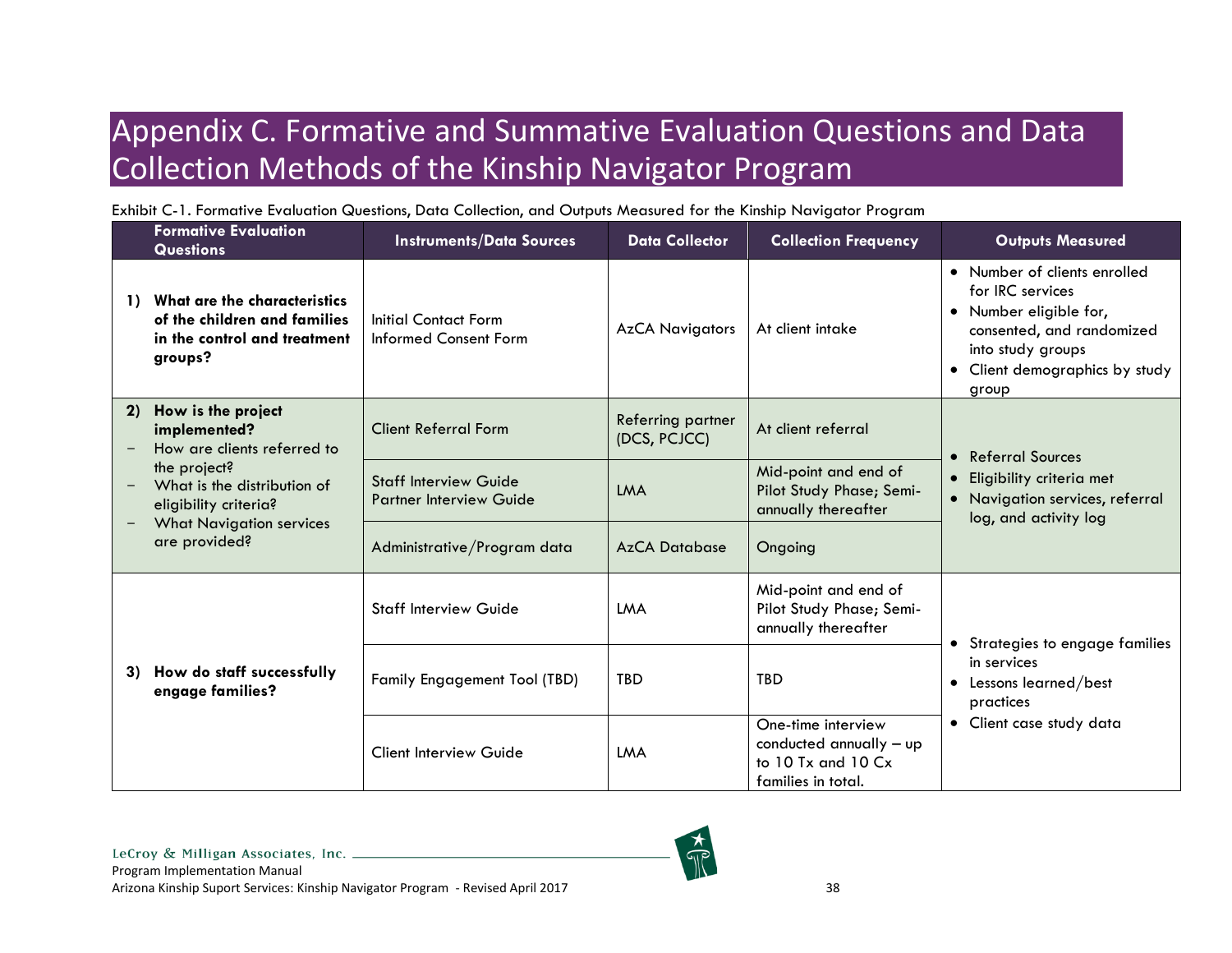|    | <b>Formative Evaluation</b><br><b>Questions</b>                                                                                                               | <b>Instruments/Data Sources</b>                                | <b>Data Collector</b> | <b>Collection Frequency</b>                                             | <b>Outputs Measured</b>                                                                                                                  |
|----|---------------------------------------------------------------------------------------------------------------------------------------------------------------|----------------------------------------------------------------|-----------------------|-------------------------------------------------------------------------|------------------------------------------------------------------------------------------------------------------------------------------|
| 4) | What are the strengths,<br>facilitators, challenges, and<br>barriers to model<br>implementation? What<br>contextual factors impact<br>project implementation? | <b>Staff Interview Guide</b><br><b>Partner Interview Guide</b> | LMA                   | Mid-point and end of<br>Pilot Study Phase; Semi-<br>annually thereafter | • Strengths, facilitators,<br>challenges, and barriers to<br>implementation<br>• Contextual factors<br>Lessons learned/best<br>practices |
| 5) | What are barriers to<br>permanence that affect<br>families served?                                                                                            | Caregiver Survey (Self-Report)                                 | AzCA Navigator<br>LMA | <b>Baseline</b><br>6-Month Follow-up                                    | Barriers experienced by<br>$\bullet$<br>kinship families                                                                                 |
|    | 6) To what extent are families<br>satisfied with the AKSS<br>services received?                                                                               | <b>Client Interview Guide</b>                                  | <b>LMA</b>            | One-time interview<br>conducted annually - 2 Tx<br>and 2 Cx families    | • Client satisfaction                                                                                                                    |
|    |                                                                                                                                                               | AzCA Perception of Care Survey                                 | <b>KARE Center</b>    | Online survey collected<br>60 days post service<br>receipt.             | • Client case study data                                                                                                                 |

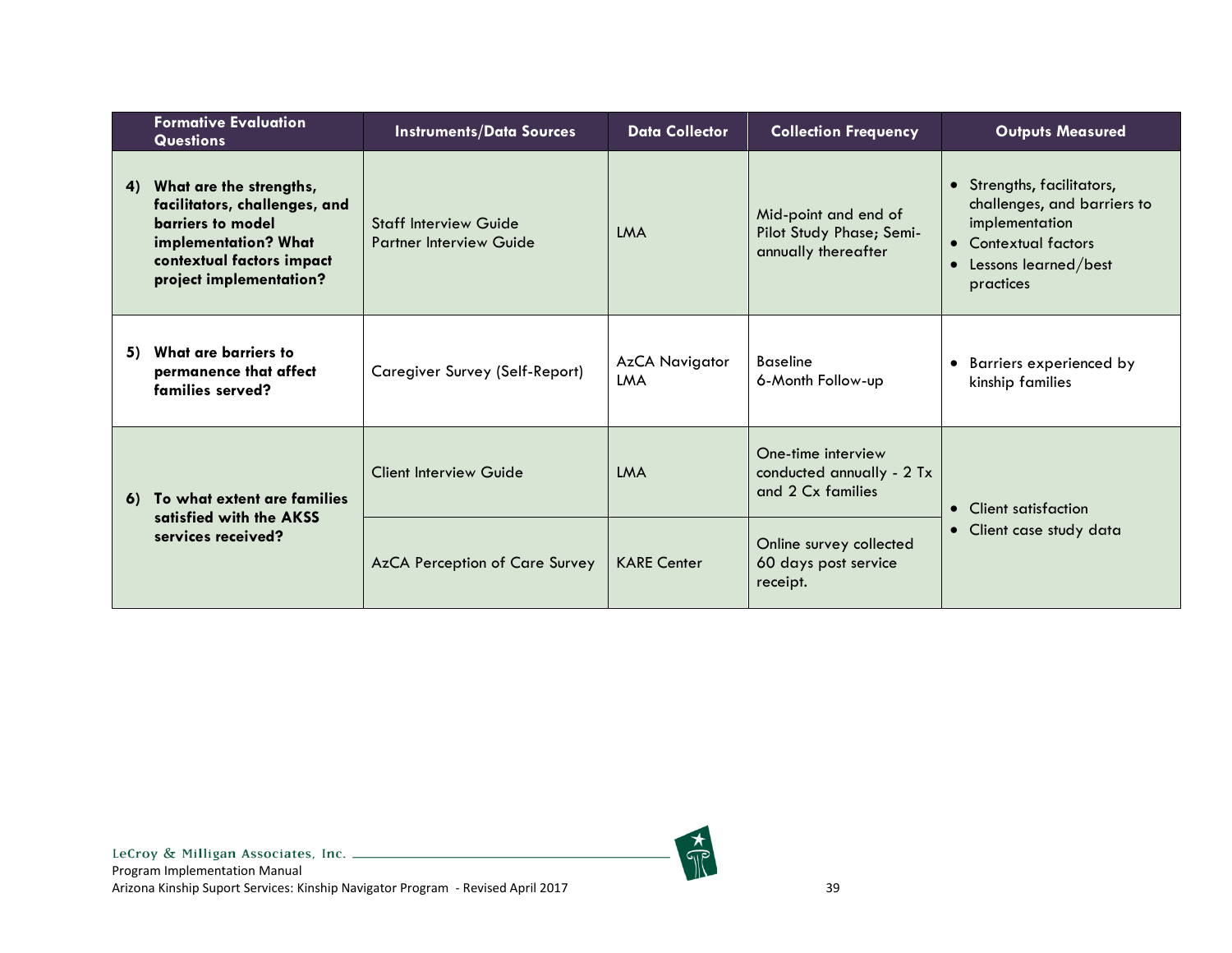<span id="page-45-0"></span>

| <b>Summative Evaluation Questions</b>                                                                                                                                            | <b>Instruments/Data Sources</b>                                                                                       | <b>Data Collector</b>                     | <b>Collection Frequency</b>          | <b>Outcomes Measured</b>                                                                                                                                                                                                                                                                                     |
|----------------------------------------------------------------------------------------------------------------------------------------------------------------------------------|-----------------------------------------------------------------------------------------------------------------------|-------------------------------------------|--------------------------------------|--------------------------------------------------------------------------------------------------------------------------------------------------------------------------------------------------------------------------------------------------------------------------------------------------------------|
|                                                                                                                                                                                  | <b>DCS Administrative Data</b>                                                                                        | <b>DCS CHILDS data</b><br>provided to LMA | Semi-annually                        | <b>Placement and/or Family</b><br><b>Stabilization Outcomes</b>                                                                                                                                                                                                                                              |
| To what extent does<br>$\mathbf{D}$<br>participation in the Tx group,                                                                                                            | <b>Caregiver Survey (Self-Report)</b>                                                                                 | <b>AzCA Navigator</b><br><b>LMA</b>       | <b>Baseline</b><br>6-Month Follow-up | • Placement<br>stabilization/disruption<br>• Planned change in placement<br>(reason for change in placement)                                                                                                                                                                                                 |
| in comparison to<br>participation in the Cx group,<br>impact outcome areas related                                                                                               | <b>DAP Minute Entries</b>                                                                                             | DAP data<br>provided to LMA               | Semi-annually                        | • Rates of entry and re-entry into<br>out-of-home care (DCS removal)<br>Time to placement<br>$\bullet$                                                                                                                                                                                                       |
| to placement and/or family<br>stabilization?                                                                                                                                     | <b>PCJCC Data</b>                                                                                                     | PCJCC data<br>provided to LMA             | Semi-annually                        | Time in placement<br>$\bullet$<br>Number of placements                                                                                                                                                                                                                                                       |
|                                                                                                                                                                                  | <b>SALA Data</b>                                                                                                      | SALA data<br>provided to LMA              | Semi-annually                        | Placement type<br>$\bullet$<br>Reunification with bio/adoptive<br>$\bullet$<br>parents                                                                                                                                                                                                                       |
| To what extent does<br>2)<br>participation in the Tx group,<br>in comparison participation<br>in the Cx group, impact<br>outcome areas related to<br>child safety?               | <b>DCS Administrative Data</b>                                                                                        | <b>DCS CHILDS data</b><br>provided to LMA | Semi-annually                        | <b>Child Safety Outcomes</b><br><b>DCS Hotline Calls</b><br>$\bullet$<br>Unsubstantiated maltreatment<br>reports<br>• Substantiated maltreatment<br>reports                                                                                                                                                  |
| To what extent does<br>3)<br>participation in the Tx group,<br>in comparison to<br>participation in the Cx<br>group, impact outcome<br>areas related to caregiver<br>well-being? | Caregiver Survey (Self-Report)<br>(This instrument includes the<br><b>Healthy Families Parenting Index</b><br>(HFPI)) | <b>AzCA Navigator</b><br><b>LMA</b>       | <b>Baseline</b><br>6-Month Follow-up | <b>HFPI Outcomes</b><br>Social support<br>$\bullet$<br>Problem solving<br>$\bullet$<br>Depression<br>$\bullet$<br>Personal care<br>Mobilizing resources<br>$\bullet$<br><b>Role satisfaction</b><br>$\bullet$<br>Parent/Child behavior<br>$\bullet$<br>Home environment<br>$\bullet$<br>• Parenting efficacy |

|  |  |  |  |  |  | Exhibit C-2 Summative Evaluation Questions, Data Collection, and Outcome Measures for the Kinship Navigator Program |  |
|--|--|--|--|--|--|---------------------------------------------------------------------------------------------------------------------|--|
|  |  |  |  |  |  |                                                                                                                     |  |

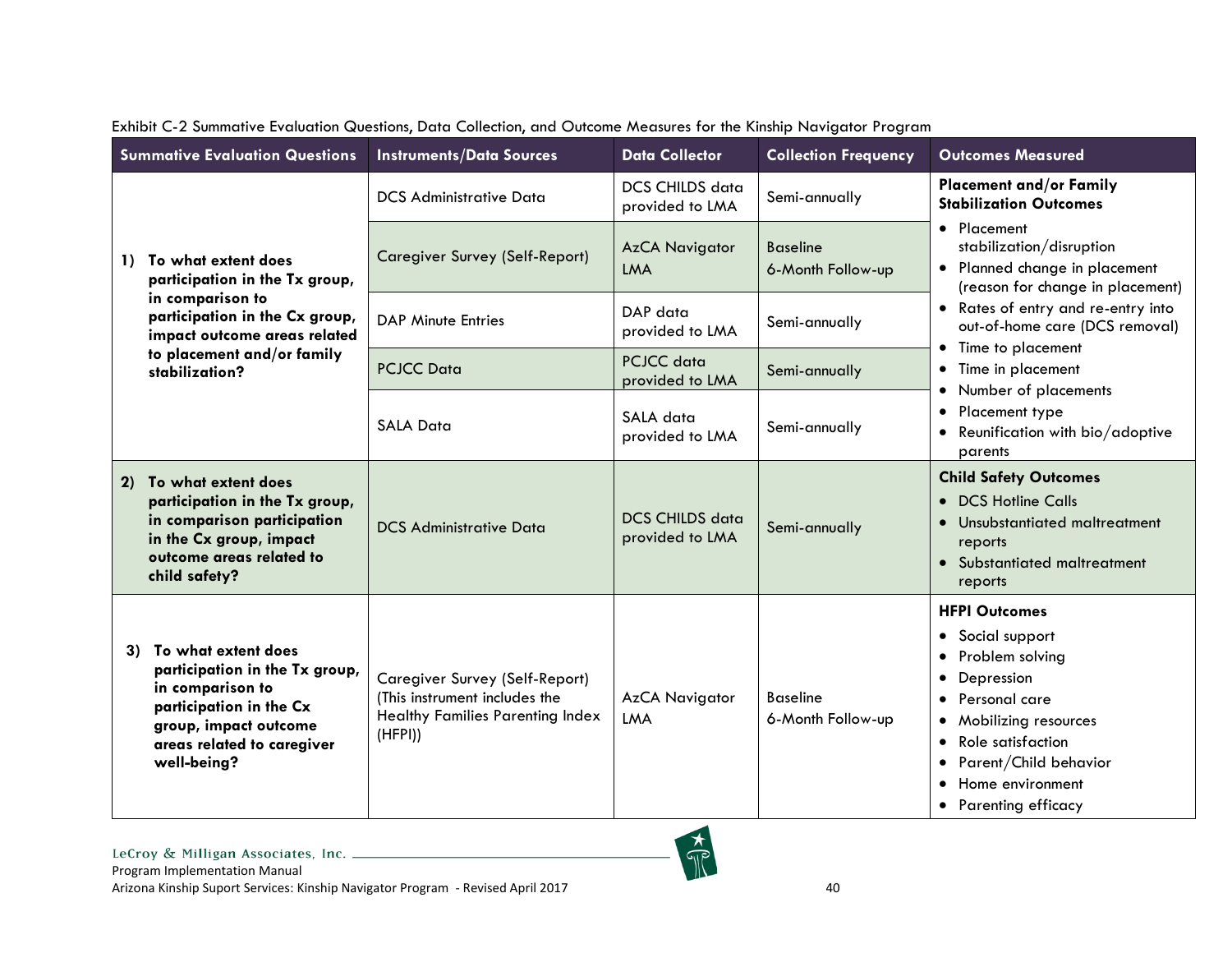# <span id="page-46-0"></span>Appendix D. Output Data Collection of the Kinship Navigator Program

Exhibit D shows the output data fields that are collected for the AKSS Kinship Navigator Program .

<span id="page-46-1"></span>

| Exhibit D. Output Data Collected for the Kinship Navigator Program                    |                            |
|---------------------------------------------------------------------------------------|----------------------------|
| <b>Project Implementation Outputs</b>                                                 | <b>Navigation Services</b> |
| Referral Form completion (by referral source)                                         | X                          |
| Initial Contact Form completion                                                       | X                          |
| Informed consent completion (total completed and total consented)                     | X                          |
| <b>Baseline Survey completion</b>                                                     | X                          |
| Types of barriers faced by kinship families                                           | X                          |
| Random selection completion                                                           | X                          |
| 6-Month Follow-up Survey completion                                                   | X                          |
| Perception of Care/Satisfaction Survey completion                                     | X                          |
| Navigation Services (other than initial information and referrals)                    | X                          |
| Navigation - Case Opening                                                             | X                          |
| Navigation - Court Attendance                                                         | X                          |
| Navigation - Office Visit                                                             | X                          |
| Navigation - Home Visit                                                               | X                          |
| Navigation - Staffing                                                                 | X                          |
| Navigation - Communication on behalf of client                                        | X                          |
| Navigation - Communication with client                                                | X                          |
| <b>Caregiver education (KARE College)</b>                                             | X                          |
| <b>Caregiver Support Groups</b>                                                       | X                          |
| Guardianship Clinic (SALA)                                                            | X                          |
| Children of Incarcerated Parents Programing                                           | X                          |
| <b>Resources and Referrals</b>                                                        | $\mathsf{x}$               |
| Legal Services (e.g., SALA, private attorney, Title 14 Guardianship<br>Clinic/packet) | X                          |
| Services for Formal Families (e.g., Foster Care Licensing Agencies, PS-MAPP,<br>KIS)  | X                          |
| Basic Needs (e.g., WIC, food bank, clothing, diapers, housing, utility)               | X                          |
| Title 8 Guardianship and Adoption Services                                            | X                          |
| DES/FAA/TANF                                                                          | X                          |
| Health Care/Health Services for Adult and Child                                       | X                          |
| <b>AGA Summit/Advocacy</b>                                                            | X                          |
| Respite, Child Care, Recreation, and Socialization                                    | Х                          |
| LeCroy & Milligan Associates, Inc.<br>Program Implementation Manual                   |                            |

Arizona Kinship Suport Services: Kinship Navigator Program - Revised April 2017 41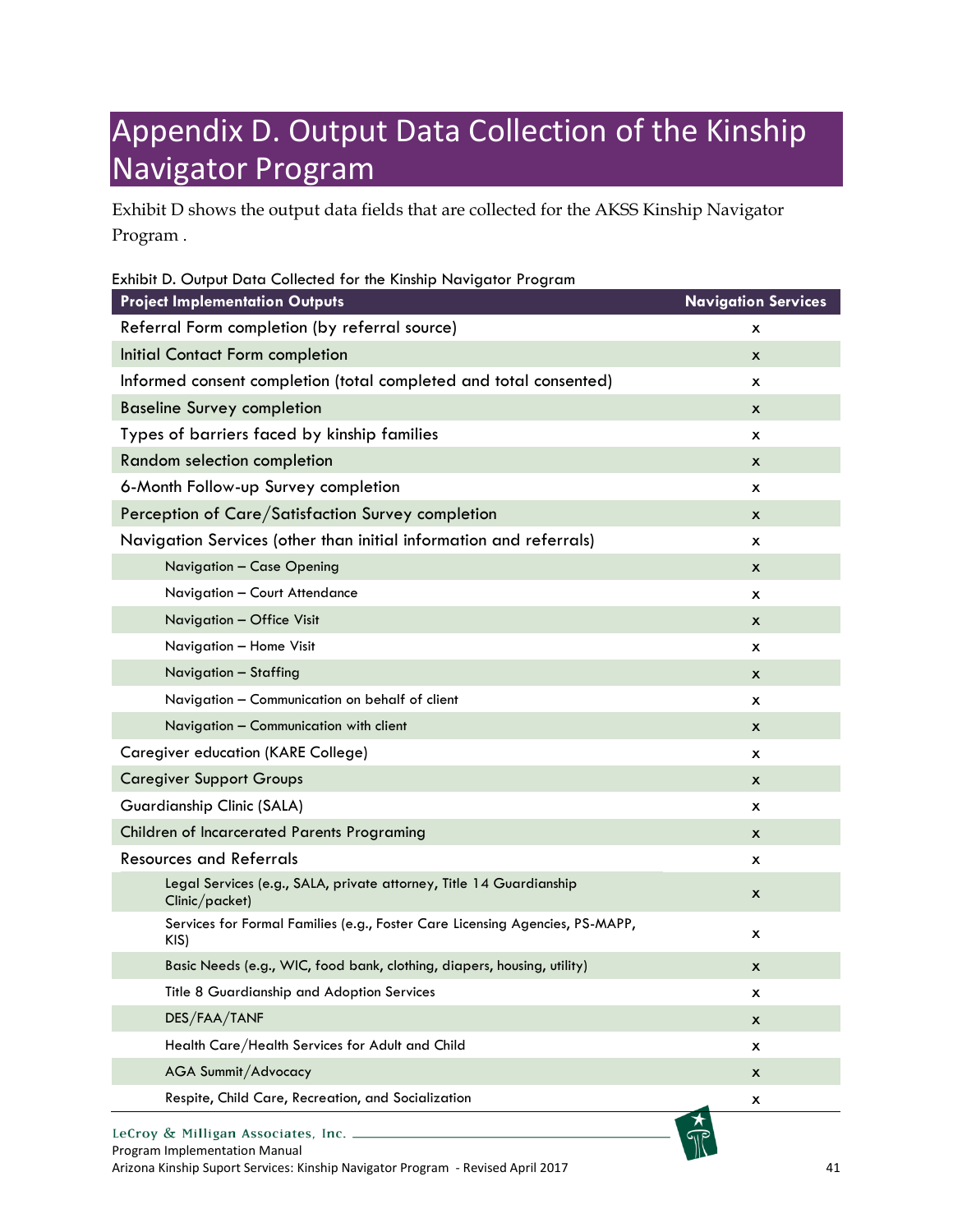| <b>Project Implementation Outputs</b>         | <b>Navigation Services</b> |
|-----------------------------------------------|----------------------------|
| <b>Education System for Child</b>             |                            |
| <b>Caregiver Education</b>                    |                            |
| <b>Casey Family Services</b>                  | X                          |
| Caregiver Resource Line/Senior Aging Services |                            |

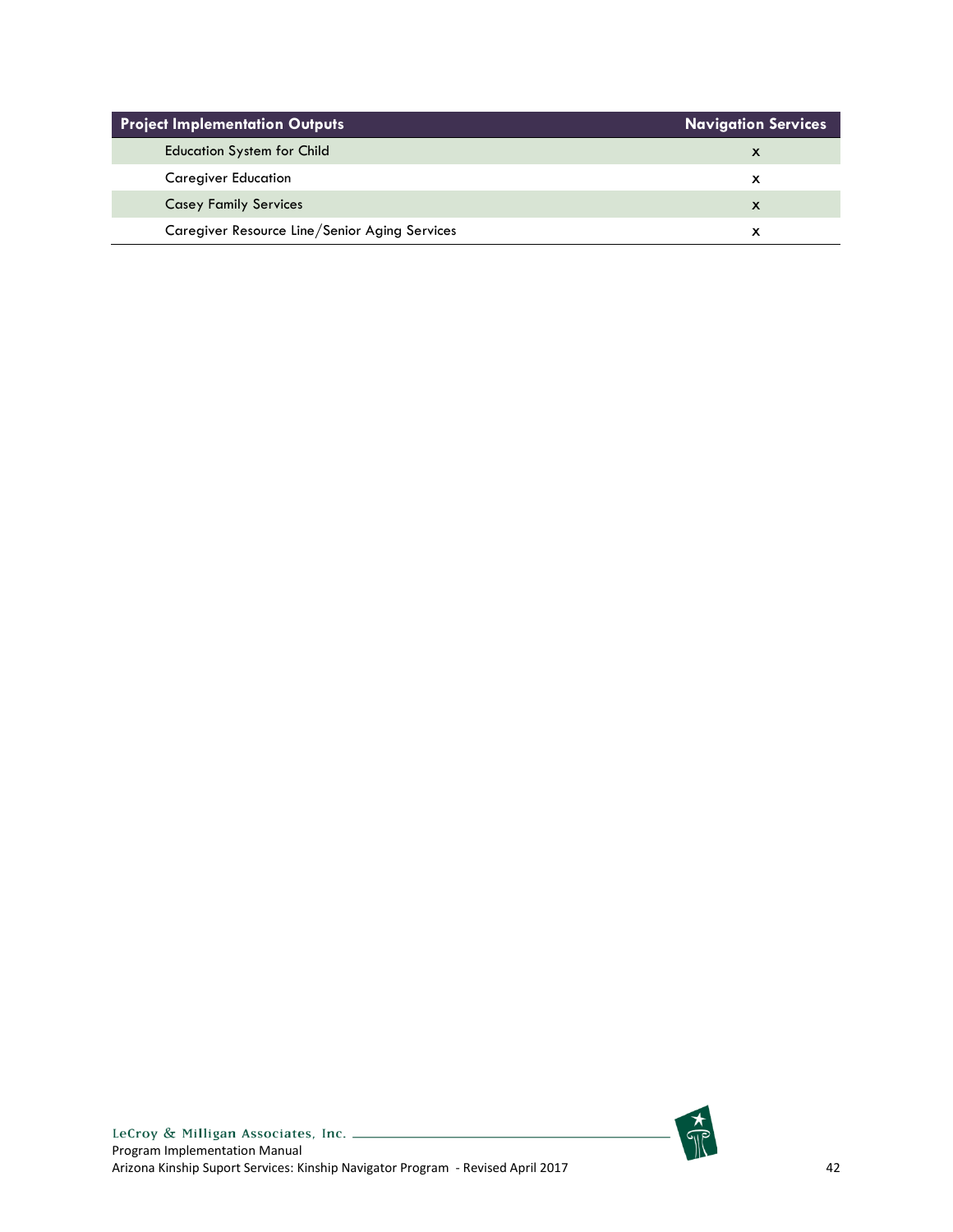# <span id="page-48-0"></span>Appendix E. Outcome Data Collection of the Kinship Navigator Program

Exhibit E shows the outcomes that the AKSS Kinship Navigator Program measures, as intended changes in the target population that result from an intervention. The outcome area were selected purposefully based on those recognized and measured by the CEBC. Measures are proximal (closer to the intervention) and distal (reflecting the long-term changes expected to result from the intervention). The evaluation team is also monitoring for unintended side-effects of the intervention through our process interviews with staff, partners, and clients. The following questions are addressed in Exhibit E.

- What is the primary proximal outcome? How do you define it? If there is more than one, define each.
- What are the secondary proximal outcomes and their definitions?
- Are the secondary outcomes broadly defined enough to detect unintended side effects (positive and negative) of the intervention beyond its targeted impact? Examples might include cost overruns, substitution effects, or unanticipated positive results.
- How will the primary and secondary proximal outcomes be measured?
- Who will complete and collect the measures?
- How and when will you collect the data?
- What format or method will you use (e.g., paper records, electronic data system, specific instrument, etc.)?
- How will proximal outcome data be analyzed? When will the proximal outcome data be analyzed? How will you use the proximal outcome analysis?
- What is the primary distal outcome? How do you define it? If there is more than one, define each.
- What are the secondary distal outcomes and their definitions?
- Are the secondary outcomes broadly defined enough to detect unintended side effects (positive and negative) of the intervention beyond its targeted impact? Examples might include cost overruns, substitution effects, or unanticipated positive results.
- How will the distal outcomes be measured?
- Who will complete and collect the measures?
- How and when will you collect this data?
- What format or method will you use (e.g., paper records, electronic data system, specific instrument, etc.)?
- How will distal outcome data be analyzed? When will the distal outcome data be analyzed? How will you use the distal outcome analysis?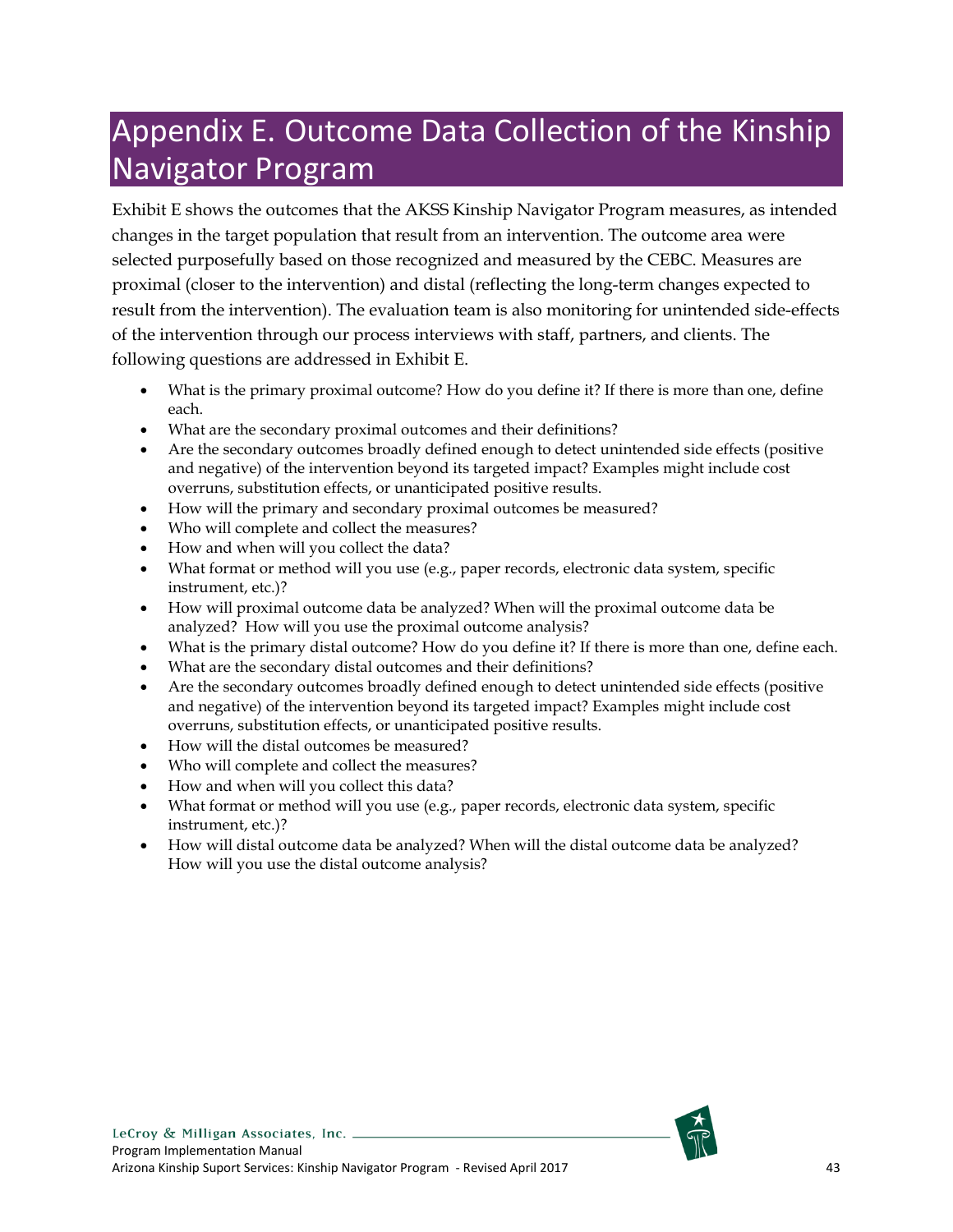<span id="page-49-0"></span>

| <b>Outcomes Measured</b>                                                                                                                                                                                                                                                                                                                                  | <b>Outcome</b><br><b>Type</b>                                                                     | Instrument/<br>Source                                    | <b>Data</b><br><b>Collector</b>                                   | <b>Collection</b><br><b>Frequency</b> | <b>Collection</b><br>Format | <b>Analysis Method</b>                                                                                                                                                                                                                                                                                                                                                                                                                                                                                                 | Analysis<br><b>Frequency</b>                                                                                                                                                                                                                                                                                                                                            |  |
|-----------------------------------------------------------------------------------------------------------------------------------------------------------------------------------------------------------------------------------------------------------------------------------------------------------------------------------------------------------|---------------------------------------------------------------------------------------------------|----------------------------------------------------------|-------------------------------------------------------------------|---------------------------------------|-----------------------------|------------------------------------------------------------------------------------------------------------------------------------------------------------------------------------------------------------------------------------------------------------------------------------------------------------------------------------------------------------------------------------------------------------------------------------------------------------------------------------------------------------------------|-------------------------------------------------------------------------------------------------------------------------------------------------------------------------------------------------------------------------------------------------------------------------------------------------------------------------------------------------------------------------|--|
| <b>Placement and/or Family</b><br><b>Stabilization Outcomes</b><br>• Placement<br>stabilization/disruption<br>• Rates of entry and re-<br>entry into out-of-home<br>care (DCS removal)<br>Time to placement<br>$\bullet$<br>Time in placement<br>Placement type<br>$\bullet$<br>Number of placements<br><b>Reunification with</b><br>bio/adoptive parents | Individual<br>Level<br>Outcome;<br>Distal and<br>Proximal                                         | <b>DCS</b><br>Administrative<br>Data                     | <b>DCS CHILDS</b><br>data<br>provided to<br>LMA (DSA in<br>place) | Semi-<br>Annually                     |                             |                                                                                                                                                                                                                                                                                                                                                                                                                                                                                                                        | Analysis will be conducted using SPSS 22.<br>Descriptive: LMA will calculate frequency<br>and percentage distributions for<br>categorical variables and measures of<br>central tendencies for continuous<br>variables. Bi-variate: A t-test means<br>comparison will be performed for<br>continuous dependent variables,<br>compared by study group $(1=Tx)$ $(0=Cx)$ ; |  |
| <b>Placement and/or Family</b><br><b>Stabilization Outcomes</b><br>• Planned change in<br>placement (reason for<br>change in placement)                                                                                                                                                                                                                   | Individual<br>Level<br>Outcome;<br>Distal and<br>Proximal                                         | <b>DAP Minute</b><br><b>Entries</b><br><b>PCJCC Data</b> | Data<br>provided by<br>PCJCC to<br>LMA (DSA in<br>place)          |                                       | Excel File/<br>Electronic   | Cross tabulation and chi-square tests will<br>be computed for dichotomous categorical<br>variables; dependent variables will be<br>coded as $0/1$ with 1=desired condition;<br>compared by study group $(1=Tx)$ $(0=Cx)$ ;<br>Pearson or Spearman Correlations will be<br>performed with all variables to test<br>significance and strength of relationships.<br>Multi-variate: binary or logistic<br>regressions may be performed<br>depending on the results of preliminary<br>analysis and if the data set does not | Semi-<br>Annual<br>Reporting                                                                                                                                                                                                                                                                                                                                            |  |
| <b>Child Safety Outcomes</b><br>• DCS Hotline Calls<br>• Unsubstantiated<br>maltreatment reports<br>• Substantiated<br>maltreatment reports                                                                                                                                                                                                               | Individual<br><b>DCS</b><br>Level<br>Administrative<br>Outcome;<br>Data<br>Distal and<br>Proximal |                                                          | <b>DCS CHILDS</b><br>data<br>provided to<br>LMA (DSA in<br>place) |                                       |                             | violate test assumptions. P-values will be<br>deemed significant if they are less than or<br>equal to .05.                                                                                                                                                                                                                                                                                                                                                                                                             |                                                                                                                                                                                                                                                                                                                                                                         |  |

#### Exhibit E. Outcome Evaluation Measures, Data Collection, and Analysis for the Kinship Navigator Program